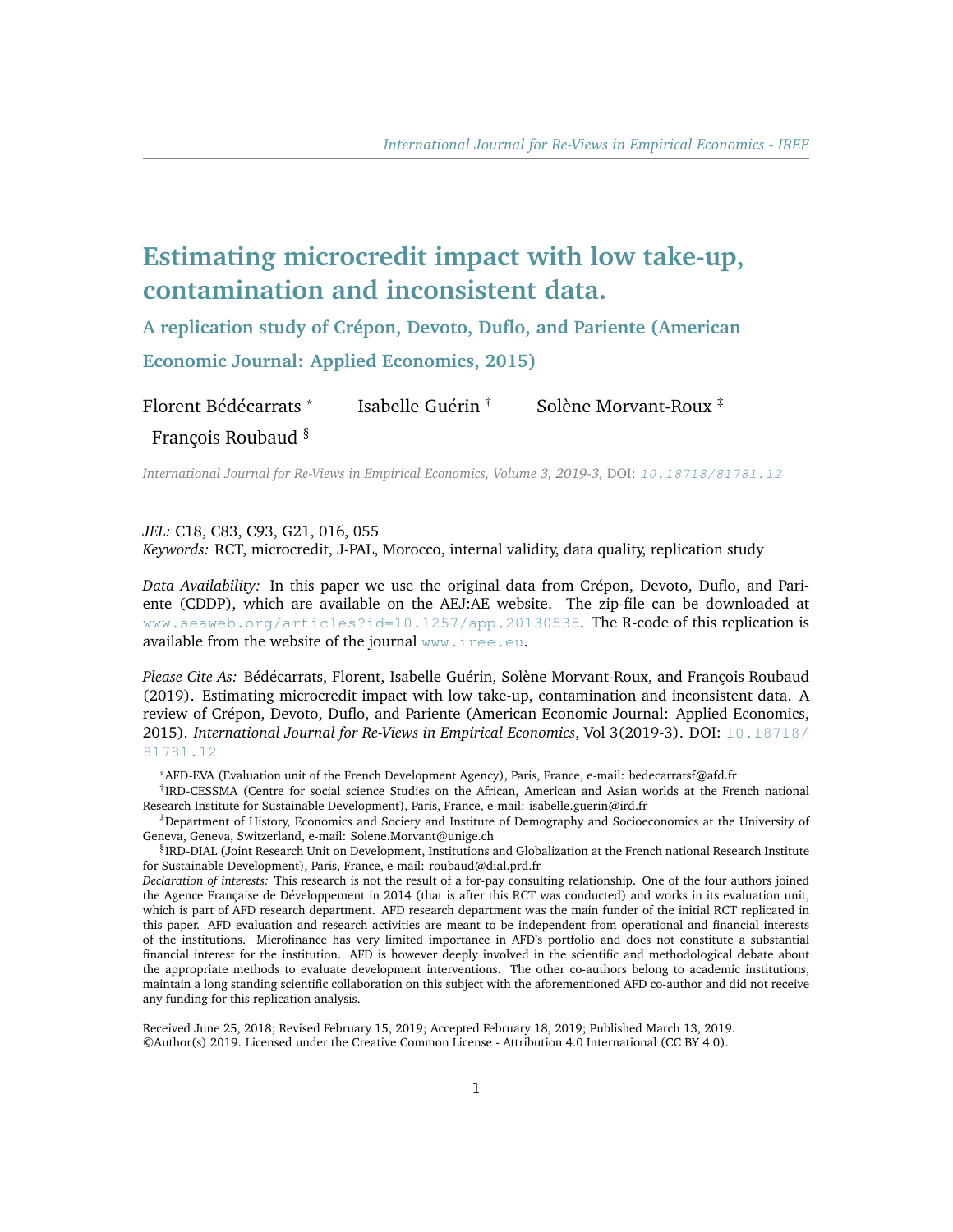#### *Abstract*

We replicate a flagship randomised control trial carried out in rural Morocco that showed substantial and significant impacts of microcredit on the assets, the outputs, the expenses and the profits of self-employment activities. The original results rely primarily on trimming, which is the exclusion of observation with the highest values on some variables. However, the applied trimming procedures are inconsistent between the baseline and the endline. Using identical specifications as the original paper reveals large and significant imbalances at the baseline and, at the endline, impacts on implausible outcomes, like household head gender, language or education. This calls into question the reliability of the data and the integrity of the experiment protocol. We find a series of coding, measurement and sampling errors. Correcting the identified errors lead to different results. After rectifying identified errors, we still find substantial imbalances at baseline and implausible impacts at the endline. Our re-analysis focused on the lack of internal validity of this experiment, but several of the identified issues also raise concerns about its external validity.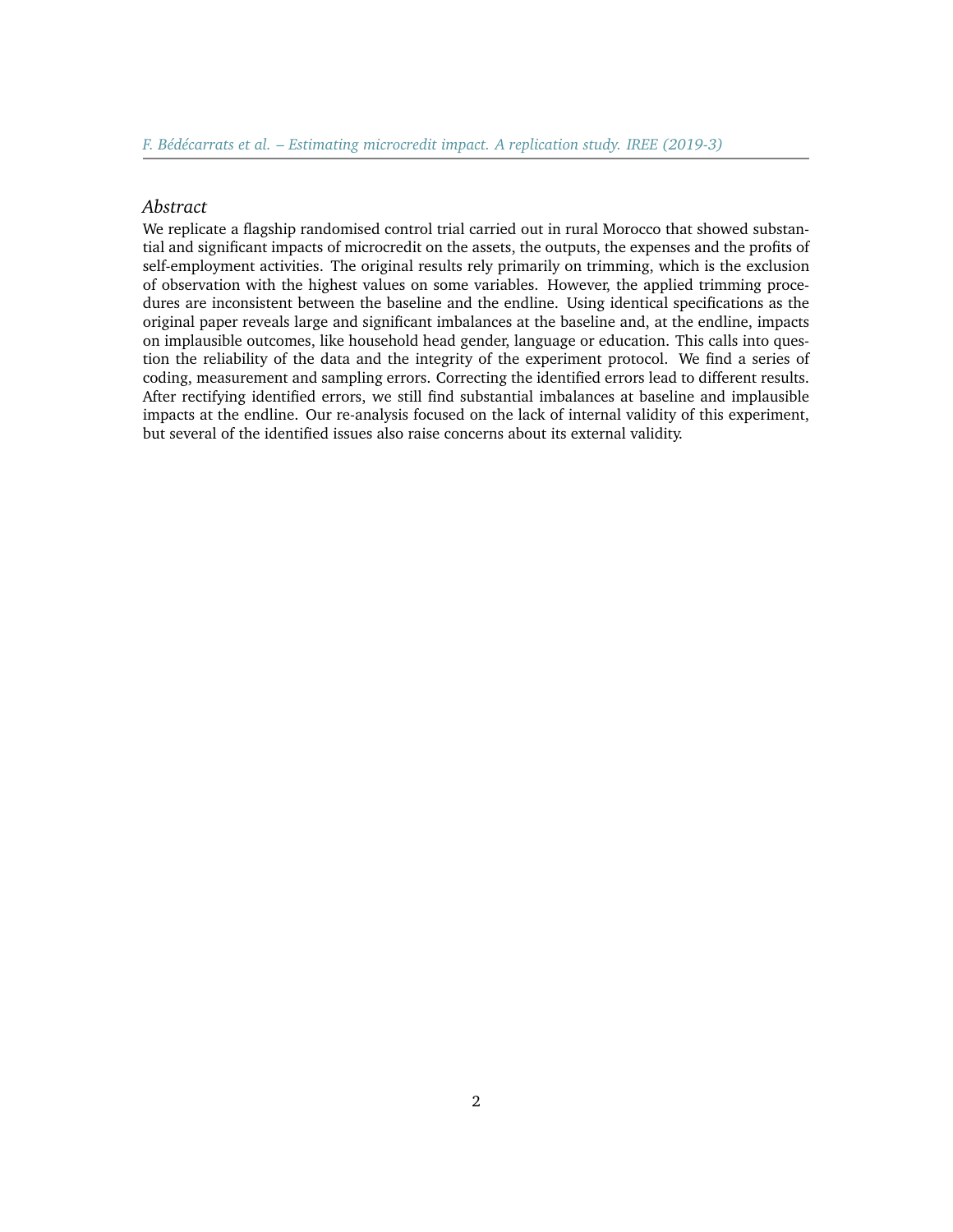# *1 Introduction*

Randomised control trials (RCTs) are increasingly considered as the gold standard for producing evidence on what works and what does not, and this trend is particularly strong in development economics (Bédécarrats, Guérin, and Roubaud 2017). In this field, microfinance is the sector most frequently evaluated by RCTs. J-PAL (a global research centre promoting this method for poverty reduction) posts 262 "finance" RCTs out of its 902 completed and ongoing RCTs.<sup>[1](#page-2-0)</sup> A highlight of this undertaking was the 2015 publication of a special issue in the *American Economic Journal: Applied Economics* (AEJ:AE) featuring six RCTs on microcredit (Banerjee, Karlan, and Zinman 2015). This special issue is seen by leading RCT movement figures as the decisive contribution to settle a long-standing debate on the subject (Ogden 2017). It quickly attracted massive coverage: 2,557 citations in other scientific studies<sup>[2](#page-2-1)</sup> and J-PAL's publication of a policy briefcase based on the six papers and drawing general conclusions for finance access strategies worldwide (Loiseau and Walsh 2015).

To strengthen the robustness of empirical research, the scientific community increasingly recommends systematic replication. A replication is a "*study whose main purpose is to determine the validity of one or more empirical results from a previously published study*" (Duvendack, Palmer-Jones, and Reed 2017: 47). Clemens (2017) defines two categories and four subcategories of tests that can be used to this effect. The first *replication test* category uses the same specifications as the original paper, focuses on the same population of interest and is expected to produce the same results. Replication tests can be divided into two subcategories. The *replication-verification* subcategory retains the same sample as the original, to ensure that the reported statistical analysis does indeed produce the same results. Its purpose is mainly to identify flawed measurements, codes, datasets, etc. The *replication-reproduction* subcategory resamples, but from the same population and with the same distribution as the original paper. This is designed to turn up sampling errors, statistical power issues and other errors found by verification. The second *robustness test* category uses different specifications to the original paper. They are not expected to produce the same results, but the results should remain consistent with the conclusions of the original paper to hold. Robustness tests can also be divided into two subcategories. The *robustness-reanalysis* subcategory alters the statistical procedures to include new recoded variables or run different types of regressions for instance. It may or may not entail resampling, but it refers to the same population of interest. The *robustness-extension* subcategory uses different data from a different population or from the same population at a different point in time, but applies the same data analysis procedure.

Replications are still seldom performed, and most of them belong to the *robustness-reanalysis* category. Sukhantar (2017) systematically reviews development economics articles published in ten top-ranking journals<sup>[3](#page-2-2)</sup> since 2000. He finds that 71 (6.2%) of the 1,138 empirical articles studied have been the subject of replication or robustness tests in a published or working paper. This

<span id="page-2-0"></span><sup>&</sup>lt;sup>1</sup>Source: The Abdul Lateef Jameel Poverty Action Lab (J-PAL) website: [www.povertyactionlab.org/evaluations](https://www.povertyactionlab.org/evaluations), visited on April 23, 2018.

<span id="page-2-1"></span><sup>&</sup>lt;sup>2</sup>Source: Google Scholar citation indexes for the articles featured in this special issue, see [scholar.google.fr/](https://scholar.google.fr/scholar?hl=fr&as_sdt=0%2C5&as_ylo=2015&as_yhi=2015&q=microcredit+source%3A%22American+economic+journal+applied+economics%22&btnG=) [scholar?hl=fr&as\\_sdt=0%2C5&as\\_ylo=2015&as\\_yhi=2015&q=microcredit+source%3A%22American+](https://scholar.google.fr/scholar?hl=fr&as_sdt=0%2C5&as_ylo=2015&as_yhi=2015&q=microcredit+source%3A%22American+economic+journal+applied+economics%22&btnG=) [economic+journal+applied+economics%22&btnG=](https://scholar.google.fr/scholar?hl=fr&as_sdt=0%2C5&as_ylo=2015&as_yhi=2015&q=microcredit+source%3A%22American+economic+journal+applied+economics%22&btnG=), visited on April 23, 2018.

<span id="page-2-2"></span><sup>3</sup>*American Economic Review*, *Quarterly Journal of Economics*, *Journal of Political Economy*, *Econometrica*, *Review of Economic Studies*, *American Economic Journal: Applied Economics*, *American Economic Journal: Economic Policy*, *Economic Journal*, *Journal of the European Economic Association*, and *Review of Economics and Statistics*.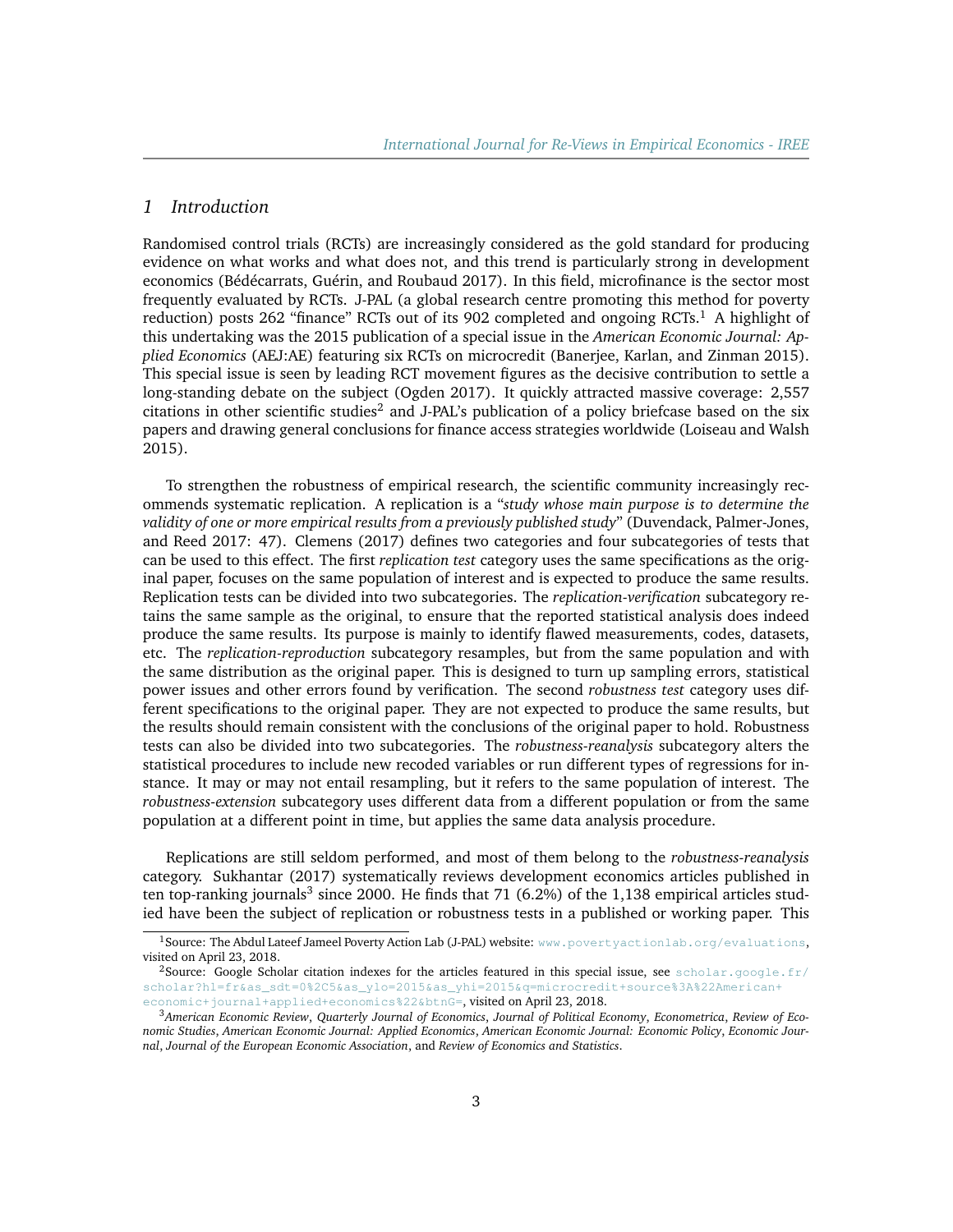rate rises to 12.5% when considering solely the 120 RCTs covered in this systematic review. Yet when the scope is narrowed to reviews conducting *replication tests* (verification or reproduction), the ratio falls to just 0.20% for all empirical papers and 0.16% (only two cases) for RCTs. These rates suggest that economists generally take for granted the reliability of the data, sampling and codes of the work produced by their peers and that, when they do take an interest in challenging a publication, they focus the discussion on modelling techniques.

Replication tests can only be performed if the raw microdata is available. So in order to encourage these tests, a growing number of journals now systematically publish articles jointly with the data and analysis procedure on which they are based. The AEJ:AE data availability policy<sup>[4](#page-3-0)</sup> states that the raw data should be made available, in particular in the case of experiments. However, in the above-mentioned special issue on microcredit, the raw data is available for just three of the six RCTs: (Crépon et al. 2015; Attanasio et al. 2015; Augsburg et al. 2015). A subset of pre-processed aggregated variables is provided in two cases (Banerjee et al. 2015; Angelucci, Karlan, and Zinman 2015), and no data is made available at all in one case (Tarozzi, Desai, and Johnson 2015). We chose to replicate the Moroccan study by Crépon, Devoto, Duflo and Pariente (hereafter referred to as CDDP). This is the most cited paper of this reproducible half of the AEJ:AE special issue on microcredit. It is also co-authored by two researchers who play a central role as standard setters at J-PAL: Crépon and Duflo (Jatteau 2016: 313). It could therefore be indicative of common RCT practices in the development field.

CDDP conducted this RCT impact evaluation with Morocco's largest microcredit institution (Association Al Amana, hereafter AAA), which was launching microcredit in rural areas not yet covered. The team took advantage of this expansion to new places to perform a RCT at area level. 162 villages were chosen around a central zone where the MFI had decided to start up new operations. The villages were then divided into 81 pairs of similar villages based on observable characteristics such as the number of households, accessibility to the centre of the community, existing infrastructure, type of activities carried out by the households and type of agricultural activities.

AAA started up operations in randomly assigned villages offering joint-liability loans to local men and women living there. The loans granted were similar to urban area loans: group loans with amounts ranging from MAD (Moroccan dirhams) 1,000 to 15,000 (USD 124 to 1,855) per group member. In March 2008, AAA launched individual loans in rural areas: housing and nonagricultural businesses were eligible for larger amounts, but with additional conditions. Most of the loans taken in these areas, however, were group loans.

Loan periods ranged from 3 to 18 months and repayments were made weekly, fortnightly or monthly excepting stockbreeding loans, which benefited from a two-month grace period. Annual interest rates ranged between 12.5% and 14.5% at the time of the study. The authors argue that there was enough distance between pairs of villages to prevent any contamination between treatment and control villages. The RCT was performed from 2006 to 2010 over four expansion periods. The baseline was conducted in four phases between 2006 and 2007.

<span id="page-3-0"></span><sup>4</sup>All journals from the American Economic Association, including AEJ:AE, are subject to the same data availability policy, available online: [www.aeaweb.org/journals/policies/data-availability-policy](https://www.aeaweb.org/journals/policies/data-availability-policy). This data availability policy has remained the same since at least 2012. This is the same clause as found in this review of journal data policy: [www.edawax.de/wp-content/uploads/2012/07/Data\\_Policies\\_WP2.pd](http://www.edawax.de/wp-content/uploads/2012/07/Data_Policies_WP2.pdf).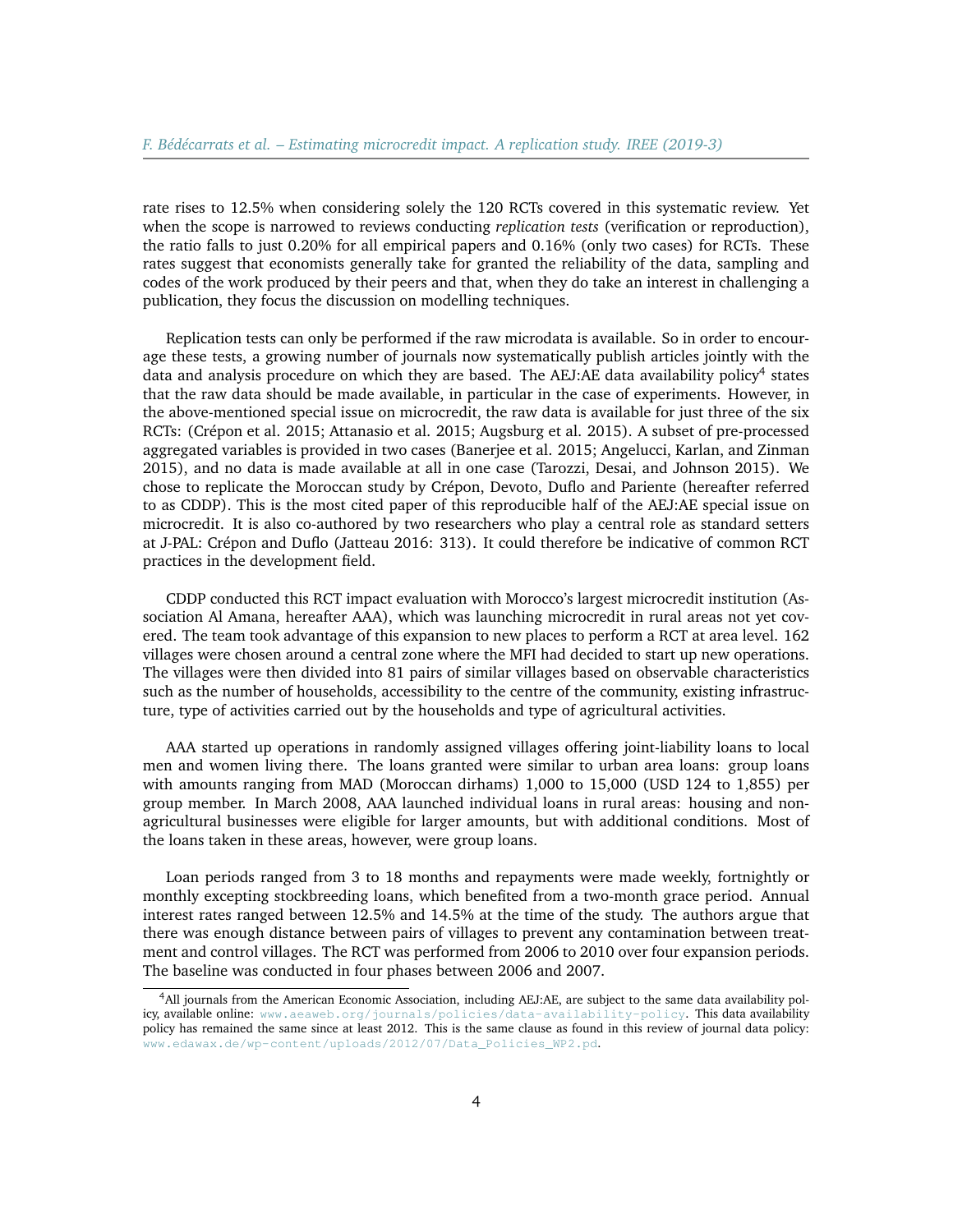The sample as a whole was broken down into three household categories: 1) households in the top quartile identified along the line of the propensity score (25% of households with the highest probability of taking out a microloan); 2) five randomly selected households in the three other quartiles added to this sample in each village (treatment and control); and 3) a last (third) group of 1,433 households added only at the endline by re-estimating take-up scores across the entire sample and matching with administrative data provided by the MFI. The total sample contained 4,465 households at the baseline, 92% of which (4,118) could be re-interviewed at the endline, plus the 1,433 new households added at the endline. The total sample came to 5,551 households.

The authors state that these three categories of potential borrowers capture the heterogeneity across households (borrowers versus non-borrowers) and thus enable them to assess the spillover effect on non-borrowers and "*measure the impact of microcredit expansion on the community as a whole*" (Loiseau and Walsh 2015: 3).

The main findings of the RCT on the entire population of a village are reported in Crépon et al. (2015), and Loiseau and Walsh (2015). The first finding is that demand (take-up) for microcredit was low and lower than the researchers and the partner MFI expected. While this pattern is similar to other countries such as Ethiopia, India and Mexico, the uptake rate was particularly low in Morocco (16% of eligible borrowers), despite active promotion of microcredit by AAA loan officers during the RCT.

The authors find that the programme had no impact on business start-up, but positive effects were found on a number of business-related outcome variables such as income, assets, investment and profits. Overall positive results were highly heterogeneous, meaning that some households benefited (larger business owners) while others did not (negative impact).

Heterogeneity aside, positive impacts on business earnings were offset by significant decrease in labour supplied outside the home and in salary income. Consumption across an entire village population also decreased, albeit not significantly. Lastly, in terms of empowerment, microcredit impact on two major outcome variables (education and women's empowerment) is unlikely to change women's bargaining power in rural Morocco.

The main conclusion the authors derive from their study is that the aggregate impact of microcredit should not be overestimated, as their study finds an overall fairly limited effect on the population at large, at least over a short period of time (two years).

This replication paper is structured as follows. In Section 2, we describe the data and our replication method. Section 3 discusses the trimming procedures used by CDDP and assesses their results' sensitivity to the trimming threshold. Section 4 highlights several significant imbalances at baseline and disconcerting impacts on other outcomes produced with the same specifications as CDDP. Section 5 focuses on coding and measurement errors, while Section 6 addresses sampling errors. Section 7 discusses shortcomings related to external validity and our concluding comments are found in Section 8.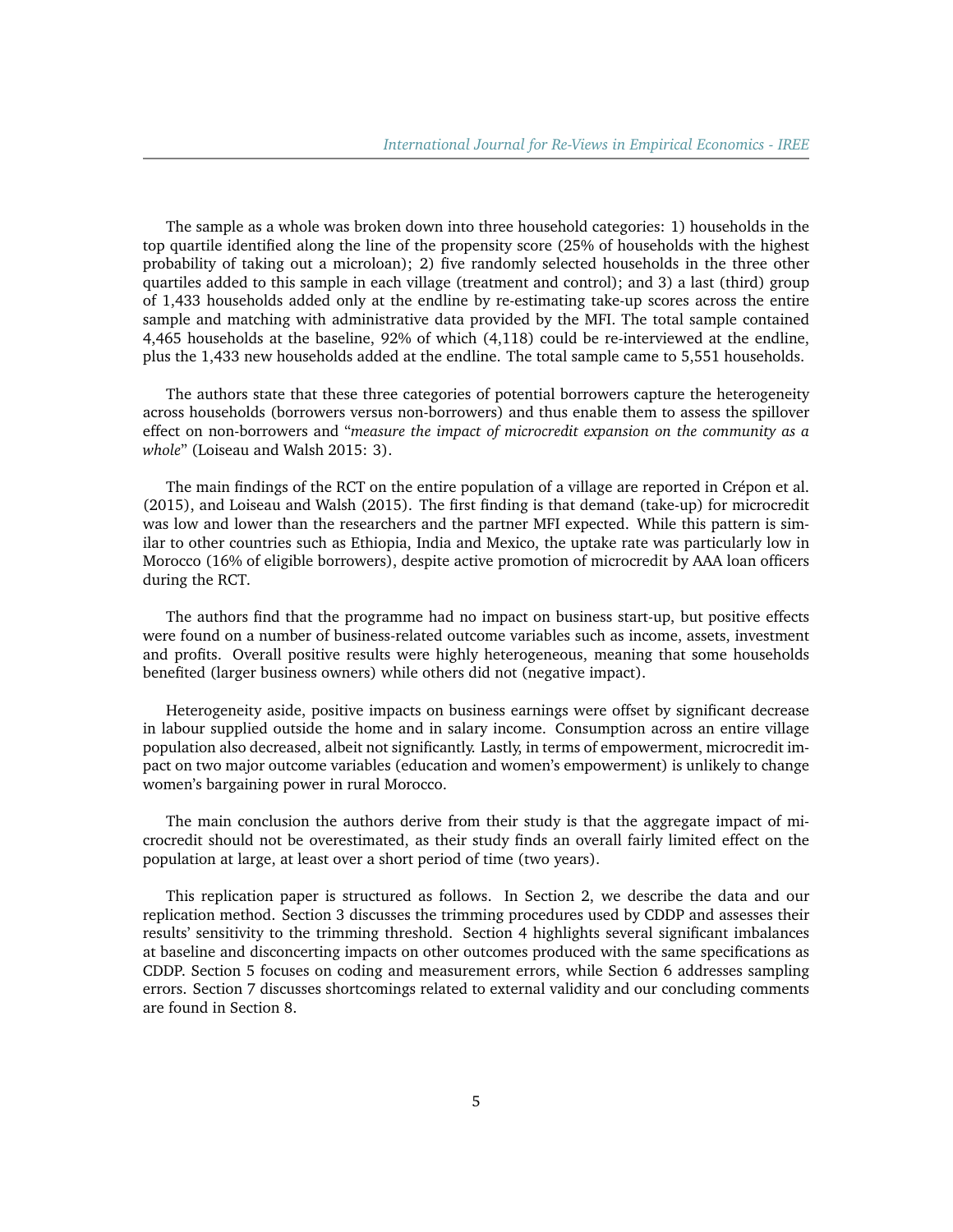#### *2 Data and method*

The data and code used by CDDP can be found on the American Economic Association website's subsection on AEJ:AE, as links on the page on this article.

The download contains three datasets, in Stata (.dta) format: the short preparatory survey (15,145 observations and 25 variables), the baseline survey (4,465 observations and 3,733 variables) and the endline survey (5,551 observations and 4,790 variables). It also includes the endline survey questionnaire, in French and English. Neither the simple preparatory survey questionnaire nor the baseline survey questionnaire is provided. Lastly, the download includes five data processing scripts, also in Stata format (.do): "Outcome construction at baseline", "Outcome construction at endline", "Analysis", "Graphs" and "Master". In the following replication, we refer to specific code sections, giving the Stata files these code sections come from (abbreviated respectively as BL, EL, AN, GR and MA), followed by the line number. For example, "BL:43" refers to line 43 of the file "Outcome construction at baseline". We also refer to specific survey questions and microdata variables, giving their code in single quotation marks. Modalities are placed in italics. For example, '*Al Amana*' and '*Zakoura*' are two possible answers to survey questionnaire question 'i3' on whom the household has borrowed from during the past year.

To ensure that our procedures are fully transparent and reproducible, we computed them using [R](https://cran.r-project.org/) (R Core Team 2018) in [RMarkdown](http://rmarkdown.rstudio.com/) (RStudio Team 2018) format. We published, jointly with this paper, its source file with a .rmd extension, which contains all the scripts to access, download, import, prepare and compute the data (Bédécarrats et al.  $2019)^5$  $2019)^5$ . No data or figure was added outside of the script and the results, tables and figures displayed in the document are produced solely by this code.

Taking Clemens' typology (2017), our analysis includes *replication-verification*, *replication-reproduction*, and *robustness-reanalysis* tests. These tests are interdependent. Our verification turns up not only measurement errors, but also sampling errors, calling for resampling analysis. Our verification also raises concerns as to the robustness of the paper's conclusions. This was assessed by using the same specifications as CDDP, but by completing the independent variables they included in their regression to control for imbalanced variables at baseline, with other variables on which we also found major imbalances at baseline. The primary focus of this re-analysis is assessing the internal validity of CDDP published results and, if not stated otherwise, the shortcomings discussed below all refer to internal validity. Some of the issues we identified to assess internal validity also have implications for external validity, so we also discuss this in the last section of this replication paper.

Verification tests are often restricted to "push button replications", as the International Initiative for Impact Evaluation (3IE) describes them<sup>[6](#page-5-1)</sup>: rerunning the script code provided by the authors with the same data and checking that it produces the same outputs. Here, we conducted a more exacting process, consisting of translating the analysis procedure into a different statistical language (R) to the one used by the authors (Stata). Translating the code into another programming language requires the replicators to understand the original authors' intention, design a script that

<span id="page-5-0"></span><sup>5</sup>Downloadable from the data archive of IREE. DOI: [10.15456/iree.2019071.090421](http://dx.doi.org/10.15456/iree.2019071.090421)

<span id="page-5-1"></span><sup>6</sup>See the "Push Button Replication Project" page from the 3IE website: <www.3ieimpact.org>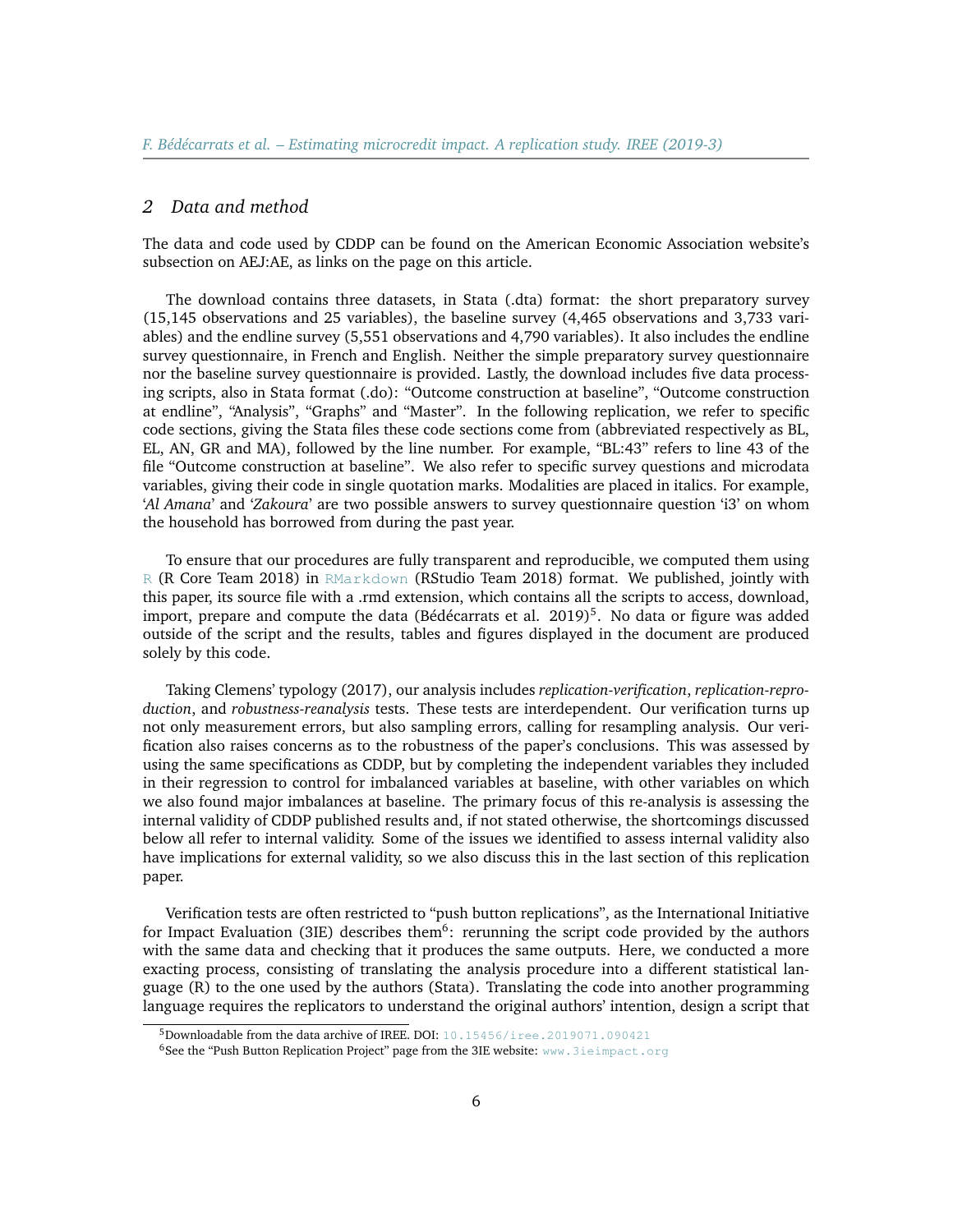executes this intention (instead of simply copy-pasting), and analyse any discrepancies between replicated and original results at all stages of the data analysis process until the cause of each and every difference can be understood. We ended up refining a code where each step of data analysis is a function. Every time a coding error was identified in the original paper, this coding error was included as an optional parameter in the corresponding function. If the option is activated, the function reproduces the error made by CDDP. If it is deactivated, it produces a corrected output.

We verified data quality and sampling integrity using basic good practices for survey analysis (United Nations Statistical Division 2005), in particular to check the consistency of household composition with respect to simple criteria such as gender and age. We also verified the variation in respondents' answers to identical survey questions repeated across the questionnaires.

The original code and paper run regressions on 110 constructed dependent variables, each one built upon information contained in a number (sometime dozens) of variables from the raw dataset. These variables can be clustered into five groups: credit, self-employment activities, work, consumption and socio-economic variables. We focused here on a subset of three of these groups, namely credit, which corresponds to the treatment being evaluated, self-employment activities, which is where the main impacts have been found, and consumption, as it is used for trimming (see Section 3.1).

We first reproduced with R the analysis of the original paper to show that we did have the same data and that we had understood every detail of the analysis procedures applied by CDDP. Table 1 below reproduces some of the balance test presented in CDDP Table 1. Table 2 below reproduces the average impact estimates of the experiment on access to credit, as in CDDP Table 2. Table 3 below presents the average treatment effect on variables related to self-employment activities, which include the most significant results of this RCT, as in CDDP Table 3.

Table 1 shows that CDDP identified some small but significant imbalances at baseline: households in treatment villages have older heads, carry out more frequently animal husbandry and non-farm businesses and borrow more frequently from formal and informal credit sources. The baseline values of these imbalanced variables have been used by CDDP as controls for the regressions estimating the average treatment effects at endline, for instance Table 2 and Table 3. Table 2 suggests that the experiment worked, that is that the households in the village assigned to the treatment group received significantly more loans from Al Amana and not from other sources. Table 3 shows substantial and significant impacts of the treatment on assets, outputs, expenses and profits of self-employment activities.

While reproducing CDDP results, however, we identified issues with the trimming procedure, other imbalances at baseline and significant impacts on unlikely outcomes. In-depth verification revealed sampling errors, measurement errors and coding errors. These errors are not acknowledged by CDDP. After correcting the errors that could be corrected, we found different results, whose validity nevertheless remains uncertain.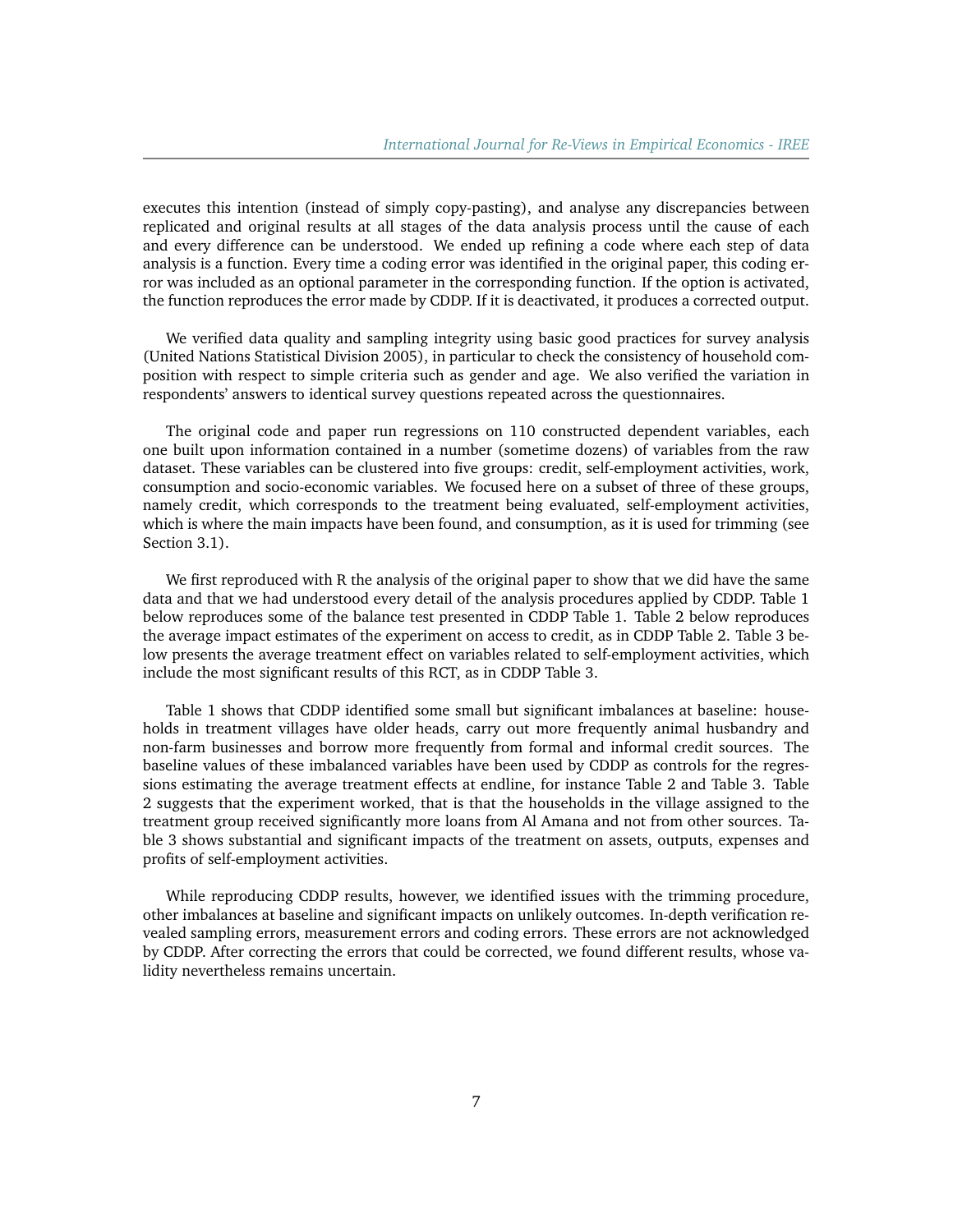|                                      |       | Control group |       |           | Treatment - Control |            |
|--------------------------------------|-------|---------------|-------|-----------|---------------------|------------|
|                                      | Obs.  | Obs.          | Mean  | <b>SD</b> | Coeff.              | $p$ -value |
| Number of household members          | 4,465 | 2,266         | 5.14  | 2.69      | 0.043               | 0.582      |
| Number of adults                     | 4,465 | 2,266         | 3.45  | 1.99      | 0.031               | 0.563      |
| Head age                             | 4,465 | 2,266         | 47.8  | 16        | $1.08**$            | 0.011      |
| Does animal husbandry                | 4,465 | 2,266         | 0.533 | 0.499     | $0.042**$           | 0.026      |
| Runs a non-farm business             | 4,465 | 2,266         | 0.217 | 0.412     | $-0.034**$          | 0.01       |
| Loan from Al Amana                   | 4,465 | 2,266         | 0.007 | 0.084     | $-0.003$            | 0.424      |
| Loan from other formal institution   | 4,465 | 2,266         | 0.06  | 0.238     | $0.03**$            | 0.022      |
| Informal loan                        | 4,465 | 2,266         | 0.068 | 0.251     | $0.023***$          | 0.005      |
| Electricity or water connection loan | 4,465 | 2,266         | 0.156 | 0.363     | 0.013               | 0.522      |
|                                      |       |               |       |           |                     |            |

Table 1: Summary statistics: reproduction of CDDP balance tests at baseline

Source: Our reproduction of CDDP Table 1 with R, using the same raw data and specifications and producing the same results. Coefficients and  $p$ -values from an OLS regression of the variable on a treated village dummy, controlling for strata dummies (paired villages). Standard errors are clustered at the village level.

\*\*\* Significant at the 1 percent level; \*\* Significant at the 5 percent level; \* Significant at the 10 percent level.

|          | AAA                           | AAA<br>admin data survey data MFI | Other               | Other<br>formal                  | Utility<br>company | Informal         | Total                 |
|----------|-------------------------------|-----------------------------------|---------------------|----------------------------------|--------------------|------------------|-----------------------|
| villages | Treated $0.167***$<br>(0.012) | $0.09***$<br>(0.01)               | $-0.006$<br>(0.004) | $0.007**$<br>$(0.003)$ $(0.007)$ | $-0.003$           | 0.017<br>(0.017) | $0.076***$<br>(0.017) |

Table 2: Credit: reproduction of CDDP regression results

Source: Our reproduction of CDDP Table 2 with R, using the same raw data and specifications and producing the same results. Sample includes 4,934 households classified as high probability-to-borrow and surveyed at endline, after trimming 0.5 percent of observations. Coefficients and standard errors (in parentheses) from an OLS regression of the variable on a treated village dummy, controlling for strata dummies (paired villages), number of household members, number of adults, head age, does animal husbandry, does other non-agricultural activity, had an outstanding loan over the past 12 months, HH spouse responded to the survey, and other HH member (excluding the HH head) responded to the survey and variables specified below. Standard errors are clustered at the village level.

\*\*\* Significant at the 1 percent level; \*\* Significant at the 5 percent level; \* Significant at the 10 percent level.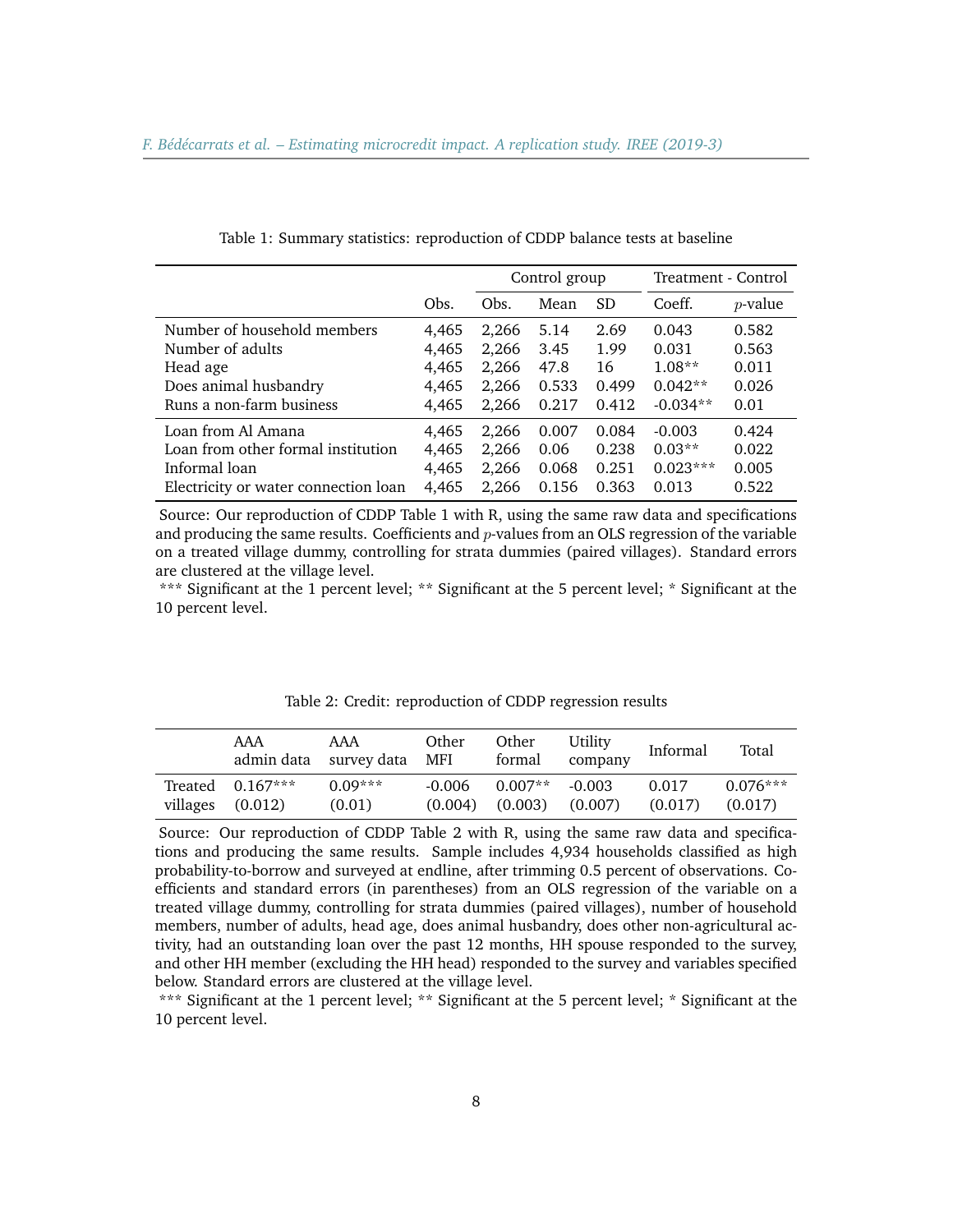|          | Assets    | Sales and home<br>consumption | Expenses  | Of which:<br>Investment | Profit   |
|----------|-----------|-------------------------------|-----------|-------------------------|----------|
| Treated  | $1.448**$ | $6.061***$                    | $4.057**$ | $-2.2.4$                | $2.005*$ |
| villages | (658)     | (2,167)                       | (1.721)   | (223)                   | (1,210)  |

Table 3: Self-Employment Activities: reproduction of CDDP results

Source: Our reproduction of CDDP Table 3 with R using the same raw data and producing the same results. Sample includes 4,934 households classified as high probability-to-borrow and surveyed at endline, after trimming 0.5 percent of observations. Coefficients and standard errors (in parentheses) from an OLS regression of the variable on a treated village dummy, controlling for strata dummies (paired villages), number of household members, number of adults, head age, does animal husbandry, does other nonagricultural activity, had an outstanding loan over the past 12 months, HH spouse responded to the survey, and other HH member (excluding the HH head) responded to the survey and variables specified below. Standard errors are clustered at the village level.

\*\*\* Significant at the 1 percent level; \*\* Significant at the 5 percent level; \* Significant at the 10 percent level.

## *3 Results rely primarily on the trimming procedure and threshold*

Deaton and Cartwright (2016) issue the following warning regarding trimming in RCTs: "*When there are outlying individual treatment effects, the estimate depends on whether the outliers are assigned to treatments or controls, causing massive reductions in the effective sample size. Trimming of outliers would fix the statistical problem, but only at the price of destroying the economic problem; for example, in healthcare, it is precisely the few outliers that make or break a programme.*"

Examining the trimming procedure applied by CDDP reveals that different procedures were applied at baseline and endline and that the final results are heavily dependent on the trimming threshold.

#### *3.1 Different trimming procedures were applied at baseline and at endline*

CDDP present the procedure they used for trimming as follows: "*Out of the 5,551, to remove obvious outliers without risking cherry-picking, we trimmed 0.5 percent of observations using the following mechanical rule: for each of the main continuous variables of our analysis (total loan amount, Al Amana loan amount, other MFI loan amount, other formal loan amount, utility company loan amount, informal loan amounts, total assets, productive assets of each of the three self-employment activities, total production, production of each of the three self-employment activities, total expenses, expenses of each of the three self-employment activities, income from employment activities, and monthly household consumption), we computed the ratio of the value of the variable and the ninetieth percentile of the variable distribution. We then computed the maximum ratio over all the variables for each household and we trimmed 0.5 percent of households with the highest ratios. Analysis is thus conducted*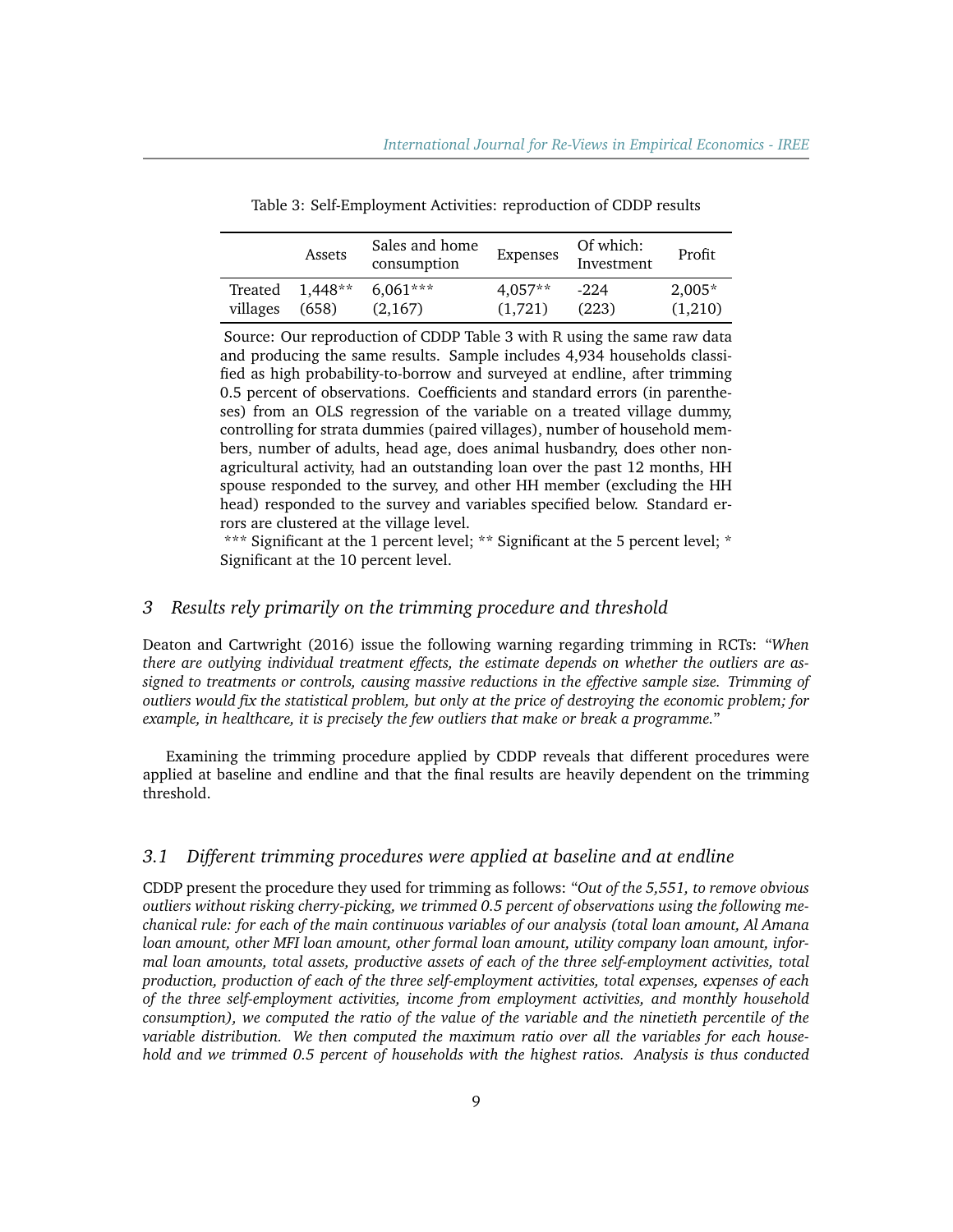*over 5,424 observations instead of the original 5,551, and no further trimming is done in the data*" (Crépon et al. 2015: 130).

However, this account is inaccurate: it should have read 5,524 instead of 5,424, which corresponds to the number of remaining observations once 0.5% of 5,551 has been removed. Secondly, most of the analysis's continuous variables were included in the trimming exercise, but not all of them: the number of worked hours was not included, for instance. In addition, this systematic trimming was applied only to endline data. The baseline data was the subject of far more erratic and extended trimming. Table 4 compares the variables and thresholds applied at baseline and endline.

As can be seen from Table 4, a number of trimmings were performed on different variables using different thresholds and at least two different procedures. The above-quoted complex procedure described by CDDP was used at endline. A simpler procedure was used for 24 variables at baseline, consisting of removing a variable value where this value was above a given variable distribution threshold. The thresholds determined for this "simple" trimming varied from one variable to another, from 0.1% to 0.4%. A total of 459 observations have been trimmed this way, out of a total of 4,465 observations in the baseline sample, that is a percentage of 10.3% of observations on which some variables have been trimmed at baseline. This raises three concerns. First, it is not true that "*no further trimming is done in the data*" (Crépon et al. 2015: 130). Second, setting fixed cut-offs for trimming lacks objectivity and is a source of bias, as it does not take into account the structure of the data distribution. Good practice for trimming experimental data consists of using a factor of standard deviation and, ideally, defining this factor based on sample size (Selst and Jolicoeur 1994). Third, the impact estimations are highly sensitive to the selected trimming threshold, as illustrated in the next section.

# *3.2 Variation in impact estimates depending on trimming threshold*

In Table 5, we use the exact same data preparation and regression specifications as CDDP, and test other thresholds.

Table 5 shows that the results published by CDDP are highly sensitive to the threshold results and other thresholds than 0.5% point towards different interpretations. Thresholds below 0.5% produce results with no statistically significant impacts on self-employment activity outputs (sales and home consumption) or profits. The logical interpretation would then be that microcredit has no clear impact on self-employment activities. Thresholds above 0.5% generate a statistically significant impact in terms of an increase in expenses and decrease in investment, but no statistically significant impact on profits. It would be harder to produce a coherent interpretation of such results as, in particular, a decrease in investment is contradictory with an increase in assets. Initial conclusions on microcredit effects are also minimised if the provision of liquidity only results in an increase in turnover (sales and expenses), with no effect on investment or profits.

In sum, CDDP trimmed 459 observations (10.3%) at baseline, removing only the most extreme values on those observations, while at endline they trimmed 27 observations (0.5%) differently by removing them entirely. The fact that the final results vary substantially depending on the number of removed observations could mean that there are data quality issues.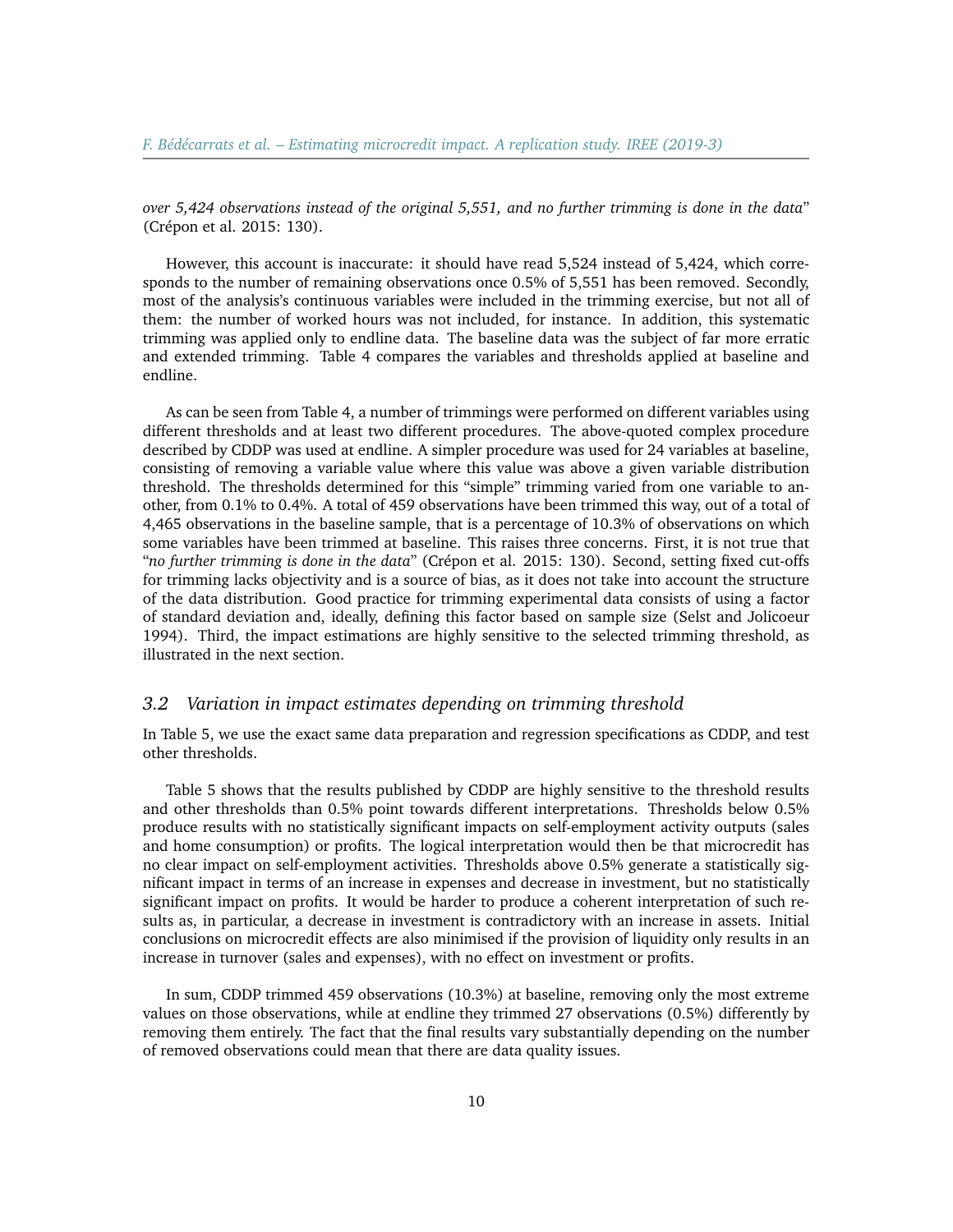| Variable                                                  | Trimming threshold<br>at baseline | Trimming threshold<br>at endline |
|-----------------------------------------------------------|-----------------------------------|----------------------------------|
| Amounts of active loans from<br>AAA, informal & utilities | 0.1% (BL:89-92)                   |                                  |
| Amounts of active loans from<br>other formal sources      | $0.3\%$ (BL:94-5)                 |                                  |
| Amounts of matured loans                                  |                                   | $0.5\%$ (AN:247-72)*             |
| Agriculture, livestocks and<br>business assets            | 0.3% (BL:366-9)                   | 0.5% (AN:247-72)*                |
| Livestock & business investments                          | $0.3\%$ (BL:366-9)                |                                  |
| Agricultural investments                                  | 0.4% (BL:371-2)                   |                                  |
| Agricultural sales                                        | $0.4\%$ (BL:514-5)                | 0.5% (AN:247-72)*                |
| Livestock sales                                           | 0.3% (BL:564-5)                   | 0.5% (AN:247-72)*                |
| Business sales                                            | 0.4% (BL:593-4)                   | 0.5% (AN:247-72)*                |
| Agriculture, livestock and                                | 0.3% (BL:631-2,                   | 0.5% (AN:247-72)*                |
| business expenses                                         | 675-6, 701-2)                     |                                  |
| Agricultural savings                                      | 0.3% (BL:756-7)                   | $0.5\%$ (AN:247-72)*             |
| Livestock & business savings                              | 0.3% (BL:785-6,<br>$823-4)$       |                                  |
| Consumption                                               | $0.1\%$ (BL:923-4)                | 0.5% (AN:247-72)*                |
| Income from dependent activities                          |                                   | 0.5% (AN:247-72)*                |
| Loan repayments                                           | $0.1\%$ (BL:930-1)                |                                  |
| Income from self-employment activities                    | $0.3\%$ (BL:1016-7)               |                                  |
| Employment in agriculture and livestock                   | 0.3% (BL:1073-6)                  | 0.3% (EL:1299-302)               |
| Work from family members in<br>agriculture and livestock  | 0.3% (BL:1101-4)                  |                                  |
| Distance to markets                                       | $0.1\%$ (1256-71)                 |                                  |

Table 4: Inconsistent trimming procedures and threshold between baseline and endline by CDDP

Source: Examination of CDDP scripts for data preparation at baseline (BL) and at endline (EL).

\* Those cases are trimmed using the procedure described in Crépon et al. (2015) and presented above (under 4.5): the whole observation is removed for each trimmed observation. For the other cases, only the outlying values of the trimmed variables were truncated as missing.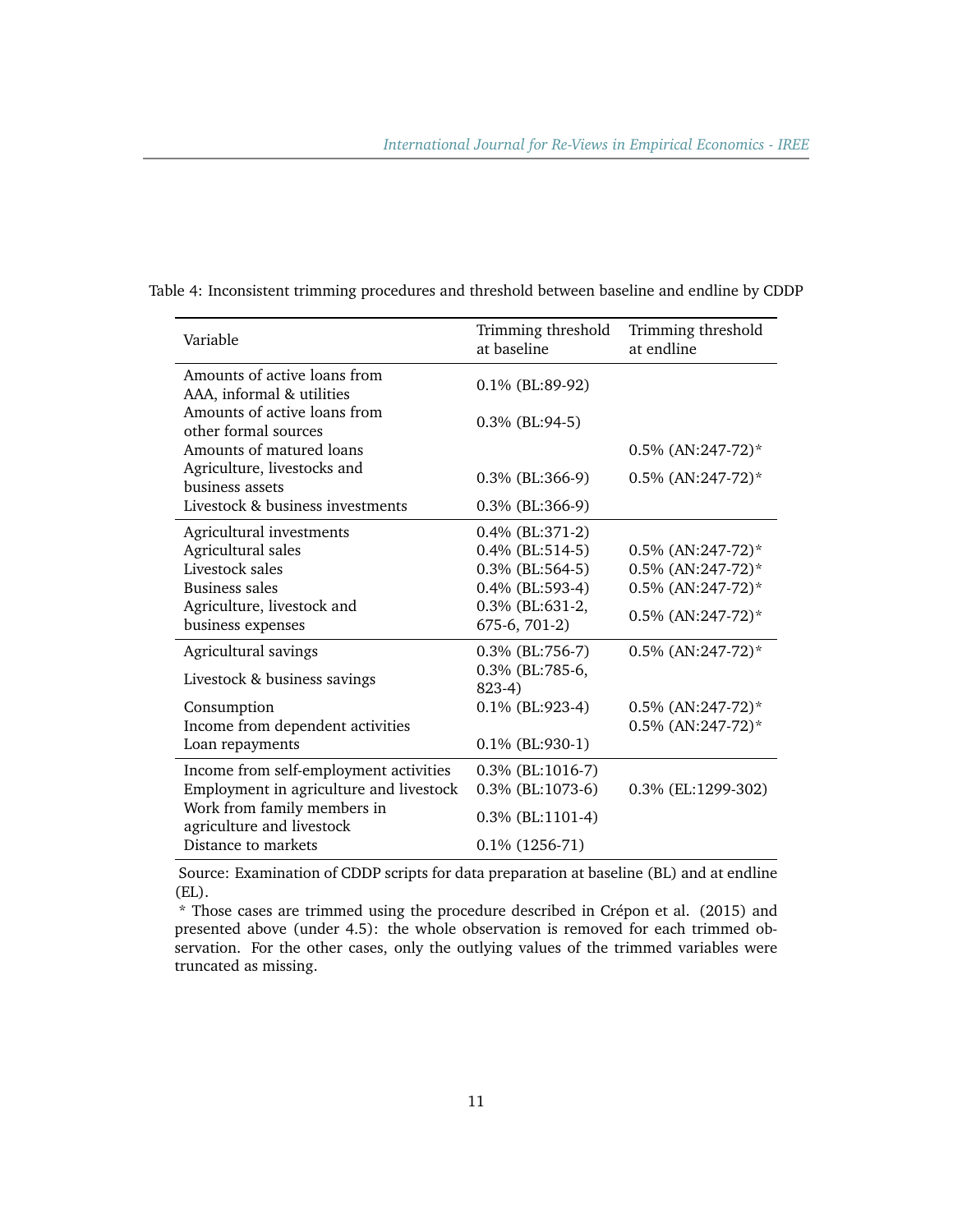| Treshold         | Obs.  | Assets    | Sales and home<br>consumption | Expenses   | Of which:<br>Investment | Profit   |
|------------------|-------|-----------|-------------------------------|------------|-------------------------|----------|
|                  |       | 1,296*    | 3,282                         | 3,784      | 22.1                    | -502     |
| Trimming at 0%   | 4,961 | (706)     | (3,107)                       | (2,865)    | (354)                   | (1, 442) |
| Trimming at 0.3% | 4,945 | $1,223*$  | $4,231*$                      | 3,484*     | $-192$                  | 747      |
|                  |       | (656)     | (2, 422)                      | (1,846)    | (221)                   | (1, 382) |
| Trimming at 0.5% | 4,934 | 1,448**   | $6,061***$                    | $4,057**$  | $-224$                  | $2,005*$ |
|                  |       | (658)     | (2,167)                       | (1,721)    | (223)                   | (1,210)  |
|                  | 4,923 | $1,377**$ | 5,374***                      | $4,129***$ | $-358*$                 | 1,245    |
| Trimming at 0.7% |       | (634)     | (2,073)                       | (1, 569)   | (202)                   | (1, 154) |
| Trimming at 1%   | 4,907 | 1,295**   | 4,492**                       | $2,877**$  | $-378*$                 | 1,615    |
|                  |       | (602)     | (1,898)                       | (1,290)    | (202)                   | (1,098)  |
|                  |       | 1,298**   | 5,294***                      | 3,678***   | $-377*$                 | 1,616    |
| Trimming at 1.5% | 4,880 | (603)     | (1,619)                       | (983)      | (207)                   | (1,057)  |
|                  |       | 1,017*    | $3,107**$                     | $2,043**$  | $-479**$                | 1,064    |
| Trimming at 2%   | 4,853 | (573)     | (1,388)                       | (880)      | (202)                   | (933)    |
|                  |       | 834       | 2,216                         | 1,698*     | $-435**$                | 519      |
| Trimming at 3%   | 4,802 | (519)     | (1,369)                       | (890)      | (204)                   | (850)    |
|                  |       | 464       | 1,989**                       | 788        | $-331**$                | $1,202*$ |
| Trimming at 5%   | 4,702 | (429)     | (1,010)                       | (654)      | (140)                   | (643)    |

Table 5: Identical analysis to CDDP, but with varying trimming thresholds

Source: Our reproduction of CCDDP Table 3 with R, using the same data and same trimming procedure at endline, but with varying trimming thresholds. The sample includes the households surveyed at endline, minus the households considered as low probability-to-borrow and minus the trimmed observations. The other specifications are the same as CDDP Table 3: Coefficients and standard errors (in parentheses) from an OLS regression of the variable on a treated village dummy, controlling for strata dummies (paired villages), number of household members, number of adults, head age, does animal husbandry, does other non-agricultural activity, had an outstanding loan over the past 12 months, HH spouse responded to the survey, and other HH member (excluding the HH head) responded to the survey and variables specified below. Standard errors are clustered at the village level.

\*\*\* Significant at the 1 percent level; \*\* Significant at the 5 percent level; \* Significant at the 10 percent level.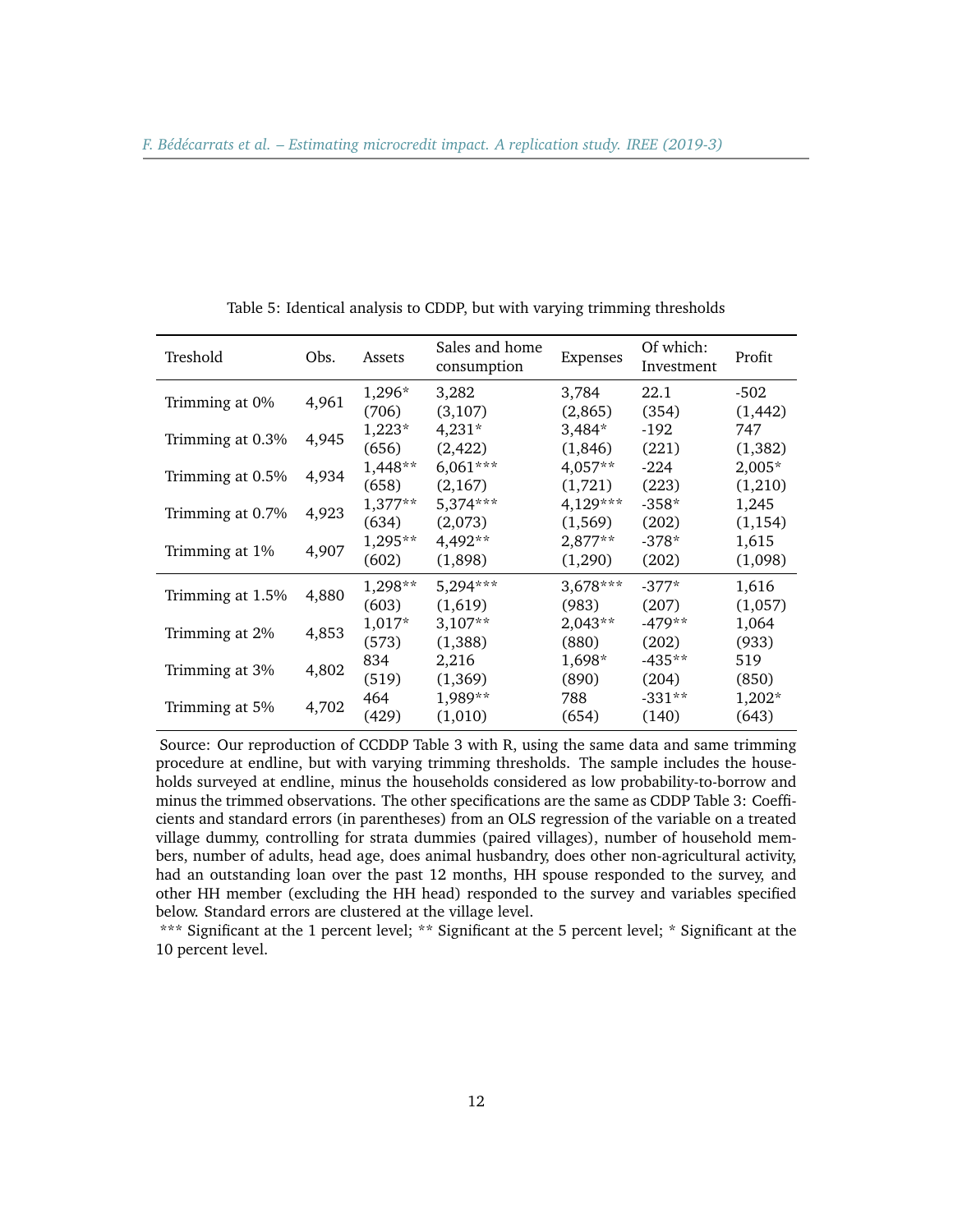#### *4 Imbalances at baseline and impacts on implausible outcomes*

CDDP started their analysis by testing the balance between treatment and control groups on a limited number of variables. They found some small, but significant differences for some of them: households in treatment villages have more access to credit, more livestock activities and livestock assets, less non-farm business, and household heads are slightly older (see Table 1). The baseline values for these variables were therefore included as controls in the regressions to estimate impacts (Table 2 and Table 3 among others).

However, CDDP did not report the balance for the most important variables in their analysis, namely the outcomes they used to estimate the experiment's impact. They also did not report the balance on the characteristics that have been highlighted as essential in a qualitative research aiming at providing contextual insights for this RCT (Morvant-Roux et al. 2014): socio-economic status, belonging to a particular language or ethnic group, attitude towards female empowerment. It seems also important to check the balance on access to water and electricity services, as we will see in Section 5.1.4 that loans to finance connexions to these utilities are the main source of credit in the area, with a significant variation between baseline and endline. In Table 6, we use the same specification as in Table 1, to assess the balance between control and treatment groups at baseline, but with regression on these additional variables. We also estimate in Table 6 the average treatment effect on those additional variables, first with the exact same specifications as CDDP Table 3, second adding as controls the additional variables that appeared as imbalanced at baseline.

Table 6 reveals that, at baseline, households in the treatment group had significantly less sales and profits from self-employment activities than households in the control group. They were also making higher investments. There are also imbalances at baseline on several important variables, such as the area of owned land, access to basic services or women empowerment. When using the same specifications as CDDP, we also find significant treatment effects on outcomes for which microcredit impact is hardly plausible: household head gender, absence of education and spoken language.

Controlling for all the variables identified as imbalanced at baseline increases the magnitude and the significance of the estimated impacts on assets, sales and expenses. However, the impact on profits no longer appears significant. Some impacts on unlikely outcomes are no longer significant, but others remain or appear, like household head gender, education and household members leaving the household.

The variables regarding access to electricity, water and sanitation deserve a specific attention. They show significant imbalances at baseline, but also a strong average treatment effects at endline. This is notable as we will see that branching credit and expansion campaigns from those utilities appear as a possible co-intervention that might have contaminated the experiment (see 5.1.5).

These imbalances at baseline and unlikely average treatment effects call for a closer examination of data quality and experiment integrity. We start with reviewing measurement and coding errors.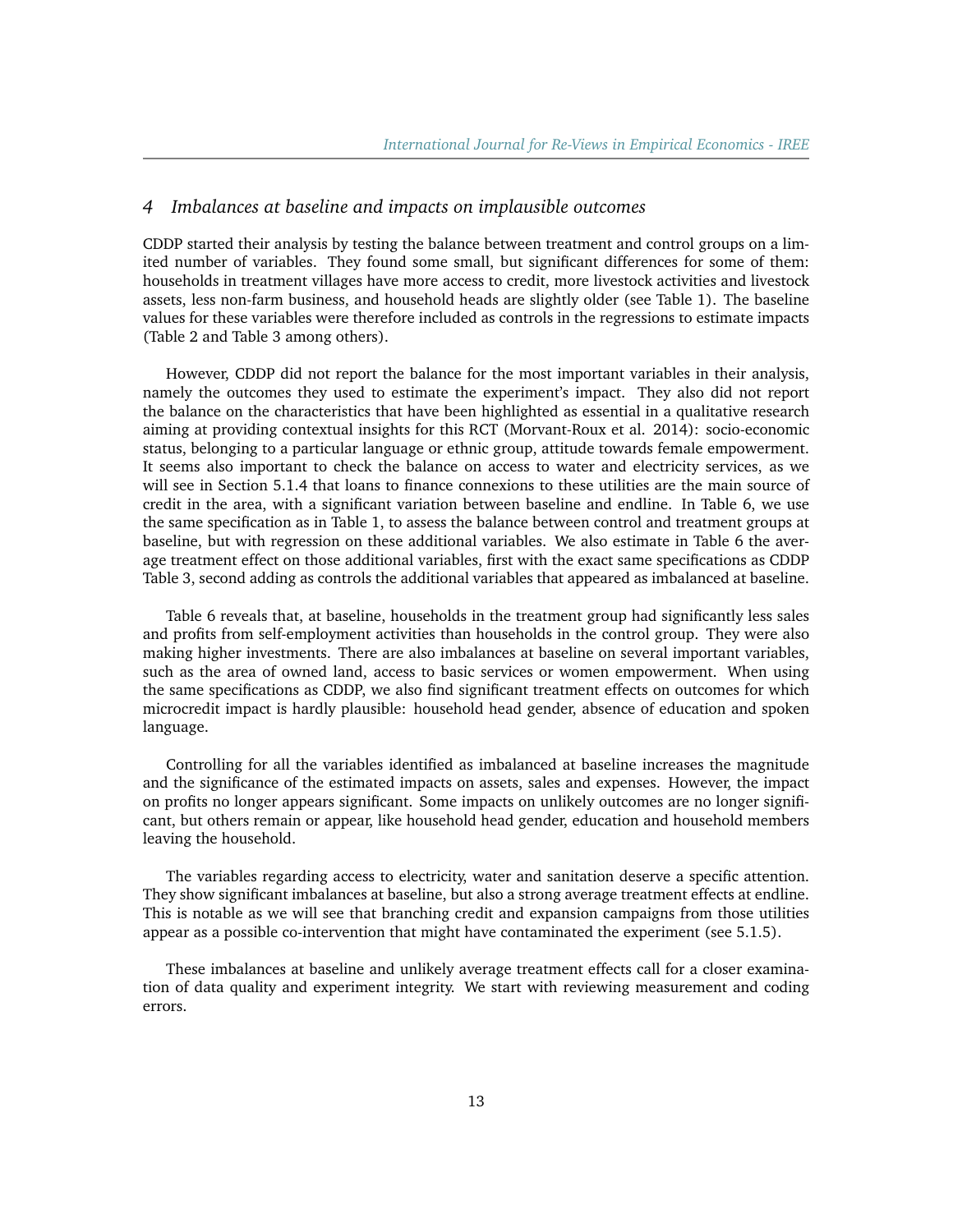|                                             | Balance at baseline |       |               |           |                     | Impact at endline |       |                      |                              |
|---------------------------------------------|---------------------|-------|---------------|-----------|---------------------|-------------------|-------|----------------------|------------------------------|
|                                             | N                   |       | Control group |           | Treatment - Control |                   |       | <b>ATE</b> estimates |                              |
| Variable                                    | Obs.                | Obs.  | Mean          | <b>SD</b> | Coeff <sup>1</sup>  | $p$ -value        | Obs.  | As in $CDDP2$        | Adding controls <sup>3</sup> |
| Outcomes on self-employment activities      |                     |       |               |           |                     |                   |       |                      |                              |
| Assets                                      | 4,440               | 2,251 | 13233         | 26469     | 923                 | 0.254             | 4,934 | $1,448**$ (658)      | $2,130***$ (814)             |
| Sales and home consumption                  | 4,440               | 2,251 | 34346         | 143720    | $-7510**$           | 0.037             | 4,934 | $6,061***$ (2,167)   | $6,518**$ (2,690)            |
| Expenses                                    | 4,440               | 2,251 | 18671         | 67682     | 3202                | 0.225             | 4,934 | $4,057**$ (1,721)    | $5,043**$ (2,203)            |
| Of which: Investment                        | 4,440               | 2,251 | 732           | 5356      | 449**               | 0.042             | 4,934 | $-224(223)$          | $-31.4(194)$                 |
| Profit                                      | 4,440               | 2,251 | 15675         | 145624    | $-10712***$         | 0.01              | 4,934 | $2,005*$ (1,210)     | 1,475 (1,250)                |
| Household characteristics                   |                     |       |               |           |                     |                   |       |                      |                              |
| Male head                                   | 4,440               | 2,251 | 0.935         | 0.247     | 0.001               | 0.805             | 4,934 | $0.01*$ (0.006)      | $0.013**$ (0.006)            |
| Head is a public servant                    | 4,440               | 2,251 | 1.11          | 0.415     | $-0.024**$          | 0.012             | 4,934 | $-0.014(0.01)$       | $-0.012(0.011)$              |
| Head born in the same village               | 4,440               | 2,251 | 0.87          | 0.428     | $-0.025**$          | 0.014             | 4,934 | $-0.008(0.007)$      | $-0.002(0.008)$              |
| Head without education                      | 4,440               | 2,251 | 0.623         | 0.5       | $-0.017$            | 0.237             | 4,934 | $-0.029**$ (0.013)   | $-0.027*(0.014)$             |
| Members left in the last 5 years            | 4,440               | 2,251 | 0.093         | 0.361     | 0.011               | 0.319             | 4,934 | 0.009(0.019)         | $0.044*$ (0.023)             |
| Household head spoken language              |                     |       |               |           |                     |                   |       |                      |                              |
| Darija                                      | 4,440               | 2,251 | 0.88          | 0.393     | $-0.019***$         | 0.005             | 4,934 | 0.002(0.008)         | 0.009(0.008)                 |
| Berber                                      | 4,440               | 2,251 | 0.405         | 0.523     | $-0.013$            | 0.301             | 4,934 | $-0.025*(0.014)$     | $-0.017(0.017)$              |
| <b>Classical Arabic</b>                     | 4,440               | 2,251 | 0.188         | 0.402     | 0.001               | 0.943             | 4,934 | $0.021**$ (0.01)     | 0.017(0.011)                 |
| French                                      | 4,440               | 2,251 | 0.067         | 0.249     | 0.002               | 0.721             | 4,934 | 0.005(0.006)         | $-0.003(0.007)$              |
| <b>Household assets</b>                     |                     |       |               |           |                     |                   |       |                      |                              |
| Number of color TVs                         | 4,440               | 2,251 | 0.439         | 0.511     | 0.026               | 0.157             | 4.934 | 0.001(0.02)          | 0.006(0.016)                 |
| Owns land                                   | 4,440               | 2,251 | 0.61          | 0.488     | 0.011               | 0.51              | 4,934 | 0.004(0.014)         | 0.001(0.014)                 |
| Area of owned land                          | 4,440               | 2,251 | 2.72          | 9.01      | $0.452*$            | 0.094             | 4,934 | 0.01(0.2)            | 0.018(0.268)                 |
| <b>Access to basic utilities</b>            |                     |       |               |           |                     |                   |       |                      |                              |
| Electricity from grid                       | 4,440               | 2,251 | 0.616         | 0.486     | $0.057**$           | 0.021             | 4,934 | $-0.011(0.019)$      | $-0.018(0.016)$              |
| Sewage network                              | 4,440               | 2,251 | 0.021         | 0.142     | $-0.014**$          | 0.046             | 4,934 | $-0.013*(0.007)$     | $-0.012**$ (0.006)           |
| Septic tank                                 | 4,440               | 2,251 | 0.323         | 0.468     | $-0.029**$          | 0.016             | 4,934 | $0.043***$ (0.014)   | $0.041***$ (0.015)           |
| Private connection to piped water           | 4,440               | 2,251 | 0.344         | 0.475     | $-0.037$            | 0.233             | 4,934 | $-0.045*(0.024)$     | $-0.05**$ (0.026)            |
| Shared connection to public tap             | 4,440               | 2,251 | 0.143         | 0.35      | $0.034**$           | 0.045             | 4,934 | $0.029**$ (0.011)    | $0.026**$ (0.01)             |
| Respondent considers that women should not: |                     |       |               |           |                     |                   |       |                      |                              |
| Go to the souk alone                        | 4,440               | 2,251 | 0.716         | 0.451     | $-0.03**$           | 0.017             | 4,934 | $-0.009(0.014)$      | 0.014(0.015)                 |
| Take the bus alone                          | 4,440               | 2,251 | 0.69          | 0.463     | $-0.029**$          | 0.024             | 4,934 | $-0.014(0.014)$      | 0.02(0.015)                  |

\*\*\* Significant at the 1 percen<sup>t</sup> level; \*\* Significant at the 5 percen<sup>t</sup> level; \* Significant at the 10 percen<sup>t</sup> level.

 $^1$ Same specifications as in Table 1; <sup>2</sup>Same specifications as in Table 3; <sup>3</sup>Same specifications as in Table 3, adding as controls the baseline values of sales, investments, profits, head is <sup>a</sup> public servant, head was born in the same village, speaks Darija, area of owned land, household has <sup>a</sup> connexion to electricity, to the sewage network, to <sup>a</sup> septic tank, access to <sup>a</sup> public tap, respondent considers that women should not go to souk alone and thatwomen should not take the bus alone.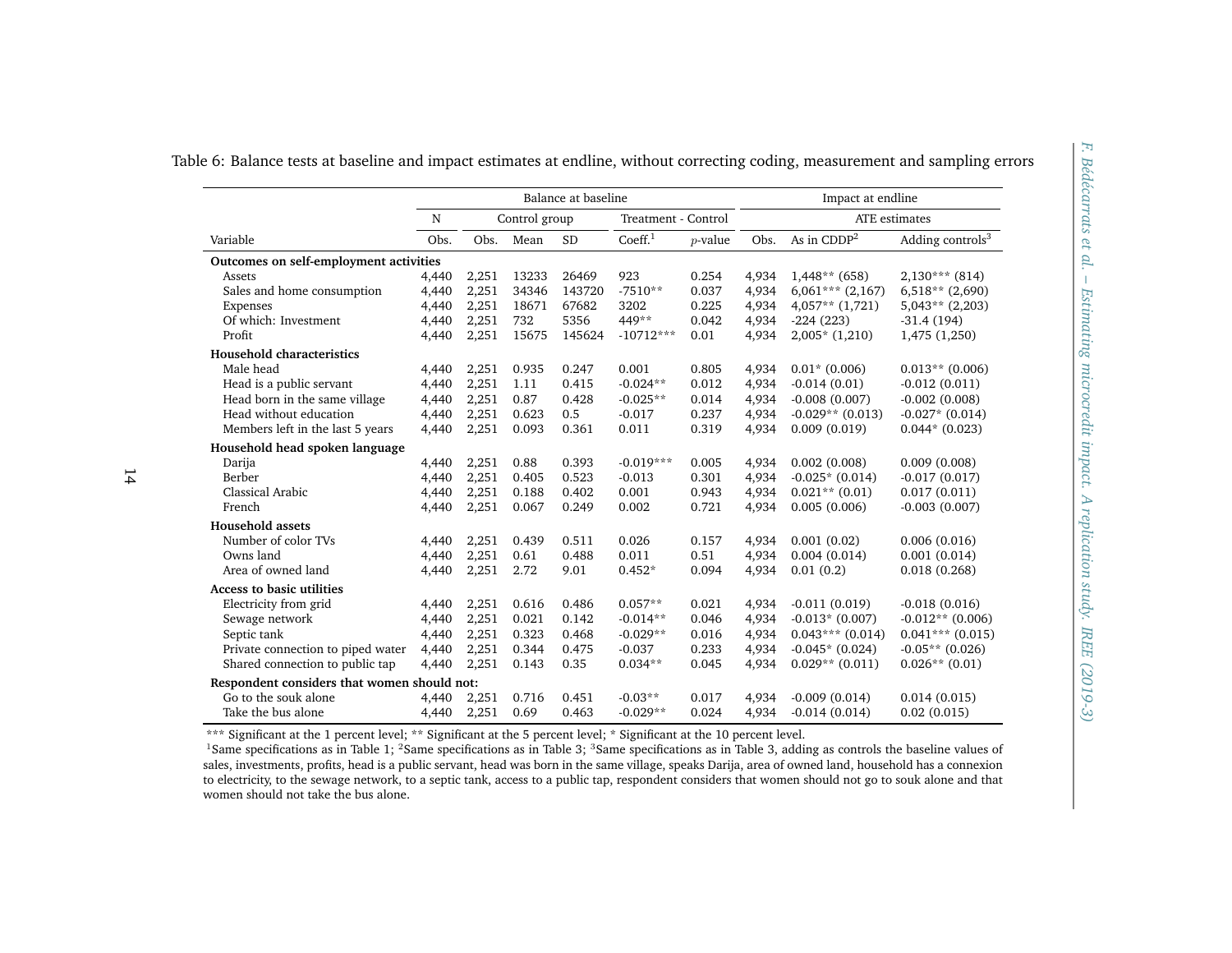# *5 Measurement and coding errors*

Measurement errors can be observed in all sections of the dataset. We focus here on the variables used in the regression, which therefore have a direct incidence on identification and impact estimates. We also present the coding errors that have an incidence on the results. Other coding errors are listed in Appendix 3.

#### *5.1 Inconsistent treatment (credit) measures*

Credit measures are essentials to characterise the treatment and confirm that no contamination or co-interventions pose a threat to the experiment integrity. The analysis of coding and measurement errors on access to credit shows that the administrative data appended to the survey data is not reliable and indicates a lower take-up, as well as possible contamination and co-interventions.

#### *5.1.1 Discrepancies between administrative and survey data*

Household access to AAA credit was captured by two different questions, present in both the baseline and endline questionnaires:

- Question 'i3': Did you or a member of the household have a loan from '*[NAME OF SOURCE]*'? Is it outstanding or mature? (previous question specifies that recall period for matured loan is 12 months);
- Question 'i62': Do you or any household member have an outstanding loan or a loan that matured during the last 12 months from Al Amana?

Besides variables 'i3' and 'i62' that derive from the survey, CDDP built a third variable named 'client' out of data gathered from the AAA client registry.

The variable 'i3' indicates a low average level of borrowing from AAA at endline: 10.5% (289 households) in the treatment group and 2% (57 households) in the control group. The variable 'client' indicates a higher average level of borrowing from AAA at endline: 15.9% in the treatment villages (435 households) and 0% in the control villages. CDDP argue that more than a third of the households that took a loan from AAA did not report it in the survey and propose two interpretations: the household might not admit to borrowing because it is frowned upon by Islam; or they might confuse credit from AAA with credit from other formal sources. They conclude that administrative data must be regarded as more reliable than survey data to capture take-up (Crépon et al. 2015: 133-134).

Qualitative research in the settlements targeted by this RCT confirms that religious norms strongly influence practices and discourses related to credit (Morvant-Roux et al. 2014). Islam frowns upon two aspects. First, interest rates are explicitly illegal according to the sharia, which mostly applies to formal credit. Second, being in debt is regarded as a disgrace, which applies to all forms of credit. There is no question in the survey questionnaire that assesses religious practices or observance. If it were, we would probably notice some correlation between religious indicator and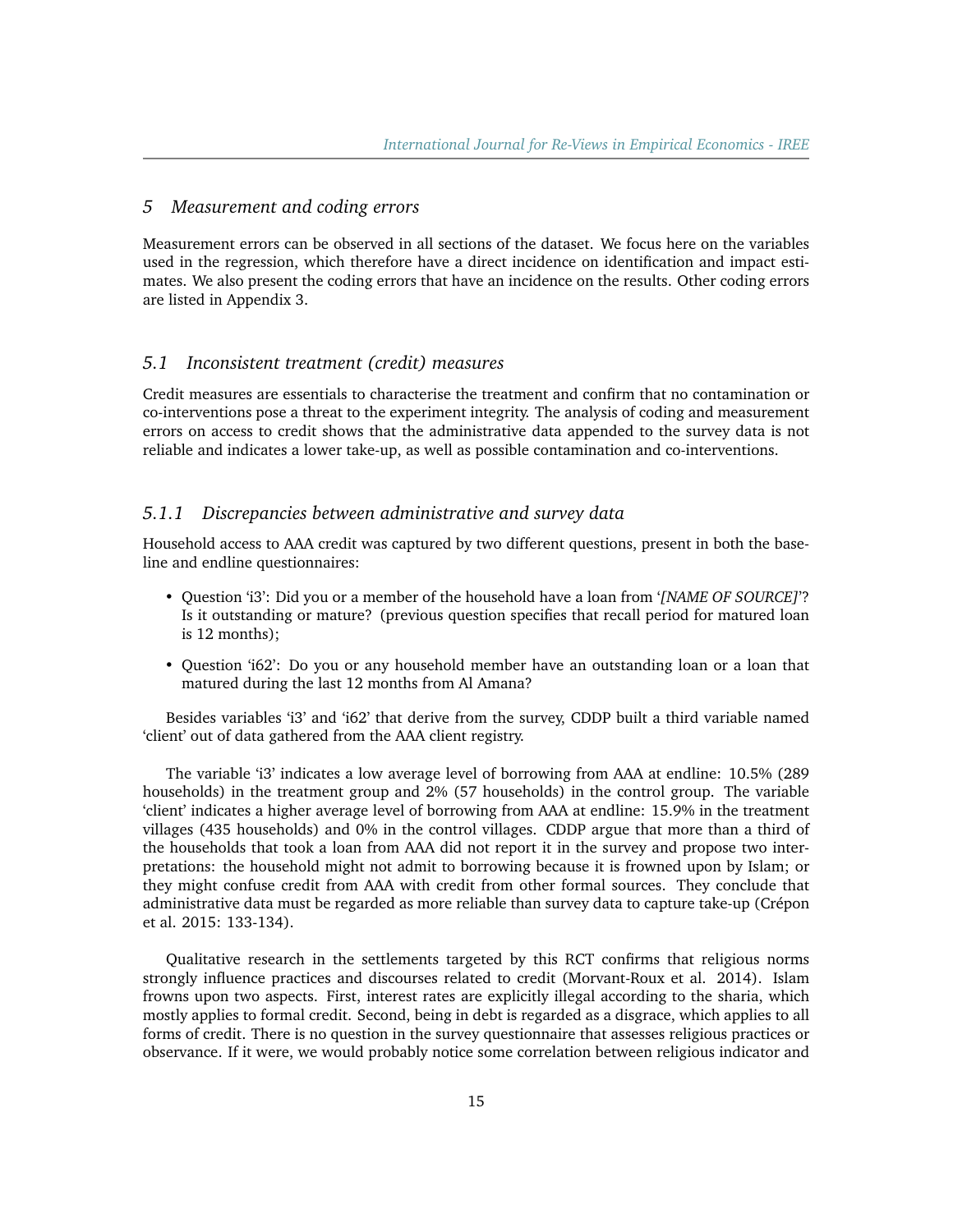credit. It would, however, be difficult to assess what arises from a lower credit taking and from a lower credit reporting, as religious norms might lead believers not to borrow rather than to borrow and refrain from reporting it to interviewers.

Table 7 presents cross-tabulation of the three variables that report household borrowings from AAA. It reveals that inconsistencies are much broader than the differences in averages of reported borrowings. Such inconsistencies contradict the assertion that the administrative data can be regarded as more reliable than the survey data.

Table 7 yields two insights. First, there are limited inconsistencies across different questions of the same survey: 20 households reported credit from AAA in Question 'i3', but not in Question 'i62'. Conversely, 26 households did not report credit from AAA in Question 'i3', but did so in Question 'i62'. Second, there are major inconsistencies between the survey data and the 'client' variable extracted from the AAA administrative data: 152 households declare having contracted a loan from AAA in Question 'i3' but do not appear in the 'client' variable retrieved from AAA administrative registries. 241 households identified in the latter as AAA borrowers declare not having an outstanding or matured loan from this microfinance institution (MFI) in Question 'i3'.

|                            |     |       | Credit from AAA in 'i62' Credit from AAA in 'client' |       |  |
|----------------------------|-----|-------|------------------------------------------------------|-------|--|
|                            | Yes | N٥    | Yes                                                  | Nο    |  |
| Credit from AAA in 'i3'    | 320 | 26    | 194                                                  | 152   |  |
| No credit from AAA in 'i3' | 20  | 5.185 | 241                                                  | 4.964 |  |

Table 7: Number of households borrowing from Al Amana at endline: contradictions between survey information and administrative data

Source: Our analysis using CDDP microdata retrieved from endline survey ('i3' and 'i62') and AAA administrative data ('client').

Of the 241 households identified as clients at endline based on the AAA administrative data and who declared not having an outstanding or matured loan from this microfinance institution (MFI) in Question 'i3':

- 2[7](#page-15-0) reported at least one other formal credit<sup>7</sup> at endline:
- 25 reported at least one other formal credit at baseline (and 18 of those did not do so at endline);
- 2 reported filing a credit application that was refused (one of these two was not already reported in the above cases).

To sum up, the religion-driven shame argument clearly does not apply to 46 (27+18+1, i.e. 19%) of these 241 households, as they declare borrowing from formal sources elsewhere and, as explained above, the religion-driven shame argument applies equally to AAA microcredit and to other

<span id="page-15-0"></span><sup>7</sup>CDDP classify as formal credit: '*Al Amana*'; '*Zakoura*'; '*Crédit Agricole Foundation*'; '*Other MFI*'; '*Crédit agricole*'; and '*Other bank*'. See more details on credit sources in 3.1.4.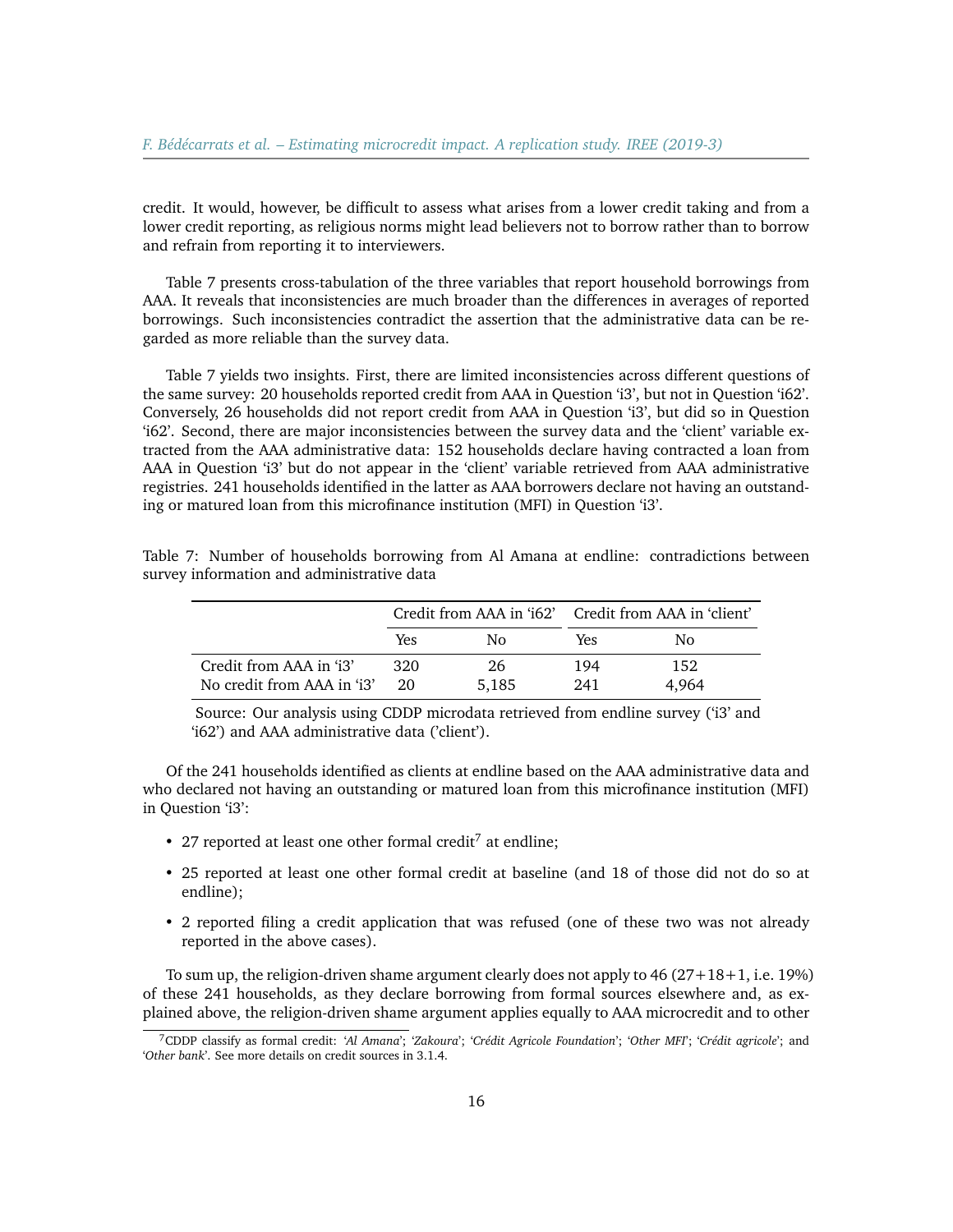formal sources of credit. On the other hand, an argument of "credit shame" for these 241 households would call for an explanation of "credit pride" for the 152 households who reported having a loan from AAA even though they did not appear in the AAA registries.

Turning to the second argument regarding confusing AAA with other sources of formal credit, we show in Section 5.1.5 that access to formal credit did not increase in the treatment group, but remained stable with other formal sources replaced by AAA. In the control group, access to formal credit fell between the baseline and endline. The fact that the other formal sources of credit fell significantly in both groups between the baseline and endline does not leave much room for substantial confusion between AAA and other formal sources at endline.

Another plausible hypothesis to explain these discrepancies between survey data and administrative data is that the administrative data is inaccurate, or that it was not properly matched with the survey data. As we will see in Section 6.3, the sampling strategy failed to identify the households with a high propensity to borrow. It is therefore likely that a large part of the households that did borrow from AAA in the treated villages were not included in the survey sample. Besides, the microfinance sector in Morocco suffered a serious crisis from 2008 to 2012 (the endline surveys were conducted from May 2008 to January 2010) due to uncontrolled growth, over-indebtedness and widespread fraud by credit officers who used nominees to embezzle loans (Chen, Rasmussen, and Reille 2010; Rozas et al. 2014; D'Espallier, Labie, and Louis 2015). A Master's student who did an internship in AAA's internal audit division in 2009 substantiated the existence of such fraud in the MSc thesis he published on this subject (Hejjaji 2010). AAA had to write off  $23\%$ <sup>[8](#page-16-0)</sup> of its portfolio in the following years as many loans were deemed uncollectable. To this should be added the rather frequent practice of borrowers themselves using nominees to bypass restrictive eligibility rules. These observations show that the reliability of the MFI administrative data should be viewed with caution, and that administrative data cannot be automatically considered to be more reliable than survey data. As the dataset is anonymised, we are unable to review the quality of the matching between survey and administrative variables.

In sum, the identification of the households borrowing from Al Amana matches across sources in 194 cases, versus 587 cases ( $241 + 152 + 194$ ) where households appear as borrowing from AAA in either the administrative data or the survey data. That is a concordance rate of 33%, which is small considering that credit from AAA corresponds to the "treatment" which effectiveness is being tested.

A large portion of CDDP's demonstration relies on these credit-taking variables. CDDP use the baseline values of variable 'i3' to produce their Table 1 and as control variables for their Tables 2 to 8. CDDP did not use variable 'i62' in their statistical analysis. The 'client' variable created from administrative data was used by CDDP to recompute a new borrowing propensity score, used to test externalities (Crépon et al. 2015: Table 8), in order to argue that there is no externality of microcredit and to justify the Local Average Treatment Effect (LATE) estimation. This 'client' variable was also used to instrument the regression presented in CDDP Table 9. Therefore, the inaccuracy in borrowers' identification highlighted in this section has an incidence on the tests applied to check sample balance at baseline, on the estimation of the average treatment effect and on the estimation of the local average treatment effect. We cannot rectify these inaccuracies with the available data,

<span id="page-16-0"></span><sup>8</sup>Data from Mix Market database: Write-off ratios from 2006 to 2016 are for each subsequent year: 0.5%, 1.3%, 3.7%, 6.4%, 3.5%, 8.7%, NA, 4.5%, 3.7%, 3.7%, 5.1%. The figure for 2012 is not known.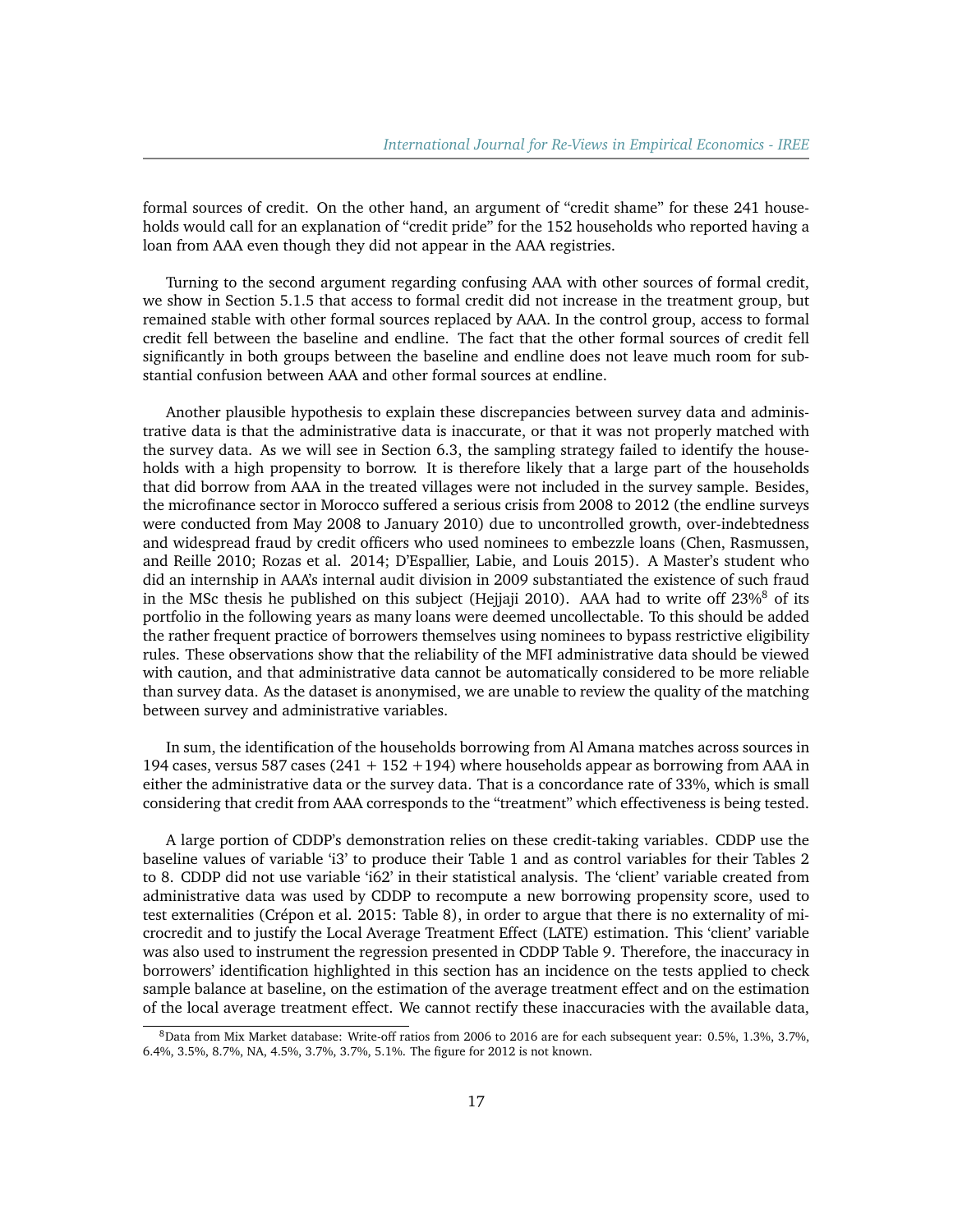nor measure their incidence on the impact estimates. However, this imprecision regarding which households, and how many of them, benefited from the evaluated intervention undermines the internal validity of the RCT results, and in particular of the local average treatment effect estimations.

#### *5.1.2 Credit from other MFIs was omitted at baseline*

CDDP did not take into account loans from other MFIs when reporting access to credit and assessing the balance between treatment and control groups at baseline, as explained in more detail in Appendix A.2.1. In their Table 1, CDDP used the number of loans and the dummy (having a loan or not) variables to assess the balance between the treatment and control groups. The 'total access to credit at baseline' variable was also one of the control variables used for all regressions presented by CDDP (Tables 2 to 7).

Correcting this error increases by 3% the level of total access to credit in treatment and control group at baseline. This error combines with the one presented in Section 5.1.3, which has a larger incidence on measured credit access at baseline. This result has an incidence on the impact evaluation results, as illustrated in the following section.

#### *5.1.3 Only outstanding loans were taken into account at baseline*

When assessing access to credit at endline, CDDP included the loans outstanding at the time of the survey, plus the loans that were not outstanding any more at the time of the survey, but that had been outstanding in the past 12 months. When assessing access to credit at baseline, CDDP only included the loans outstanding at the time of the survey. They did not include the loans outstanding in the past 12 months that ended before the survey. Appendix A.2.2 details the coding error that led to this difference.

This inconsistency between borrowing recall periods at baseline and at endline is problematic when it comes to evaluating the impact of growth in access to credit. The identical naming and commenting on the code files suggests that the difference was not made on purpose. Besides, CDDP reiterate on three different occasions in their paper that this variable at baseline indicates whether a household "*had an outstanding formal loan over the past 12 months*" (pages 129, 132 and 133).

Correcting this error increases by 15% the measured level of total access to credit at baseline in treatment and control group. The revised levels of access by source and treatment or control group are detailed in Section 5.1.5, Table 11. Total access to credit is used by CDDP as a control variable, the increase in their values after correcting the errors pointed out in 5.1.3 and 5.1.4 therefore modifies the measured impact results. For instance, the average treatment effect on access to AAA credit was estimated in CDDP Table 2 at  $0.09***$   $(0.01)$ , while it gets to  $0.069***$   $(0.009)$  when correcting this error, which indicates an impact lower by 30% of the experiment on credit take-up. The average treatment effect on self-employment profits was also estimated in CDDP Table 1 as 2,005\* (1,210), which is substantial and significant at the 10 percent level. Once corrected for the errors in total access to credit at baseline, the estimated treatment effect on profits becomes 1,454 (1,253), which is smaller and insignificant.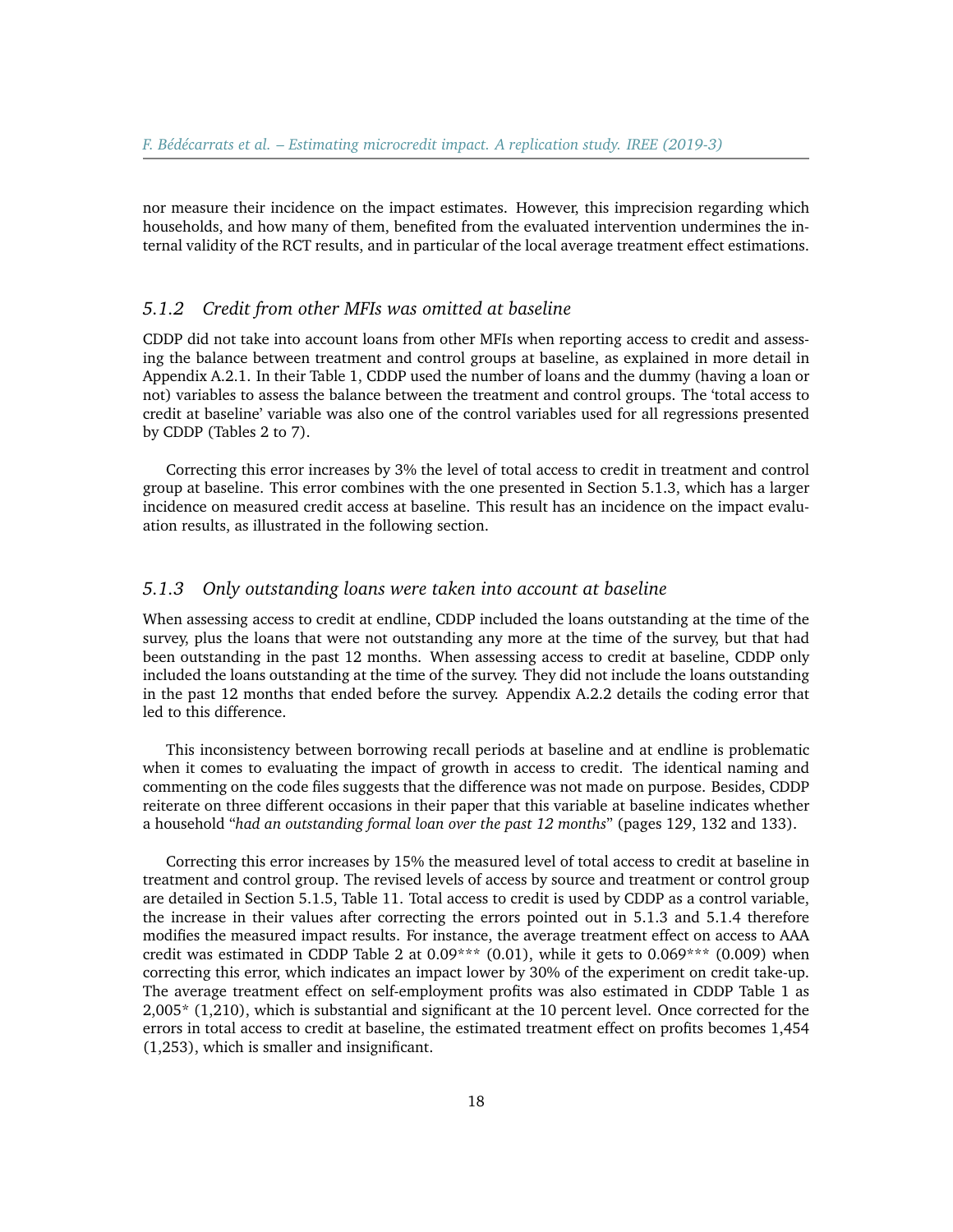### *5.1.4 All "other" credits were incorrectly recoded as "utilities" credit*

In the baseline and endline surveys, credit sources were collected by the above-mentioned question 'i3'. Each loan was registered on a specific line of the questionnaire depending on its credit source. Sixteen possible sources were proposed to respondents at baseline (we reproduce here the English translations by CDDP): '*Crédit agricole*'; '*Other bank*'; '*Al Amana*'; '*Zakoura*'; '*Crédit Agricole Foundation*'; '*Other MFI (Microfinance Institution)*'; '*Usurer/Rhnane*'; '*Jeweler*'; '*Family*'; '*Neighbor*'; '*Friend*'; '*Shop*'; '*A client*'; '*A supplier*'; '*Cooperative*'; '*Other, specify:*'. A 17th option was added at endline: '*Utilities credit*'. Table 7 presents the number of respondents reporting one or more loan in the '*Other, specify:*' and '*Utilities credit*' categories:

Table 8: Number of households reporting one or more loan in the 'Other' and 'Utility' categories

|          | Surveyed households Other % other Utilities % utilities |     |      |     |      |
|----------|---------------------------------------------------------|-----|------|-----|------|
| Baseline | 4.465                                                   | 791 | 17.7 |     | 0.0  |
| Endline  | 5.551                                                   | 263 | 4.7  | 675 | 12.2 |

Source: Our analysis using CDDP microdata retrieved from baseline and endline surveys.

However, when recoding these variables, all sources registered as '*Other, specify:*' were reclassified as '*Utilities credit*' (see code in Appendix A.2.3). In other words, CDDP considered that all credit from sources other than those listed in the questionnaire was credit from water or electricity companies, even at endline where loans from water or electricity companies were specific options listed in the questionnaire.

To check for consistency, we first correlated the '*Other, specify:*' answers to Question 'i3' with the variable indicating whether households had water or electricity supply, both at baseline and endline (Table 9).

Table 9: Number of observations for which 'other' credit was recoded as 'utility' credit, whether they had access to utility services

|     | Has electricity or water "Other" credit at baseline % "Other" credit at endline |      |     | 0/2  |
|-----|---------------------------------------------------------------------------------|------|-----|------|
| No  | 44                                                                              | 5.6  | 38  | 14.4 |
| Yes | 747                                                                             | 94.4 | 225 | 85.6 |

Source: Our analysis using CDDP microdata retrieved from baseline and endline surveys.

The vast majority of surveyed households were connected to water and electricity, with 69.9% having access to one of these services at baseline and 81% at endline (these two rates are simple averages without weighting). However, it does not seem appropriate to have recoded all declared "other" credit sources as "utility credit". It appears, for instance, implausible that households without water and electricity (first row in Table 9) could have received a "utility credit".

In the questionnaire, the '*Other, specify:*' option was followed by a field where the respondent was supposed to give the name of this unspecified source. We present in Appendix 1 the occurrences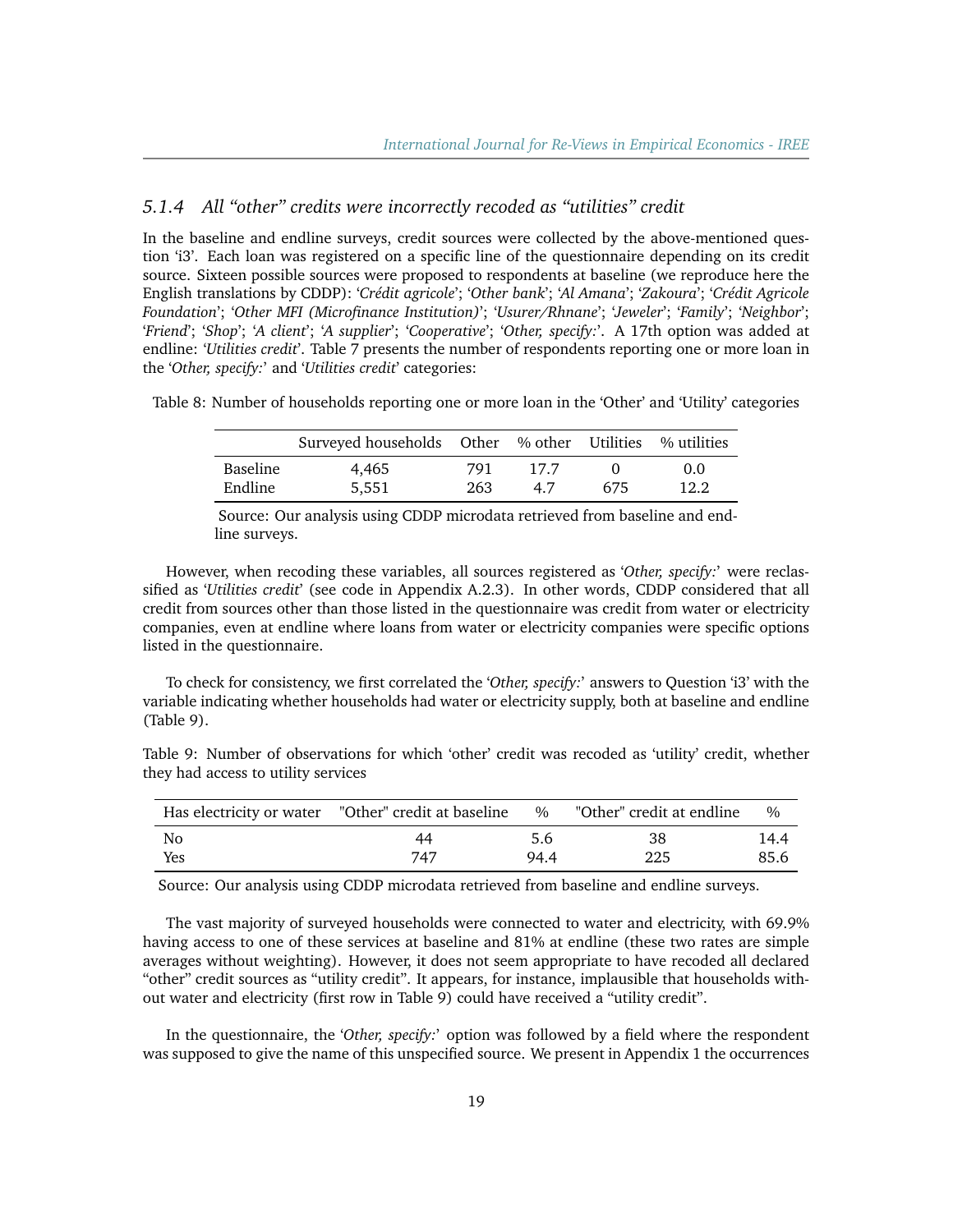encountered in this complementary variable and their corresponding frequencies. At baseline for instance, a specification corresponding to a utility company was provided in 29% of the cases, but in the others, the specifications corresponded to other types of sources (local stores, consumer lending, real estate purchase, etc.) or were missing. This indicates that, both at baseline and endline, credits registered as '*Other*' should not have been systematically reclassified as '*utility credit*'.

In addition, 17 credits at baseline and 17 credits at endline were registered with the amount, guarantee and other fields, but no source. Due to these missing values in the 'source' variable, these credits were not taken into account in the computations made by CDDP. For our replication, to avoid omitting them from descriptive statistics on access to credit, we replace these empty values with '*Other*' in the '*source*' field.

This approximation regarding credit from utility companies is noteworthy since they appear as the most important credit source in the surveyed villages, and it is also the type of credit source whose penetration varies the most between baseline and endline. After this correction, the results of the balance tests computed in CDDP Table 1 are modified, as shown in Table 10.

|                                      |       | Control group |                   |       | Treatment - Control |            |  |
|--------------------------------------|-------|---------------|-------------------|-------|---------------------|------------|--|
|                                      | Obs.  | Obs.          | Mean SD           |       | Coeff.              | $p$ -value |  |
| Loan from Al Amana                   | 4.465 |               | 2,266 0.007 0.084 |       | $-0.002$            | 0.59       |  |
| Loan from other formal institution   | 4.465 | 2.266         | $0.072\,$         | 0.259 | $0.026*$            | 0.068      |  |
| Informal loan                        | 4.465 |               | 2,266 0.085 0.279 |       | $0.026***$          | 0.003      |  |
| Electricity or water connection loan | 4,465 | 2.266         | 0.039             | 0.194 | $0.023**$           | 0.027      |  |
| Other source                         | 4.465 | 2.266         | 0.146 0.353       |       | $-0.024$            | 0.225      |  |

Table 10: Summary statistics: rectified balance at baseline on credit variables

Source: Our reproduction of CDDP Table 2 with R using the same specifications and correcting loan reclassification.

Coefficients and p-values from an OLS regression of the variable on a treated village dummy, controlling for strata dummies (paired villages). Standard errors are clustered at the village level.

\*\*\* Significant at the 1 percent level; \*\* Significant at the 5 percent level; \* Significant at the 10 percent level.

It is unclear whether this significant increase in access to utility credit in treatment villages is an unexpected impact of increased AAA credit or contamination by a co-intervention. In any case, further analysis would be required to disentangle the impact of microcredit and the impact of utility credit in this context. The existence of such imbalance at baseline and effects at endline is a threat to the internal validity of this RCT. This is an indication of an possible alteration of the experiment integrity and, if it is the case, part of the measured results would be attributable to utility credit instead of microcredit. Another RCT conducted during the same period in Morocco found significant impacts of utility credit on household well-being (Devoto et al. 2012). These results also raise questions regarding the external validity of the experiment: would the results apply to a context where there are no important efforts by water and utility companies to expand their services?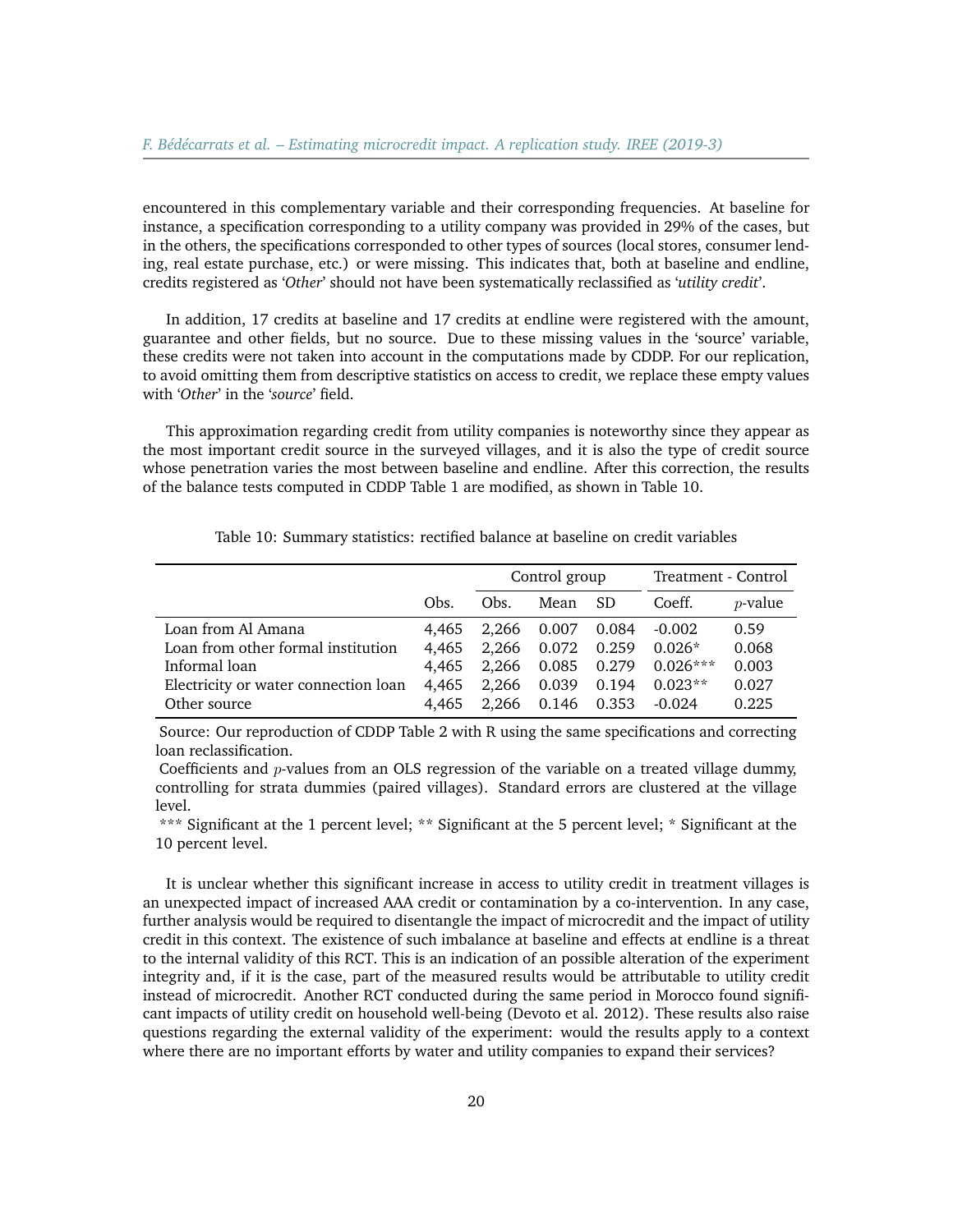## *5.1.5 Credit access and identification of the treatment*

In their published article, CDDP are very straightforward in the way they describe the difference in access to credit between treatment and control villages:

"*Thirteen percent of the households in treatment villages took a loan, and none in control villages did.*" (Crépon et al. 2015: abstract)

"*The study has three features that make it a good complement to existing papers. First, it takes place in an area where there is absolutely no other microcredit penetration, before or after the introduction of the product, and for the duration of the study.*" (Crépon et al. 2015: 124)

"*The experimental design was generally well respected, and we observe essentially no entry of Al Amana (or any other MFI, as it turns out) in the control group. Villagers did not travel to other branches to get loans either.*" (Crépon et al. 2015: 130)

We computed credit prevalence in the treatment and control group at baseline and endline. As a substantial number of households (1,433) were added at endline without having been surveyed at baseline, we present the same analysis on the different subsets:

- One with the 5,551 households surveyed at endline and the 4,465 households surveyed at baseline (cross sections), and
- One with only the 4,118 households surveyed both at baseline and endline (panel).

Figure 1 focuses on panel households and Table 11 presents credit access for both panel and cross section households.

The difference in Table 11 between the repeated cross-sections and the panel households highlights sample errors, which we will analyse in more detail in Section 6 of this replication. At this stage, Table 11 shows that the attrition households and the households added at endline are very different in terms of borrowing levels to the households that were interviewed both at baseline and endline. This tends to rule out cross-section analysis and calls for a panel analysis instead. If we focus on growth in access to credit for panel households, as presented in Figure 1, we observe three striking phenomena that undermine the identification strategy used by CDDP.

First, access to formal credit did not notably increase in the treatment group (from 11.31% at baseline to 11.41% at endline). What we observe instead is a substitution of other formal credit sources by AAA.

Second, access to formal credit significantly decreased in the control group (from 7.77% at baseline to 4.70% at endline). This might be due to the microcredit crisis that hit Morocco in 2008 (Chen, Rasmussen, and Reille 2010; Rozas et al. 2014; D'Espallier, Labie, and Louis 2015). It could also be explained by an agreement reached at the beginning of the RCT with the leading financial institutions that they would not intervene in the study areas. It might also be caused by AAA (which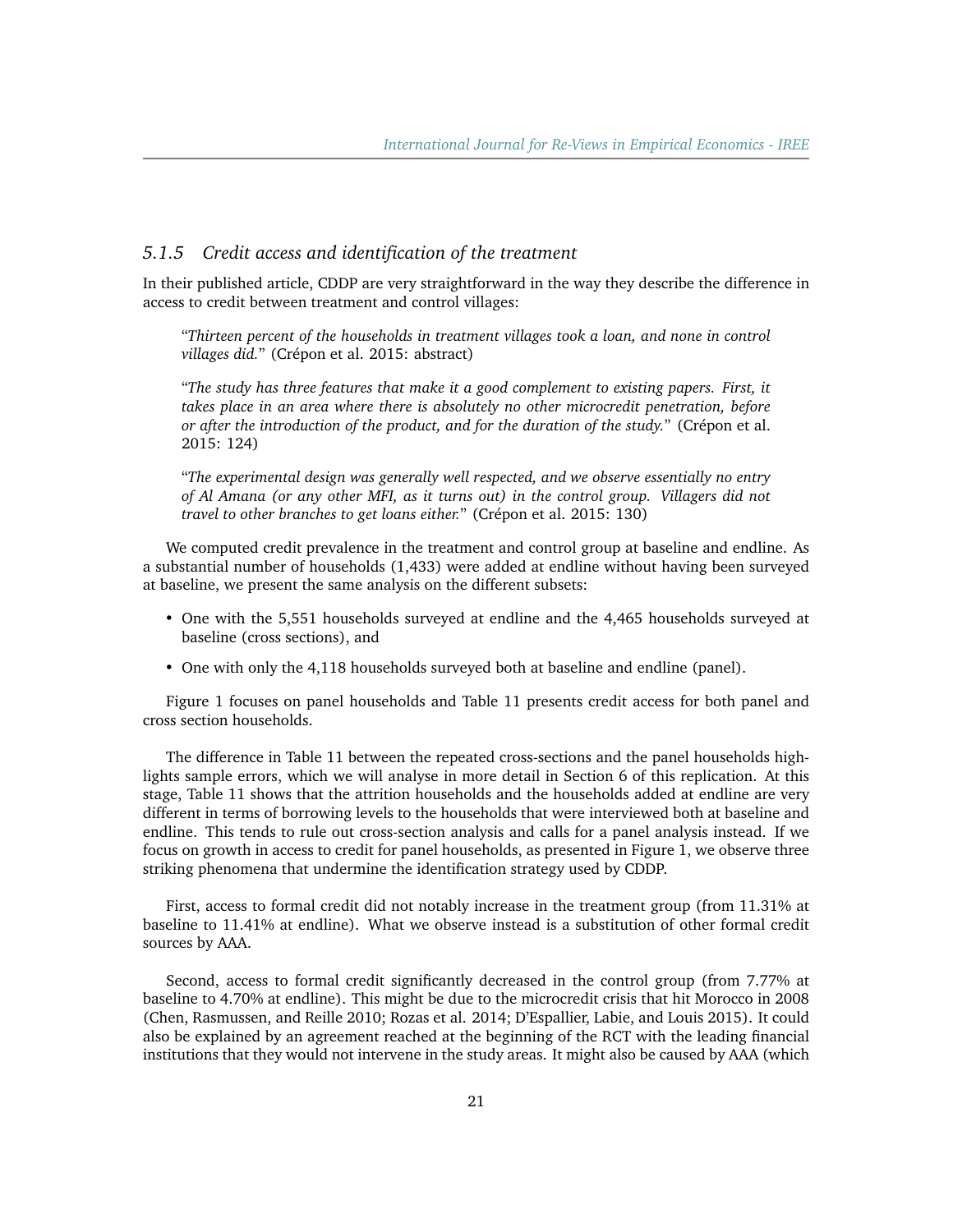|               |                                    | Control         |         | Treatment |         |
|---------------|------------------------------------|-----------------|---------|-----------|---------|
|               | Credit source                      | <b>Baseline</b> | Endline | Baseline  | Endline |
| Cross-section |                                    |                 |         |           |         |
| Formal        |                                    |                 |         |           |         |
|               | AAA and no other formal            | 0.66            | 1.53    | 0.59      | 10.00   |
|               | AAA and other formal               | 0.04            | 0.50    | 0.05      | 0.55    |
|               | Other formal only                  | 7.19            | 3.35    | 10.05     | 3.72    |
|               | Total formal sources               | 7.89            | 5.38    | 10.69     | 14.27   |
| Informal      |                                    |                 |         |           |         |
|               | Any informal source                | 8.47            | 6.01    | 10.41     | 5.62    |
| Utility       |                                    |                 |         |           |         |
|               | Water or electicity company        | 3.93            | 15.30   | 6.14      | 17.04   |
| Other         |                                    |                 |         |           |         |
|               | None of the above or not specified | 14.61           | 1.49    | 11.37     | 1.53    |
| Panel         |                                    |                 |         |           |         |
| Formal        |                                    |                 |         |           |         |
|               | AAA and no other formal            | 0.62            | 1.14    | 0.60      | 7.77    |
|               | AAA and other formal               | 0.00            | 0.43    | 0.05      | 0.40    |
|               | Other formal only                  | 7.15            | 3.13    | 10.66     | 3.24    |
|               | Total formal sources               | 7.77            | 4.70    | 11.31     | 11.41   |
| Informal      |                                    |                 |         |           |         |
|               | Any informal source                | 8.67            | 5.50    | 10.51     | 5.48    |
| Utility       |                                    |                 |         |           |         |
|               | Water or electicity company        | 4.07            | 15.68   | 6.38      | 17.34   |
| Other         |                                    |                 |         |           |         |
|               | None of the above or not specified | 14.92           | 1.66    | 11.66     | 1.44    |

Table 11: Changes in access to credit sources

Source: Our analysis using CDDP microdata retrieved from baseline and endline surveys.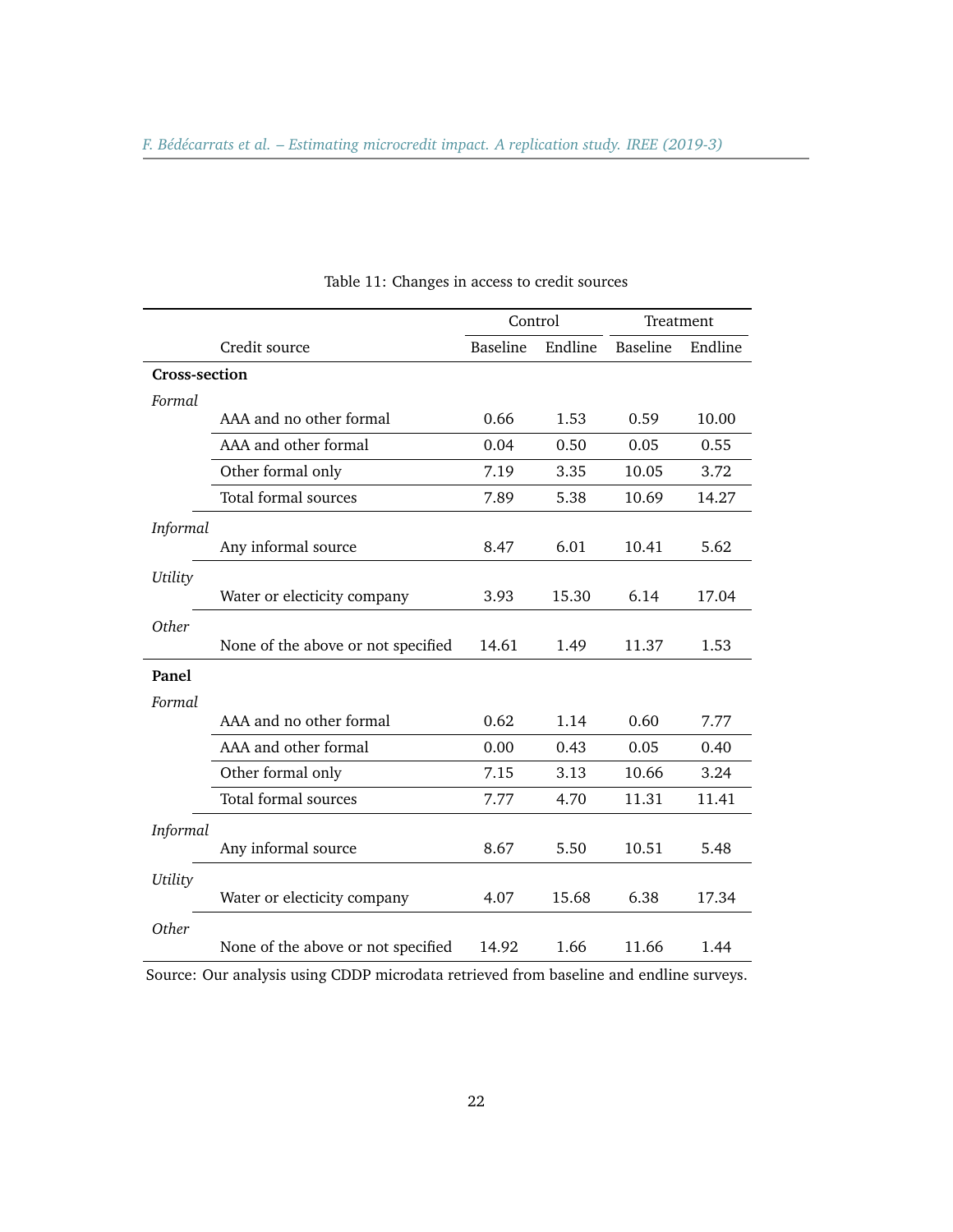

Figure 1: Changes in access to credit sources for panel households – households surveyed both at baseline and endline  $(N= 4,118)$ 



Source: Our analysis using CDDP microdata retrieved from baseline and endline surveys.

headed the influential national MFI association at the time) calling on its fellow financial institutions to minimise the contamination of the experiment during the RCT.

Third, according to the survey data, utility credit is by far the most prevalent credit source in both treatment and control groups. The stability of access to utility credit over time is based on the extrapolation made by CDDP that all "other" sources of credit were "utility" credit. We show that this could not be true in a significant proportion of cases where there are patent contradictions with available information (Table 5). If we reject the automatic reclassification of "other" credits as "utility" credits when no such specification was given by respondents, then variations in "utility" credit are substantial between the baseline and endline.

These observations challenge the very meaning of the experimentation put forward by CDDP. What has been evaluated: is it the impact of the replacement of other formal sources with AAA in the treatment group? Is it credit rationing in the control group? Or is it the variation in utility credit?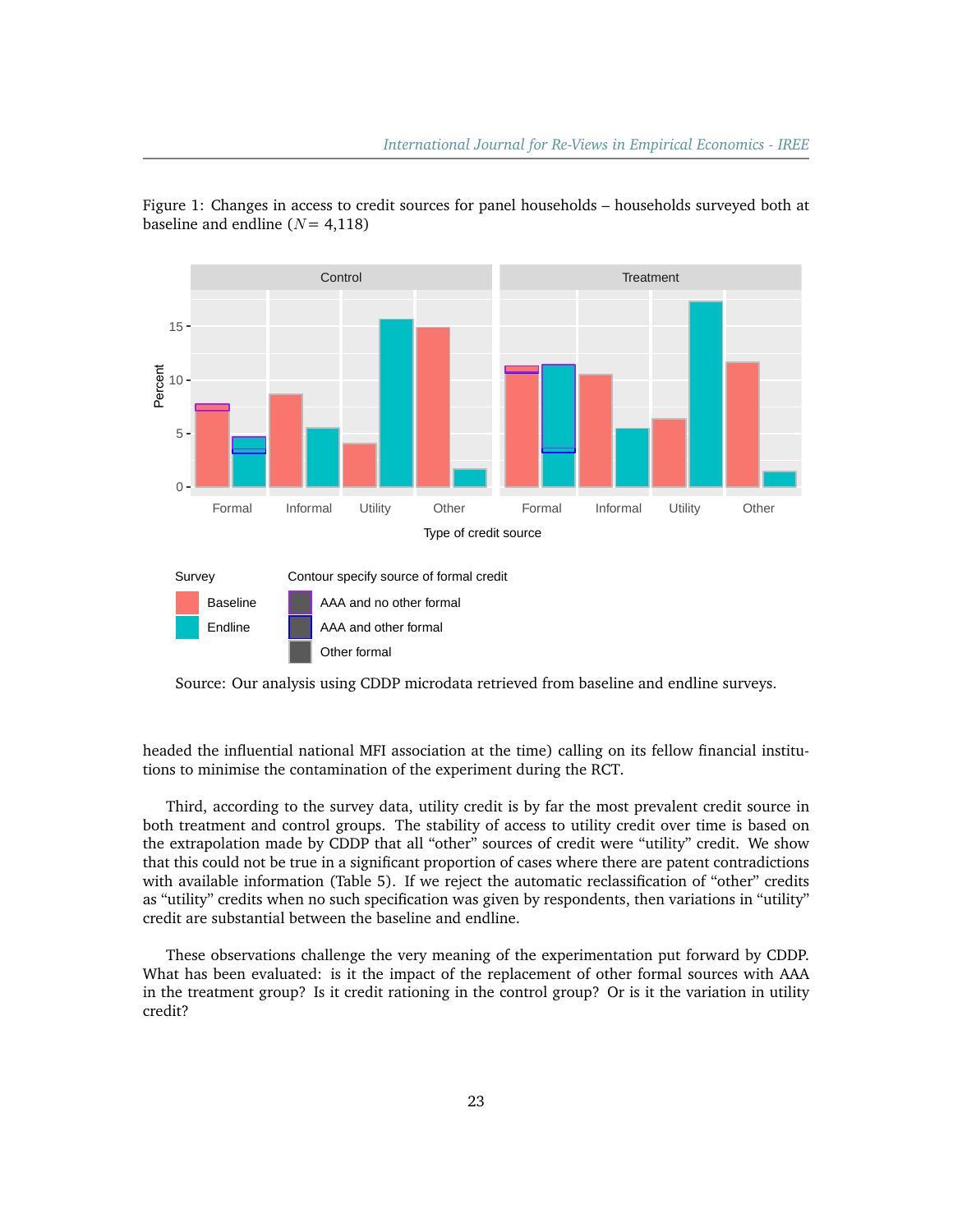#### *5.2 Outcome measures and controls*

#### *5.2.1 Incomplete or inconsistent data*

We discuss here just two examples of the many survey data inconsistencies we found.

In 1,382 cases at baseline and 307 cases at endline, households declared having agricultural assets of some kind, but the number of items is missing. These assets were therefore not taken into account in the total. This goes for all types of agricultural assets from tractors, reapers, cars and trucks to shovels, axes and sickles. The same problem concerns livestock assets and business assets.

Two sections of the questionnaire focused on the assessment of business (non-farm) activities. Section D on "Household activities" records (only) self-employment activities, and G gathers all information, including financial, on these activities outside of agriculture (questionnaire section E) and stockbreeding (questionnaire section F). We find that of the 746 households with business activities registered in D at endline, 41 (5.5%) have no business activity or only part of their business activities documented in G. On the other hand, of the 751 with business activities documented in G, 46 (6.1%) have no business activities or only part of their business activities registered in D.

These inconsistencies cannot be corrected with the available information. However, they call into question the quality of the underlying data of this RCT, and hence its internal validity.

#### *5.2.2 '*Tractors*' and '*reapers*' removed from asset appraisal at endline*

At baseline, CDDP included all types of assets to calculate the total value of the assets owned by all households. However, an examination of the code used to compute endline data (see Appendix A.2.4) shows that two types of assets have been removed from the sum of asset values calculated for each household: tractors and reapers. The code between endline and baseline preparation do files is overall the same, suggesting that it was copy-pasted. This specific change was therefore made intentionally, but is not mentioned in the published article. It was probably motivated by the fact that the appraisal method used by CDDP produces inaccurate prices, which are particularly erratic for those two assets (see Section 5.2.3). This is however inadequate, because this RCT aims at evaluating the impact on assets, among other outcomes, and tractors and reapers are the most valuable assets that households possess.

Including tractors and reapers in the asset appraisal at endline increases average asset value in the sample from 1,377 to 5,111. It also modifies the impact estimation on total assets at endline. This was 1,448\*\* (658) in CDDP Table 2, which is substantial and significant. It becomes 1,741 (1,255), which is larger but insignificant, when we include tractors and reapers in total assets, while keeping the same control variables as CDDP. However, it becomes 3,041<sup>\*\*</sup> (1,402), which is larger and significant, when we included the total access to credit as corrected in Section 5.1.2 and Section 5.1.3. This estimation is further modified when we correct the price calculation used for asset valuation, as explained in the following section.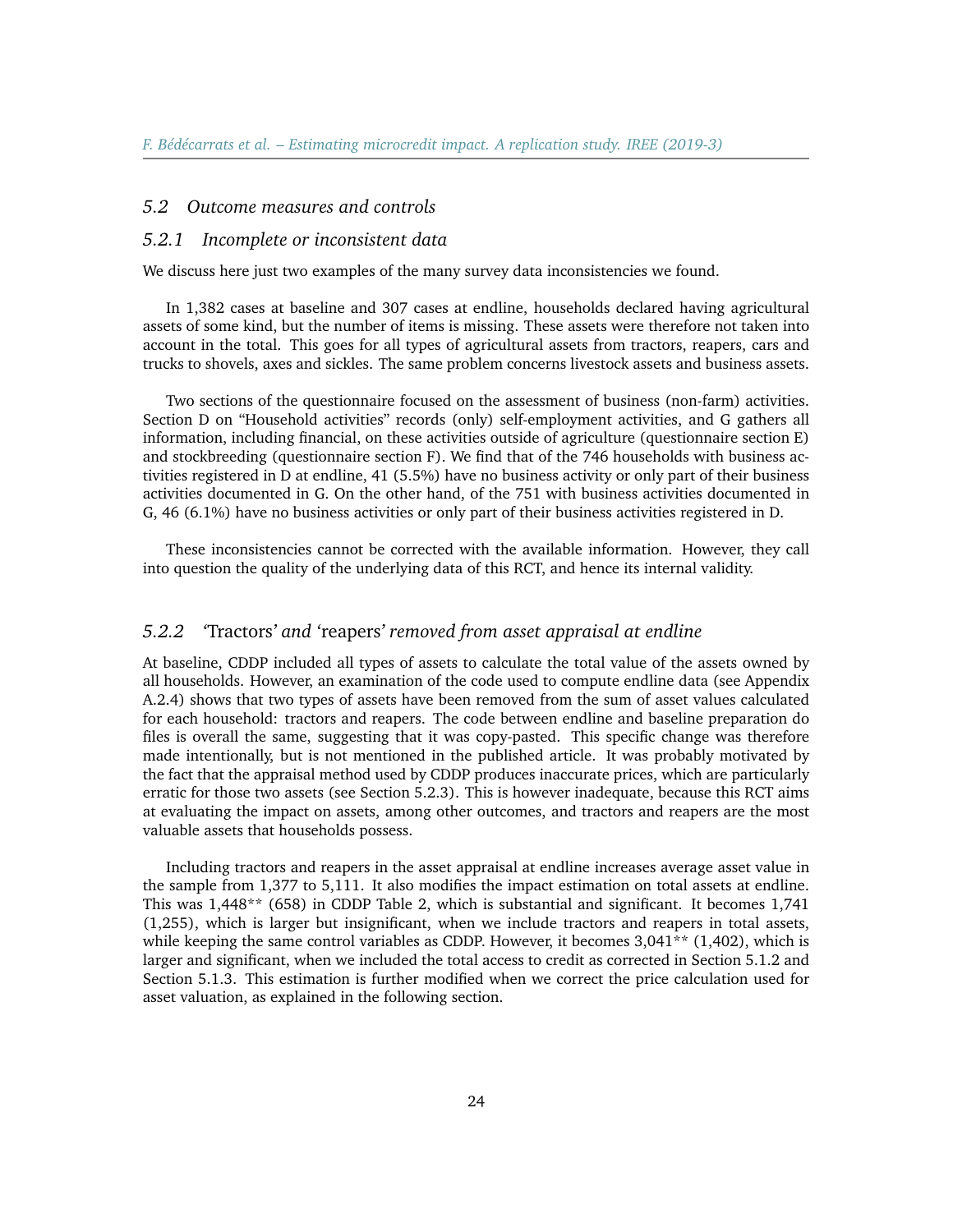# *5.2.3 Assets, sales and consumption appraised with inconsistent prices*

The survey suffers from a classic problem with price imputation every time assets, sales, consumption of own production and in-kind savings have to be evaluated (Deaton 1997: 28-29, 35-39). A price has to be imputed for each item to account for its value. Yet in most cases, no transaction price is available for that particular item, either because there was no transaction (assets purchased more than a year ago, consumption of own production or savings) or because the transaction price was not registered (new assets and sales). In these cases, the median price of all observed transactions by other households for this item was imputed. The problem is that for some items, the number of transactions for which a price is available is very small, exposing the median to being skewed by outliers or implausible prices reported by the households. Table 12 presents some illustrations of median prices imputed to agricultural assets.

| Asset                  | Total number<br>of items<br>owned by<br>households<br>at baseline | Number of<br>times a<br>value was<br>reported<br>at baseline | Median<br>value<br>at baseline | Total number<br>of items<br>owned by<br>households<br>at endline | Number of<br>times a<br>value was<br>reported<br>at endline | Median<br>value<br>at endline | % variation<br>of median<br>value |
|------------------------|-------------------------------------------------------------------|--------------------------------------------------------------|--------------------------------|------------------------------------------------------------------|-------------------------------------------------------------|-------------------------------|-----------------------------------|
| Tractor                | 114                                                               | 11                                                           | 21,000                         | 193                                                              | 14                                                          | 85,000                        | 305                               |
| Reaper                 | 30                                                                | 4                                                            | 5,500                          | 31                                                               | $\overline{2}$                                              | 187,500                       | 3,309                             |
| Traditional<br>laborer | 1,880                                                             | 80                                                           | 200                            | 2,638                                                            | 42                                                          | 200                           | $\Omega$                          |
| Cart                   | 312                                                               | 7                                                            | 500                            | 452                                                              | 3                                                           | 350                           | $-30$                             |
| Rake                   | 2,094                                                             | 44                                                           | 25                             | 3,250                                                            | 20                                                          | 55                            | 120                               |
| Shovel                 | 3,088                                                             | 103                                                          | 25                             | 5,221                                                            | 48                                                          | 40                            | 60                                |
| Ax                     | 2,341                                                             | 69                                                           | 60                             | 4,736                                                            | 29                                                          | 50                            | $-17$                             |
| Wheelbarow             | 1,381                                                             | 41                                                           | 250                            | 2,897                                                            | 23                                                          | 250                           | $\Omega$                          |
| Sickle                 | 4,796                                                             | 222                                                          | 35                             | 7,415                                                            | 83                                                          | 35                            | $\Omega$                          |
| Car or truck           | 101                                                               | 8                                                            | 52,750                         | 79                                                               | 2                                                           | 70,000                        | 33                                |
| Oil Mill               | 92                                                                | 1                                                            | 1,000                          | 72                                                               | $\Omega$                                                    | <b>NA</b>                     | <b>NA</b>                         |
| Other 1                | 5                                                                 | 20                                                           | 60                             | 137                                                              | 16                                                          | 80                            | 33                                |
| Other 2                | 36                                                                | 4                                                            | 60                             | 9                                                                | 2                                                           | 2,650                         | 4,317                             |
| Other 3                | 4                                                                 | 2                                                            | 65                             | 3                                                                | $\Omega$                                                    | <b>NA</b>                     | <b>NA</b>                         |
| Other 4                | $\Omega$                                                          | $\Omega$                                                     | NA                             | $\mathbf{0}$                                                     | $\mathbf{0}$                                                | <b>NA</b>                     | NA                                |
| Other 5                | 0                                                                 | $\Omega$                                                     | <b>NA</b>                      | 0                                                                | $\Omega$                                                    | NA                            | NA.                               |

Table 12: Median prices imputed to agricultural assets at baseline and endline

Source: Our analysis using CDDP microdata retrieved from baseline and endline surveys.

The median reaper value increased by 3,309% between the baseline and endline. The example of agricultural assets presented in Table 12 shows that imputing a median price where only a small number of transactions have been made in the last year gives rise to erratic assets valuations. With scarcely recorded transactions, it is clearly preferable to compute a median price that takes into account transactions observed both at baseline and endline. This hinders the capture of genuine price variations (inflation), but seems like a reasonable trade-off considering the absurd price variations observed above. According to this approach, tractor should have been appraised at MAD 60,000 at endline, which is the median value of the 25 transactions registered at both baseline and endline.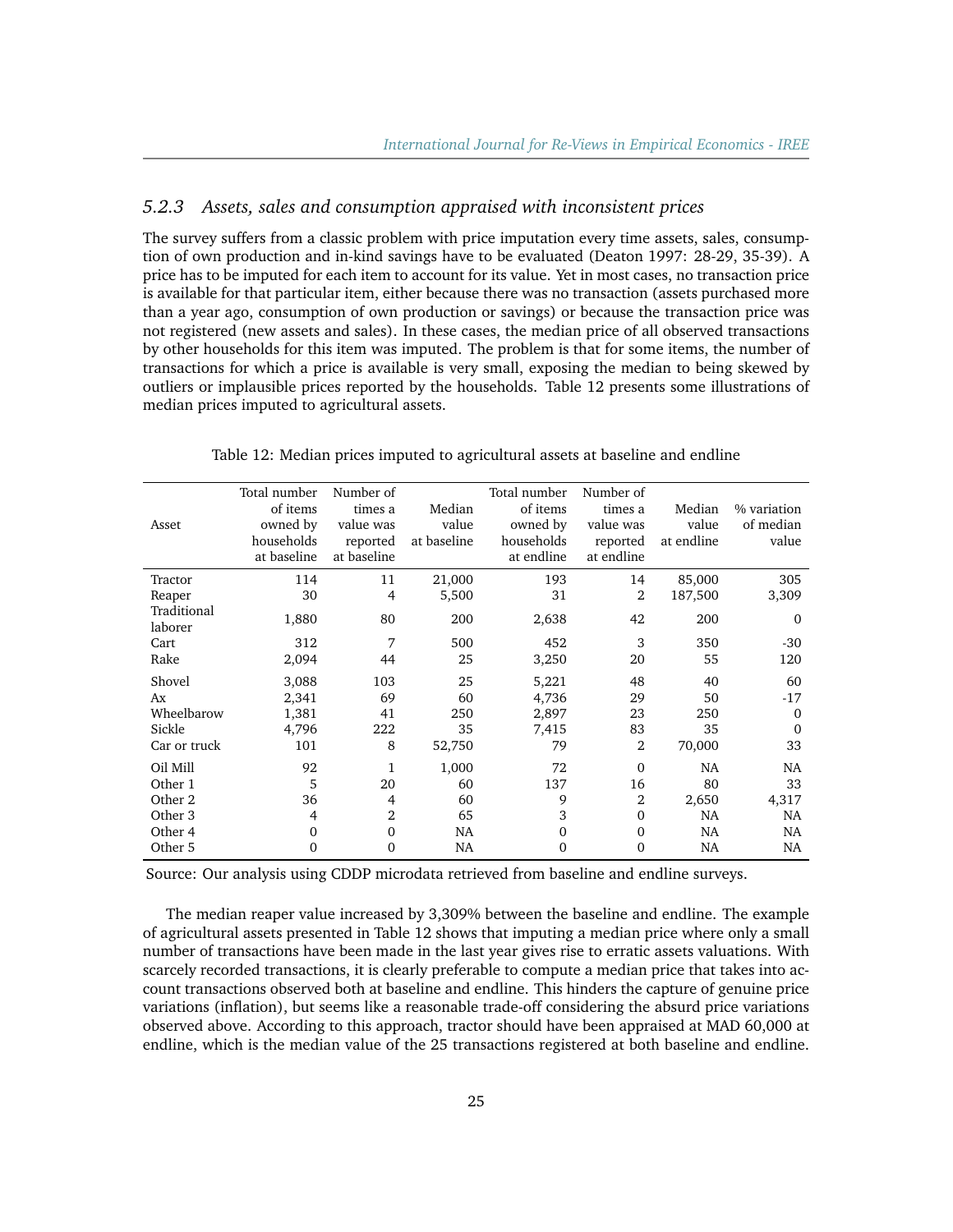Reaper values should be appraised at MAD 10,200 at endline, which is the median value of the 6 transactions registered at both baseline and endline, etc.

This correction further modifies the estimation of the experiment impact introduced in Section 5.2.2. The result on total assets at baseline becomes 1,628\* (969), which is slightly marginal, when we keep the same control variables as CDDP. It becomes  $2,520**$  (1,102), which is larger and significant, when we replace the total access to credit by the rectified value corrected in Section 5.1.2 and Section 5.1.3.

Moreover, a recurring problem can be seen in Table 8 with all items owned, sold or bought computed by CDDP. The "other" category is always valued at the same median price, despite its covering highly heterogeneous items. This problem with the undefined "other" category is found with the business, livestock and agricultural assets, and also with vegetable, cereals and tree sales. For instance, a tiller, a handheld sprayer and a pruning shear are valued at the same median price as soon as they come under the same "other" category.

#### *5.2.4 Other measurement and coding errors on outcome and control variables*

A series of other errors have been identified. A disputable amortisation procedure led to divide the value of some agricultural investments by 10. A Stata coding error added units of livestock assets that do not exist. Several confusions were made between prices before, during or after harvest when appraising agriculture sales and consumption. Control variables referring to household composition are altered in some observations: no members, several heads, missing ages, etc. These errors affect a limited number of observations, or affect observations with a limited magnitude. They only yield a marginal incidence on the estimated results, so we present them in Appendix 3.

# *5.3 Results with partial corrections*

We now recompute the regression presented by CDDP (Table 3), correcting the coding and measurement errors that can be corrected: account of borrowing at baseline including credit from other MFIs (see Section 5.1.2); borrowing at baseline factoring in all outstanding loans in the past 12 months, instead of just outstanding loans (see Section 5.1.3); appraisal of agricultural assets at baseline including tractors and reapers (see Section 5.1.4); livestock assets excluding non-existent units (see Appendix 3.2); business earnings including all business sales (see Appendix 3.3); prices before, during and after harvest suitably assigned to corresponding sales or consumption (see Section 5.2.4); and investment in agricultural assets not amortised by an arbitrary procedure (see Appendix 4.1). All in all, these corrections affect 3,866 of the 4,934 observations (78.35%) used by CDDP (Table 3) for their ATE estimation on self-employment activities.

Table 13 shows that the standalone correction of some coding errors reduces and cancels out the magnitude and significance of the estimated impacts, as shown for instance the inclusion of credits from other MFIs and all credits outstanding in the 12 previous months. But the correction of other errors considerably reinforces the estimated impacts. Taken together, these rectifiable errors appear relatively well balanced between treatment and control groups and their correction does not,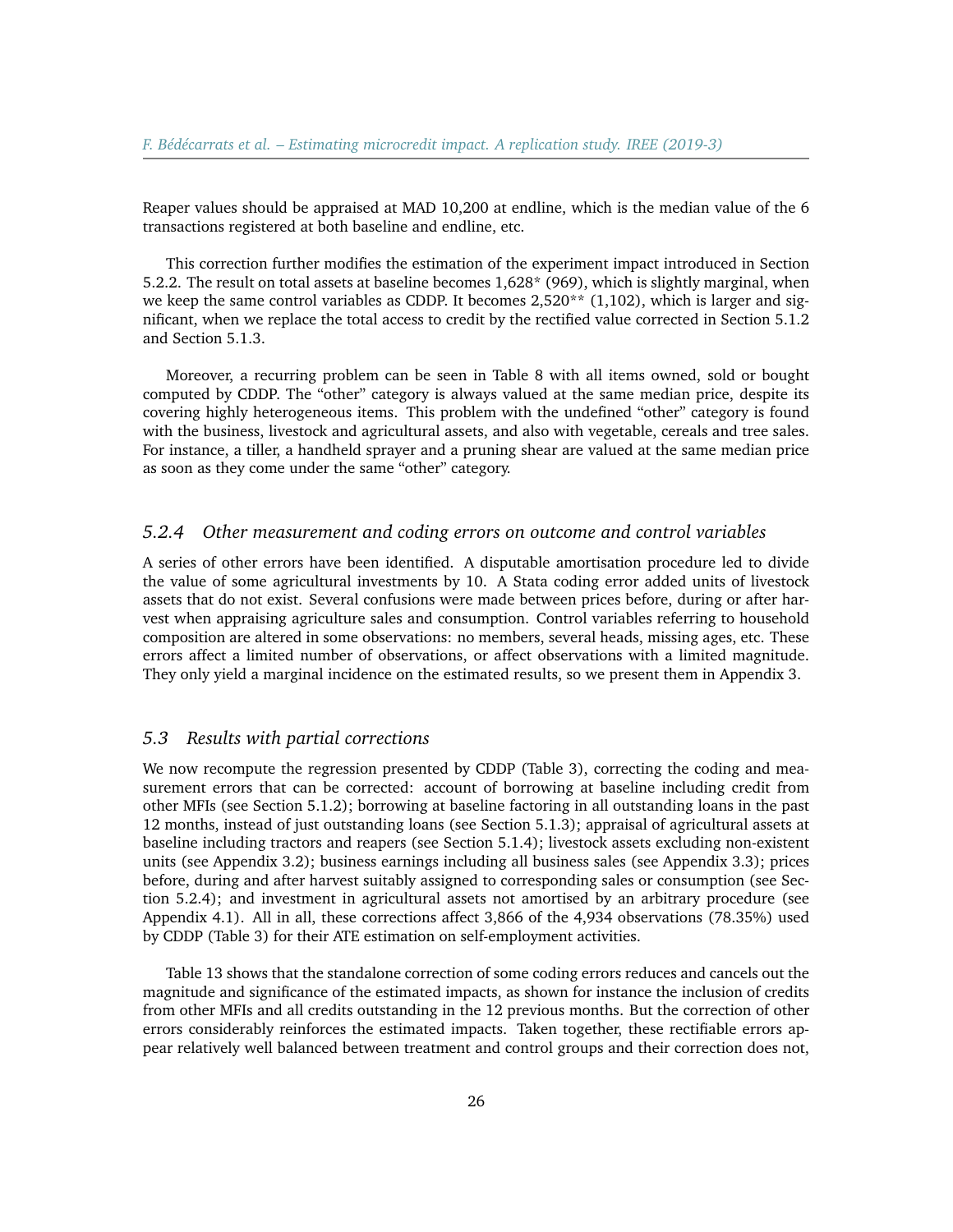|                            | Assets    | Sales and home<br>consumption | Expenses  | Of which:<br>Investment | Profit    |
|----------------------------|-----------|-------------------------------|-----------|-------------------------|-----------|
| For memory:                | $1.448**$ | $6,061***$                    | $4.057**$ | $-2.24$                 | $2,005*$  |
| initial CDDP results       | (658)     | (2,167)                       | (1,721)   | (223)                   | (1,210)   |
| Some error corrections and | $1.251*$  | 7,556***                      | $3,115*$  | $-220$                  | $4,441**$ |
| trim at $0.5\%$            | (653)     | (2,706)                       | (1,827)   | (223)                   | (1,935)   |

Table 13: Replicated impact estimates correcting some coding and measurement errors

Source: Our replication of CDDP Table 3 with R, using the same data but correcting the coding and measurement errors listed in Section 5: omission of credits from other MFIs in total access to credit; omission of credits that matured before the survey in the variable; omission of agricultural assets in the total of assets owned by households; erratic prices used to appraise agricultural assets; livestock assets excluding non-existent units; business earnings omitted some business sales; confusions between prices before, during and after harvest to appraise agricultural sales and consumption; inconsistent amortisation rules for agricultural investments. Same specifications as CDDP Table 3: Sample includes 4,934 households classified as high probabilityto-borrow and surveyed at endline, after trimming 0.5 percent of observations. Coefficients and standard errors (in parentheses) from an OLS regression of the variable on a treated village dummy, controlling for strata dummies (paired villages), number of household members, number of adults, head age, does animal husbandry, does other non-agricultural activities, had an outstanding loan over the past 12 months, HH spouse responded to the survey, and other HH member (excluding the HH head) responded to the survey and variables specified below. Standard errors are clustered at the village level.

\*\*\* Significant at the 1 percent level; \*\* Significant at the 5 percent level; \* Significant at the 10 percent level.

in itself, disqualify the conclusions of the first part of the published article. We notice at this stage that estimated impacts on assets and expenses are smaller and less significant, and that estimated impacts on outcomes and profits are larger and more significant.

One should bear in mind that what we have here is only a partial correction, since measurement errors remain: there are still missing and absurd values (see sections 5.1.4, 5.2.1 and Appendix 3); consumption of own production and in-kind savings are still valued at erratic median prices wherever there were not enough registered transactions to obtain reliable estimates (Section 5.2.3), etc. Besides, the measurement errors observed on credit variables do raise major concerns about the reliability of the externality tests and the local average treatment effects, which are the second part of the CDDP paper, not reproduced here.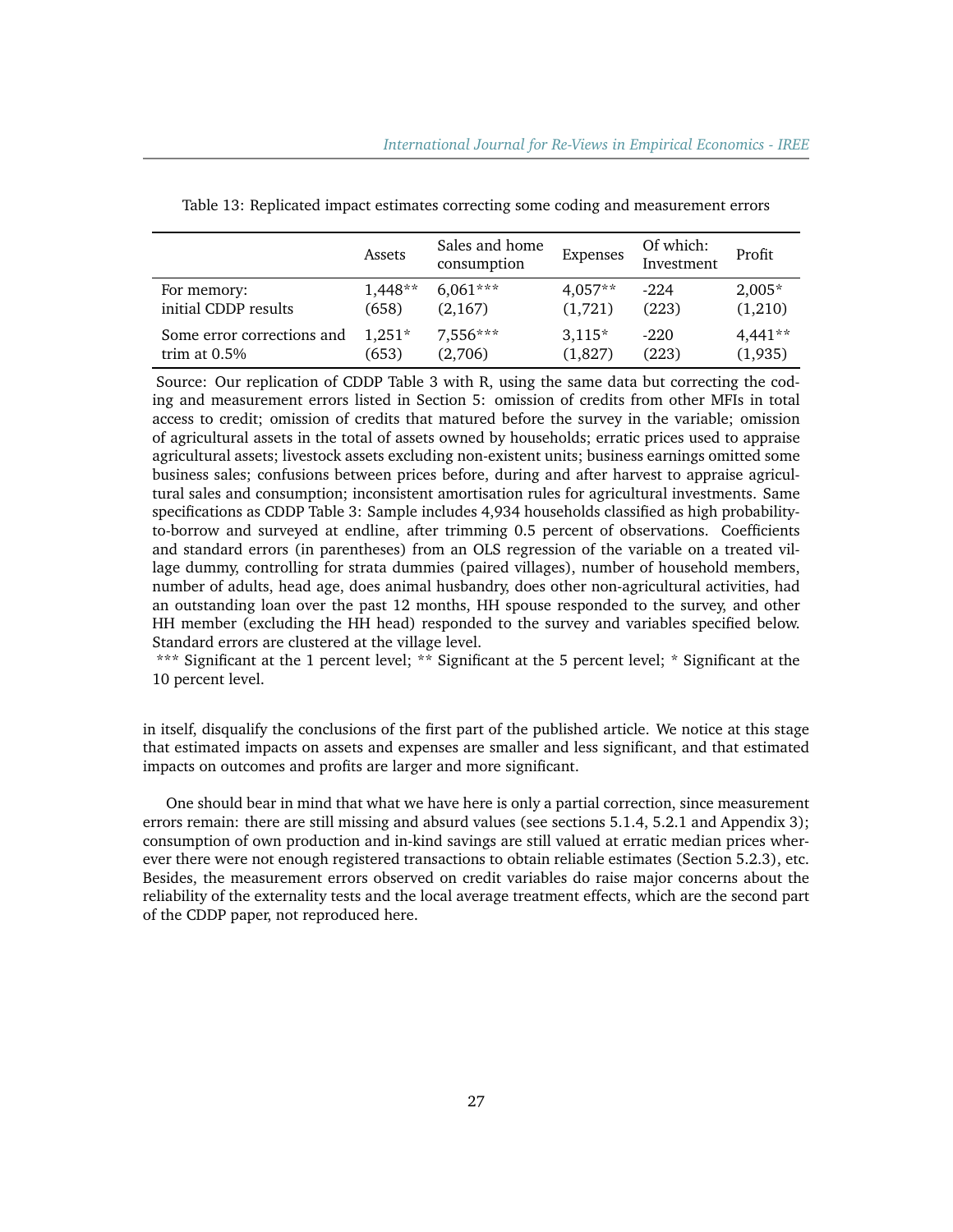# *6 Sampling errors*

CDDP describe their sampling procedure as follows. From a pilot survey including 1,300 households in seven pairs of villages, 24 variables were identified as "good predictors" for a household to borrow from AAA. A logit model was built to assess borrowing propensity based on these 24 variables. One village per pair was randomly selected from 81 pairs of similar villages to receive microcredit services from AAA. Prior to the opening of an AAA branch in the village, a short preparatory survey was administered to a sample of 100 households in each village, or to the entire village where the population was less than 100 households. The 24 variables previously mentioned were included in the short questionnaire, and they were used to compute a borrowing propensity score for each of the 15,145 households surveyed in this preparatory phase. In each village, all the households surveyed during the short preparatory survey that ended up in the top borrowing propensity quartile were included in the sample. Five other households that were surveyed during the short preparatory survey but that did not end up in the top quartile were also randomly selected. A total of 4,465 households were interviewed at baseline, of which 92% were successfully re-interviewed at endline. The propensity score to borrow was then re-estimated before the endline for all households interviewed during the short preparatory survey, based on the take-up observed by the AAA information system in the 81 treatment villages. According to this new score, 1,433 households that had not been selected to be interviewed at baseline were considered as having a very high propensity to borrow and were added to the endline sample.

In the following section, we call the latter "households added at endline," as opposed to "panel households" interviewed at both baseline and endline, and "attrition households" those that were only interviewed at baseline.

# *6.1 Household differences between preparatory and baseline surveys (and endline for those added at endline)*

We first seek to assess whether the information collected about the households at baseline is consistent with the information collected on those same households by the preparatory survey. We focus on household size, which should not have changed substantially in a short period. We flag the households whose number of members varied by more than 30% and by more than two people (to avoid a false positive with small households) between the preparatory survey and the baseline survey. We also examine three variables used to compute the borrowing propensity score that determined household inclusion in the sample: the household owns land ('*yes*' or '*no*'), the household has olive or argan trees ('*yes*' or '*no*'), and one or more household members receive a pension ('*yes*' or '*no*'). These three variables are chosen from the 24 included in the propensity score, because they were collected in an identical way in the preparatory and baseline survey questionnaires. Variations on the same households in a short period of time should therefore be limited. In addition to the households surveyed at baseline, we also run the same analysis for households added at endline.

We observe in Table 14 that in 985 cases (22.06%), the number of household members is compatible between the preparatory survey and baseline survey, but the selected propensity score criteria are inconsistent. In 431 additional cases (9.65%), the selected propensity score criteria are consistent between the preparatory and baseline surveys, but the number of household members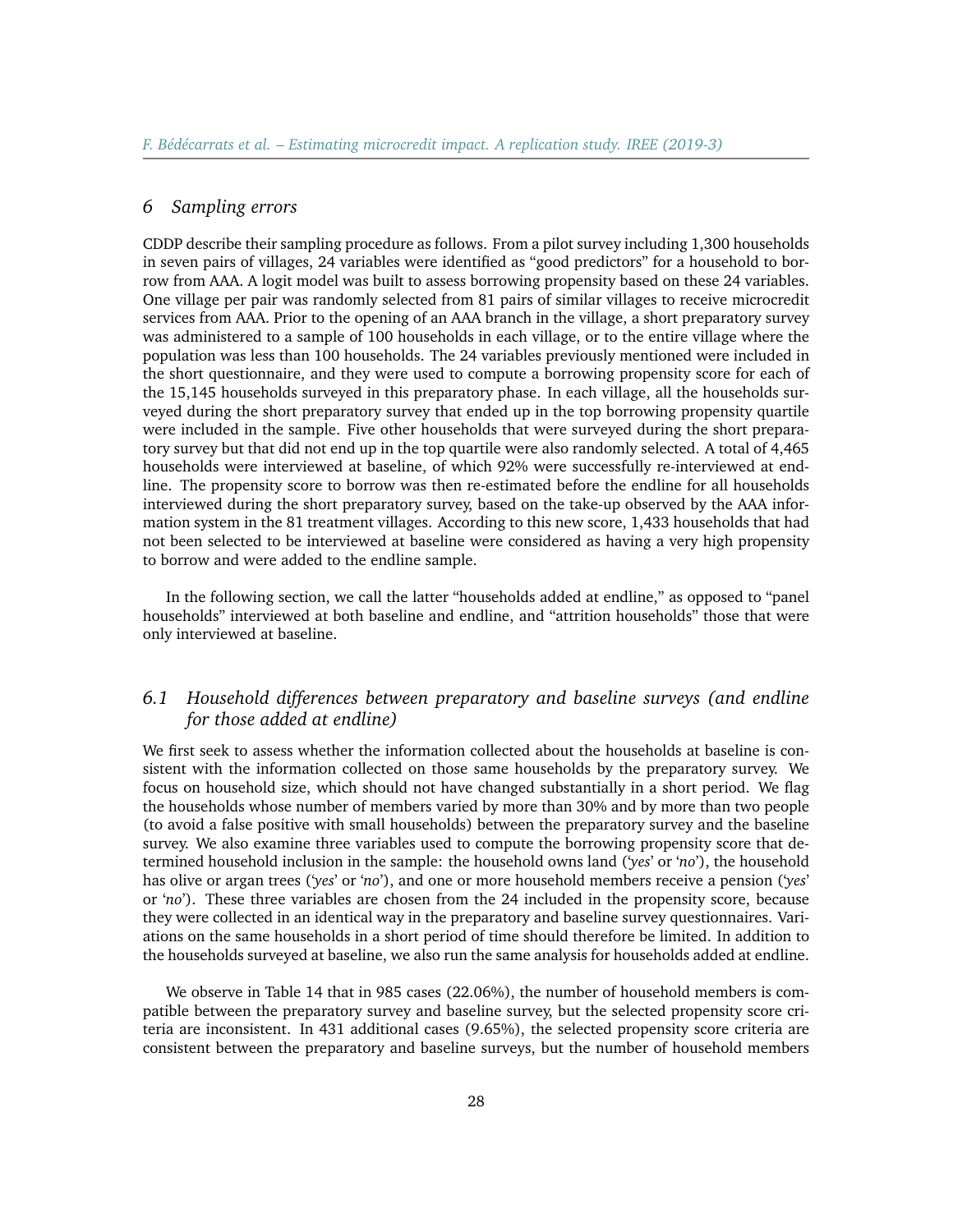changes significantly. In 104 other cases (2.33%), both the number of household members and the selected propensity score criteria are inconsistent. In total, we observe a mismatch on these key variables between the preparatory and baseline surveys for 1,520 households of the 4,465 households sampled at baseline (34.04%).

For households added at endline, substantial changes in household composition can happen considering the time lapse (delay between preparatory and baseline survey plus two years), but not to such an extent. In total, a mismatch is observed on these key variables between the preparatory and endline surveys for 724 households of the 1,433 households added at endline (50.52%).

We do not try to correct these observed inconsistencies, as it would imply removing a large number of observation from the sample, hampering its statistical power. However, we notice here a major concern regarding the way households have been selected for their inclusion into the sample.

| Significant difference<br>in number of<br>household members <sup>1</sup> | One or more of<br>the 3 selected<br>propensity criteria <sup>2</sup> | Selected<br>at baseline | $\frac{0}{0}$ | Added<br>at endline | $\frac{0}{0}$ |
|--------------------------------------------------------------------------|----------------------------------------------------------------------|-------------------------|---------------|---------------------|---------------|
| No                                                                       | No.                                                                  | 2,869                   | 64.3          | 705                 | 49.2          |
| No                                                                       | Yes                                                                  | 985                     | 22.1          | 442                 | 30.8          |
| No                                                                       | <b>NA</b>                                                            | 14                      | 0.3           |                     | 0.1           |
| Yes                                                                      | No.                                                                  | 431                     | 9.7           | 170                 | 11.9          |
| Yes                                                                      | Yes                                                                  | 104                     | 2.3           | 112                 | 7.8           |
| Yes                                                                      | <b>NA</b>                                                            | 5                       | 0.1           | 2                   | 0.1           |
| <b>NA</b>                                                                | <b>NA</b>                                                            | 57                      | 1.3           |                     | 0.1           |
|                                                                          | Total                                                                | 4,465                   | 100.0         | 1,433               | 100.0         |

Table 14: Differences in household characteristics between preparatory survey and baseline

Source: Our analysis using CDDP microdata retrieved from baseline and endline surveys. <sup>1</sup>Number of members varied by more than 30% and by more than two people;

 $2$ The household owns land, the household has olive or argan trees, and one or more household members receive a pension.

#### *6.2 Inconsistencies in household composition between baseline and endline*

For panel households, the same households should have been interviewed at both baseline and endline. A consistent definition of household composition is also needed to make reliable comparisons, as household composition determines all living standards parameters such as income, consumption, poverty and food security (Deaton 1997: 204–268). The literature on the informal economy in developing countries also establishes that household composition is the defining criterion to be able to assess all parameters relating to self-employment activities (Cling et al. 2014).

At baseline and endline, the respondent was asked to list and describe the key characteristics of all household members. We use the information to analyse whether the composition of each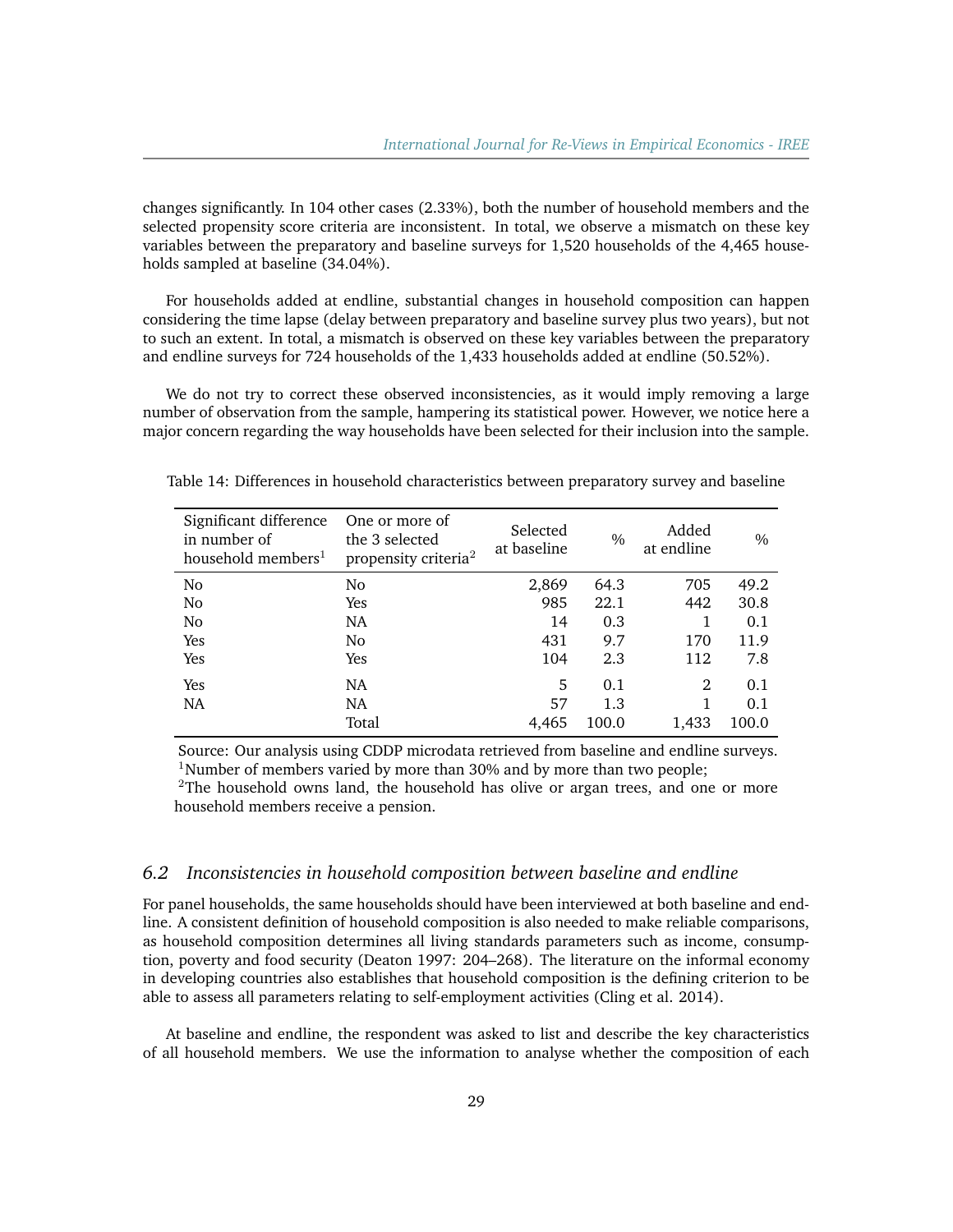household is consistent between baseline and endline surveys. The average household size was 5.17 at baseline and 6.13 at endline. This clearly points to a problem, as the number of members per household is not consistent between baseline and endline. For comparable figures, national population censuses establish that rural household size in Morocco was 6.59 in 1994, 6.03 in 2004 and 5.35 in 2014 (Direction de la statistique 2005a: 14; Direction de la statistique 2015: 3).

We created an algorithm to compare household composition between baseline and endline. The algorithm checks for each household member at baseline whether there is a corresponding household member at endline of the same gender at a compatible age. The endline survey was conducted two years after the baseline survey, so we consider for each household member that a compatible age at endline would be the person's age at baseline, plus 1 to 3 years. To check the sensitivity of our matching analysis, we also broaden the range of compatible age from 0 to 5 five years' difference between endline age and baseline age. Benefit of the doubt is accorded in the case of missing information, i.e. when age is not documented. We therefore consider the presence of a household member of the same gender, but with no registered age, as a possible match. All possible combinations between all members at baseline and all members at endline are checked and the configuration with the highest number of matches is retained for each household. We then compute a score that classifies each household according to the proportion of matches in its composition between baseline and endline:

- Identical: all household members match between baseline and endline;
- Slightly different: one-tenth or less of household members do not match between baseline and endline;
- Different: one-tenth to one-quarter of household members do not match between baseline and endline;
- Very different: half to one-quarter of household members do not match between baseline and endline;
- Mostly inconsistent: more than half of the members do not match between baseline and endline;
- No match: none of the members at endline matches the members at baseline;
- Too many members/check manually: the algorithm checks all possible permutations of household same-gender members between endline and baseline. It therefore becomes computationally overwhelming if there are more than ten same-gender members at baseline and/or endline. This only occurs in 16 cases, which we discard from the analysis.

Table 15 shows that the composition of 834 households (655 + 179, i.e. 20.25% of panel households) is entirely or mostly incompatible between baseline and endline. As illustrated in appendix 4, it is not plausible in cases presenting such a magnitude of discrepancy that the same households could have been re-interviewed. The full list of mismatched households is published with the supplementary material<sup>[9](#page-29-0)</sup> to this paper in a .  $\cos\theta$  file. In these cases, it seems plausible that the interviewer failed to reach at endline the household that had been interviewed at baseline and

<span id="page-29-0"></span><sup>9</sup><www.iree.eu>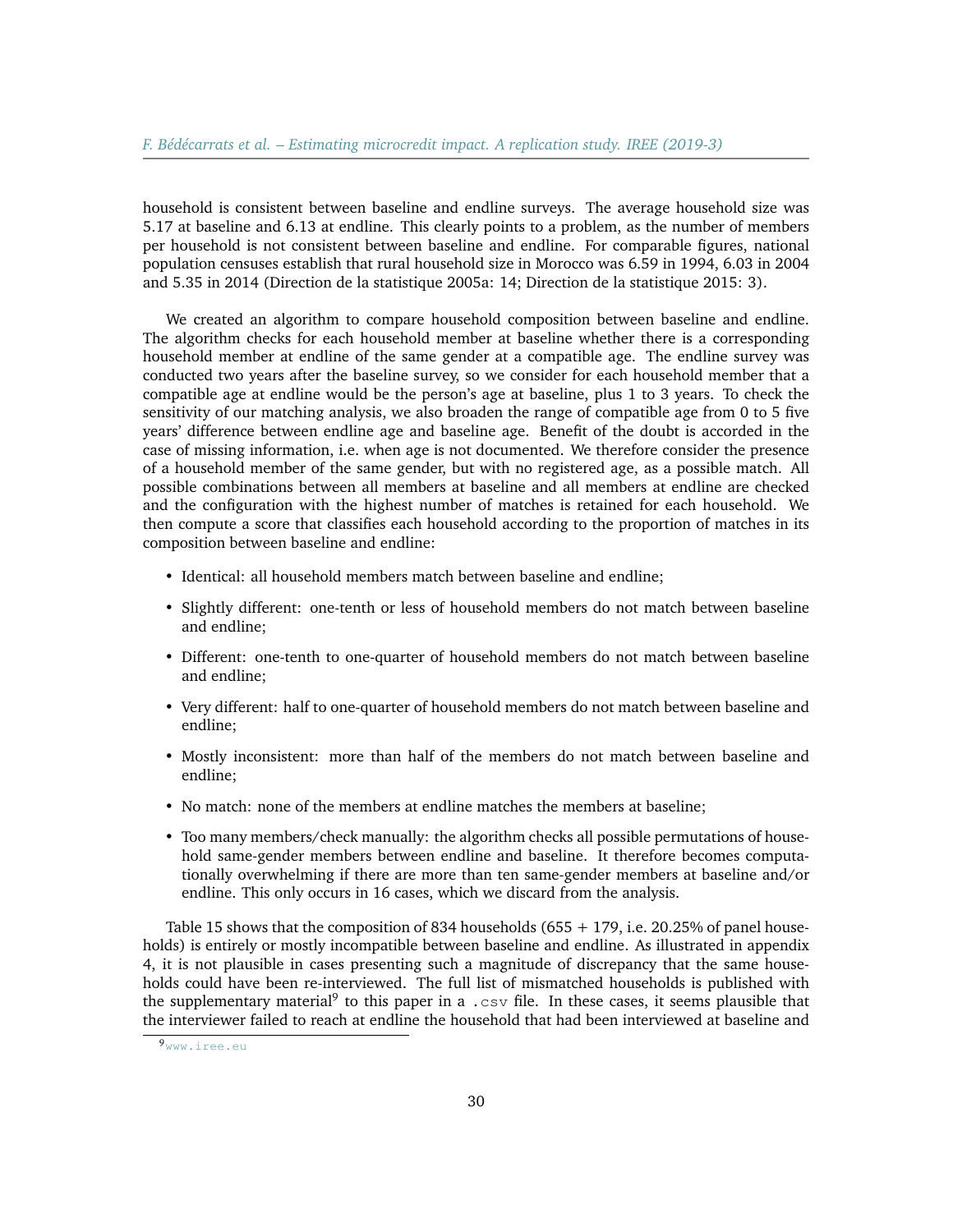| Status                           | Threshold<br>1 to 3 years | $\frac{0}{0}$ | Threshold<br>0 to 5 years | $\frac{0}{0}$ |
|----------------------------------|---------------------------|---------------|---------------------------|---------------|
| <b>Identical</b>                 | 1,783                     | 43.3          | 2,295                     | 55.7          |
| Slightly different               | 233                       | 5.7           | 281                       | 6.8           |
| Different                        | 603                       | 14.6          | 579                       | 14.1          |
| Very different                   | 649                       | 15.8          | 471                       | 11.4          |
| Mostly incompatible              | 655                       | 15.9          | 362                       | 8.8           |
| No match                         | 179                       | 4.3           | 114                       | 2.8           |
| Too many members: check manually | 16                        | 0.4           | 16                        | 0.4           |
| Total                            | 4,118                     | 100.0         | 4.118                     | 100.0         |

Table 15: Number of households according to the proportion of members whose gender and age match between baseline and endline

Source: Our analysis using CDDP microdata retrieved from baseline and endline surveys.

#### interviewed another household instead.

Removing the observations corresponding to these mismatched households translates into slightly different estimates. But this removal has to be combined with the inclusion of the observations initially discarded by CDDP as "low borrowing propensity households", as explained in Section 6.3. We present the incidence of the overall resampling in Section 6.4.

#### *6.3 Contradictions in propensity scores used as sampling criteria*

The cornerstone of this RCT protocol and the corresponding article's identification strategy is the household propensity to borrow, which was evaluated by scores. Attentive readers of the article will understand that two scores were used to assess the household borrowing propensity. Examination of the do-files reveals that there were actually four scores:

- **Score 1**: as we explained at the beginning of Section 6, the households sampled at baseline in each village were selected based on a score predicting their propensity to borrow (Score 1). This score was calculated before the baseline using variables collected on all surveyed households by the preparatory survey. In each village, the top quartile of households was classified a "*high borrowing propensity*" group and sampled. Five households randomly selected from the rest of the village were also included in the sample and classified a "*low borrowing propensity*" group;
- **Scores 2 and 3**: at the beginning of the endline survey, given the low take-up observed since the beginning of the RCT, CDDP re-calculated a second score (Score 2) supposed to be more accurate than the previous one. Matching the preparatory survey with current AAA administrative data, the new score was computed to better identify potential borrowers that were not sampled at baseline in order to include them in the endline survey. They then recalculated a third score (Score 3) supposed to be even more accurate – based on the same procedure,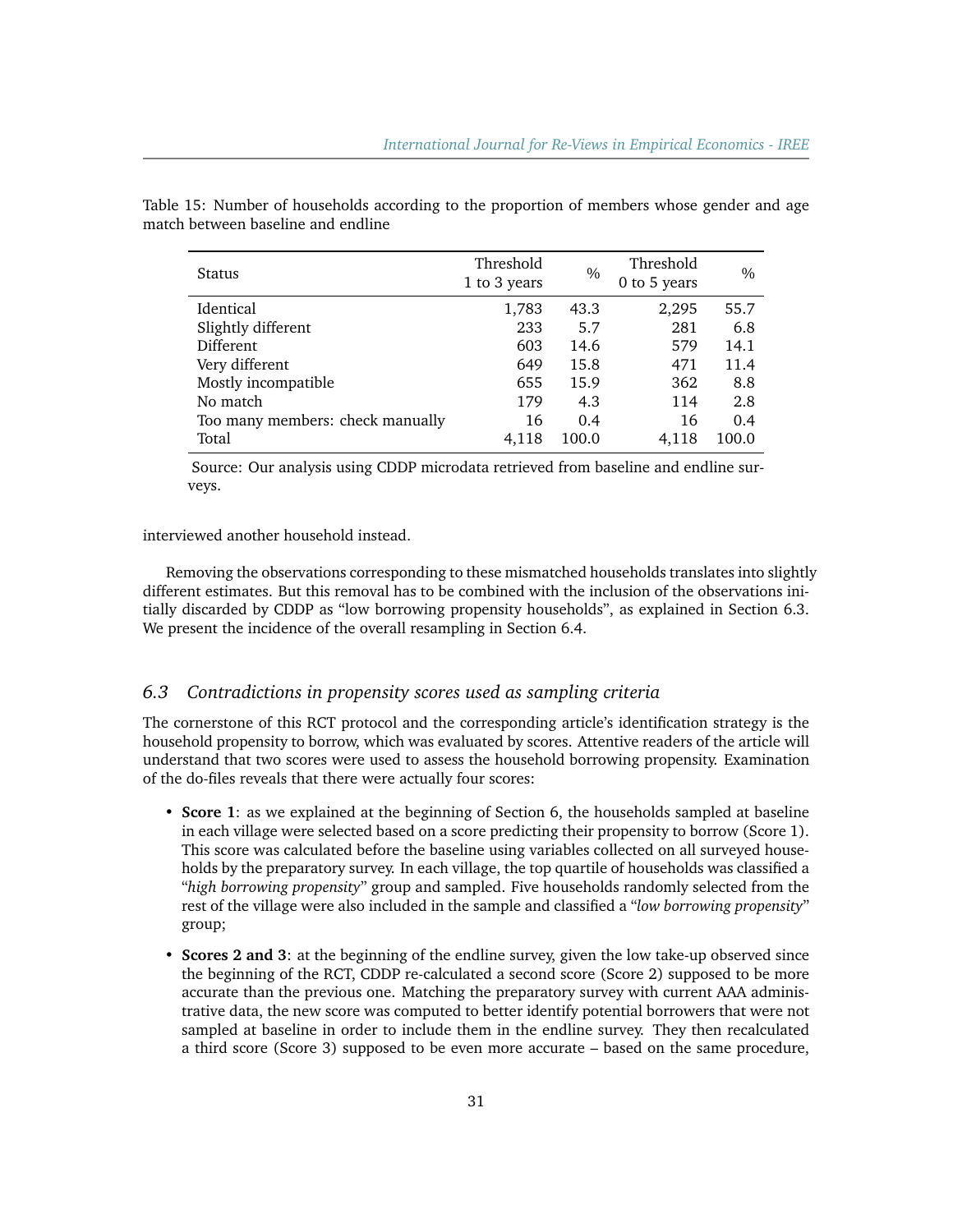but using an updated version of the AAA client register – to select the households for the last phases of the endline survey. Households added based on both scores were classified a "*very high borrowing propensity*" group.

• **Final score**: CDDP computed a last propensity score, based on the ex-post information contained in the AAA client register. Section 5.1.1 already points out that this administrative data was substantially inconsistent with the information collected by the survey.

All average treatment effects estimated by CDDP (Tables 2 to 7) were calculated for the "high" and "very high" propensity to borrow subsamples and presented as the treatment-on-the-treated (TOT) impact. The analysis of the entire sample ("low", "high" and "very high" propensity groups) is presented as the intention-to-treat (ITT) impact. The final score is the variable used by CDDP (Table 8-panel C) to segment the sample. The values in this Table 8-panel C are the main argument used to justify the instrumental variable regression (using treatment/control classification as an instrument) conducted by CDDP (Table 9).

#### *6.3.1 Scores contradict one another*

We analyse whether households classified in different borrowing propensity groups do indeed have consistent scores across the subsequent estimations made by CDDP. We do so by charting the distribution of observations for each score, separating out "low propensity", "high propensity" and "very high propensity" observations each time (Figure 2).

If the scores were reliable, Figure 2 would present a difference between the distributions: the "high propensity" group would be well above the "low propensity" group, not only for score 1 (on which the classification was based), but also for scores 2 and 3 and the final score. This is not the case. For instance, the "low propensity" group and "high propensity" group have very similar score 2 and 3 distributions. Moreover, the "very high propensity" group displays a score 1 distribution that is similar to the "low propensity" group.

The low association between scores is puzzling, as they are supposed to reflect, at least in part, the same phenomenon. It can be deciphered by observing the scoring factors that were attributed each variable to compute scores 1, 2 and 3 and the final score, as presented in Appendix 5.

Observation of Table 22 indicates that the coefficients attributed to each scoring variable drastically change from one score to the next, denoting a lack of estimation robustness. Some of them become non-significantly different to 0 and vice versa. Moreover, some coefficients change signs for opposite values, from positive to negative and vice versa. For instance, owning land was attributed a negative factor for propensity scores 1 and 3, but a positive factor for score 2 and the final score. Having a fibre mat corresponded to a positive coefficient for scores 1 and 2, but negative for score 3 and the final score. Doing more than three self-employment activities was associated with a significant positive coefficient for score 1, negative for score 2, and was not retained as a scoring variable for score 3 and the final score. And so on and so forth. We observe such contradictions for most of the variables used to compute the borrowing propensities, suggesting that these scores suffer from a major lack of robustness.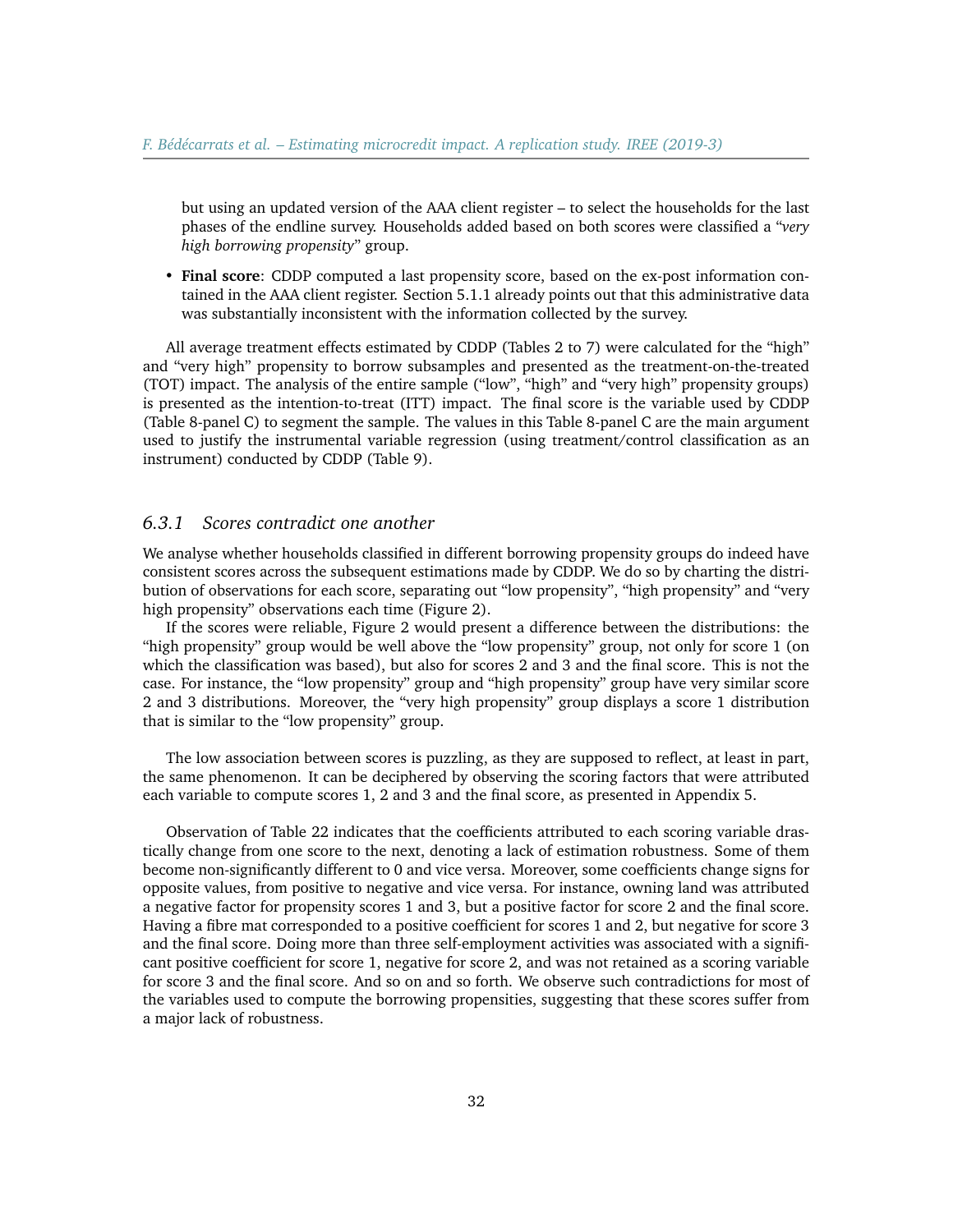

Figure 2: Contradiction between borrowing propensity scores

Source: Our analysis using CDDP microdata retrieved from endline survey.

# *6.3.2 Borrowing propensity scores fail to predict borrowing*

To be considered as a propensity score for an event, a variable must predict the occurrence of such an event. We analyse whether the borrowing propensity scores are able to predict borrowing. Figure 3, which presents score distribution based on the borrowing status of households in treatment villages, suggests that the power to predict differences in access to credit is more than limited. Table 16 presents association tests between scores and borrowing. For score 1, p-values above 0.05 mean that the null hypothesis cannot be rejected. We can conclude that score 1 is not associated with borrowing. We can reject the null hypothesis for the other scores, i.e. there is some association between the score and borrowing.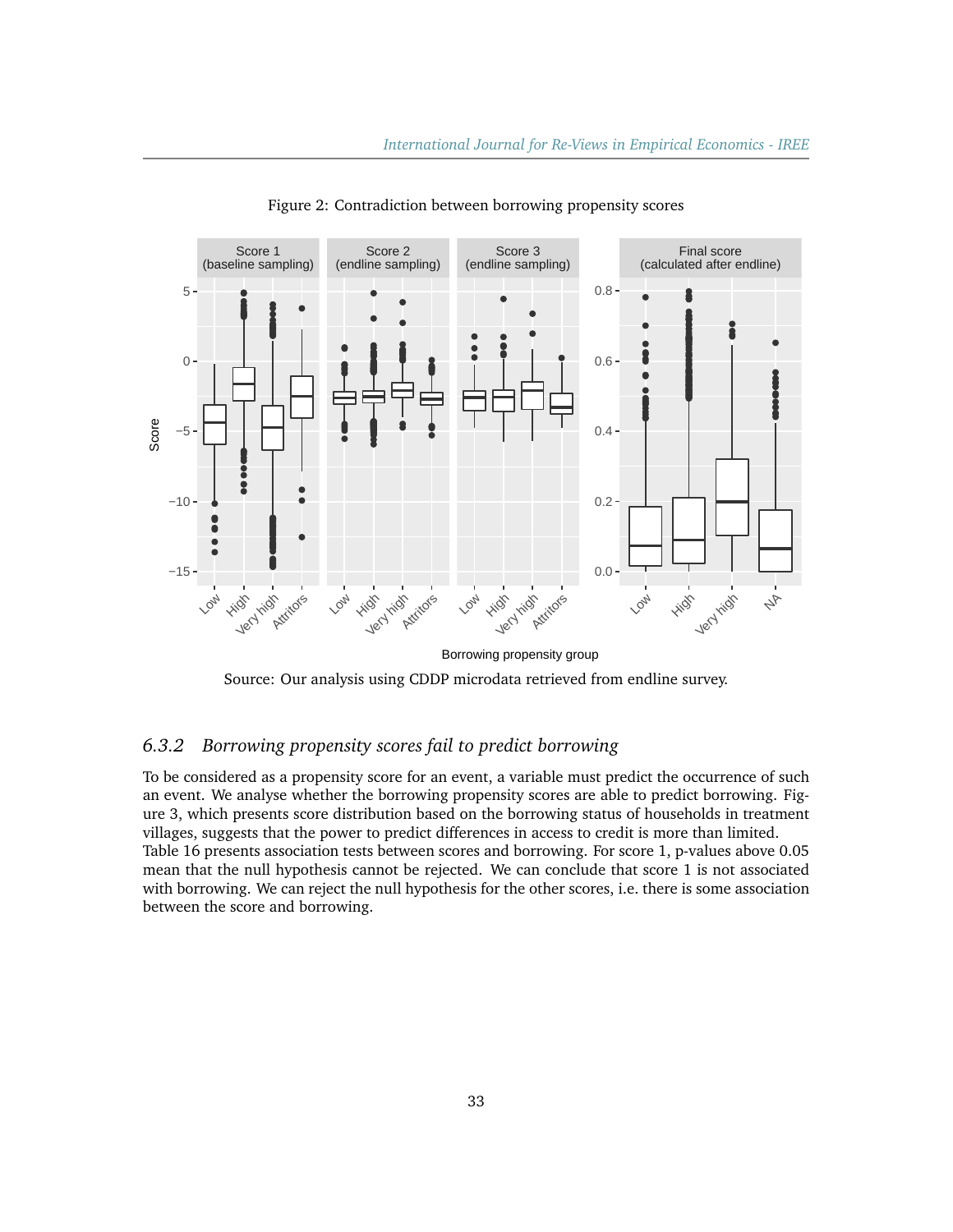

Figure 3: Borrowing propensity scores fail to predict who borrows treatment villages

Source: Our analysis using CDDP microdata retrieved from endline survey.

| Score       |           | T test p value T test |             | Wilcoxon p value Wilcox |
|-------------|-----------|-----------------------|-------------|-------------------------|
| Score 1     | $-1.3903$ | 0.1653                | 848,223.5   | 0.0703                  |
| Score 2     | 6.6552    | 0.0000                | 1,099,727.5 | 0.0000                  |
| Score 4     | 3.4959    | 0.0005                | 1,009,108.0 | 0.0002                  |
| Final score | 13.0926   | 0.0000                | 1,299,019.0 | 0.0000                  |

Table 16: Score 1 is not associated with borrowing

Source: Our analysis using CDDP microdata retrieved from endline survey. Association between scores and reported borrowing in variable 'i3'.

# *6.4 Results with a consistent panel sample and correcting some coding and measurement errors*

To tackle the sampling issues listed above, we recompute the impact estimates with resampling. We include the households classified by CDDP as "low borrowing propensity", because they were selected based on a score that does not reflect their borrowing propensity (see 6.3.2) and their actual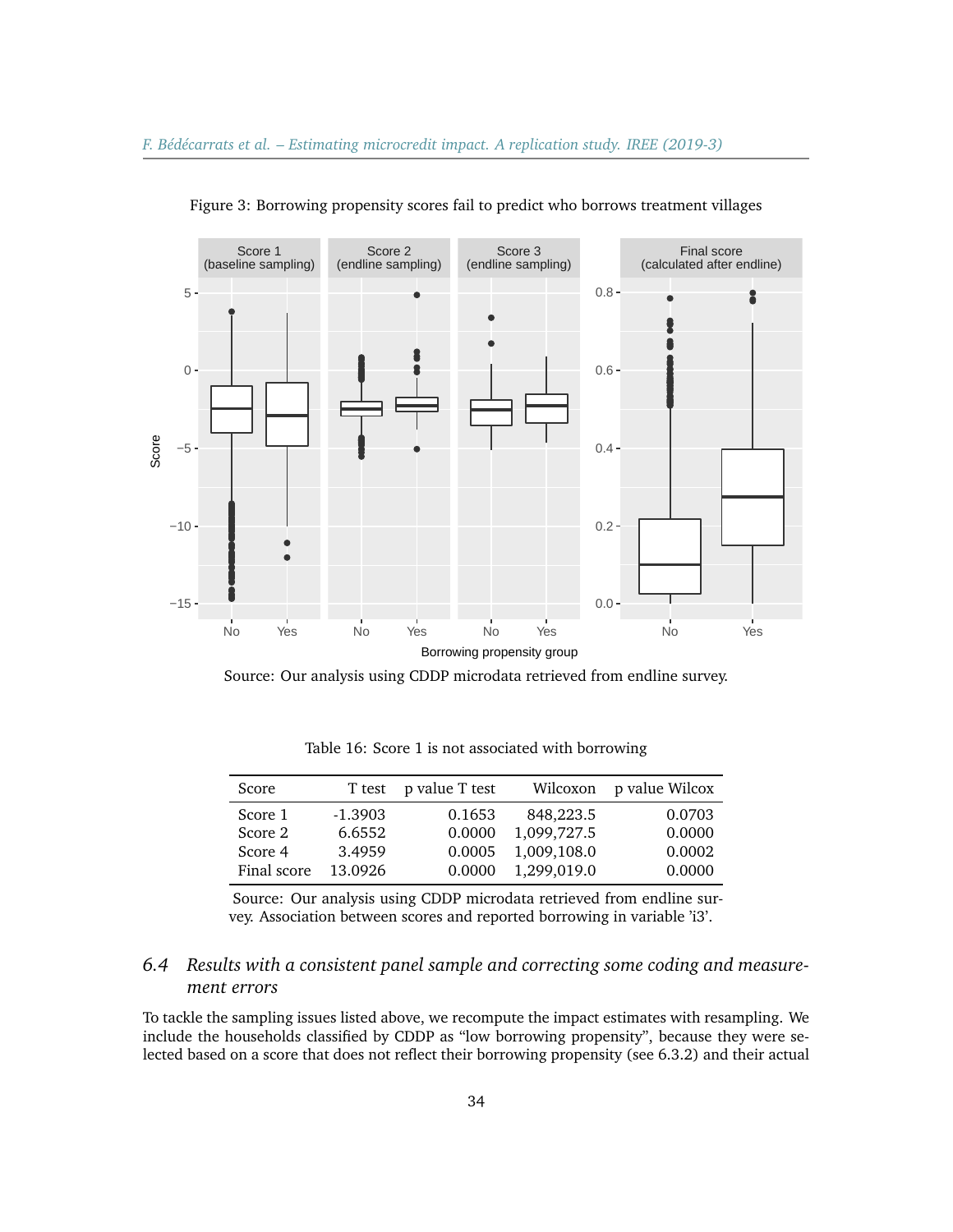borrowing propensity is not different from the households classified as "high borrowing propensity" (see 6.3.1). We also restrict the analysis to households with compatible baseline-endline compositions, which means discarding households classified as "mostly inconsistent" or "no match" (see Section 6.2).

Here too, this only partially corrects the sampling errors. For instance, it does not discard households whose characteristics used as sampling criteria differed between the preparatory survey and the baseline. Rectified estimates with resampling and coding errors corrected in 5.3 are in Table 17.

Table 17: Replicated impact estimates correcting some measurement, coding and sampling errors

|                                                | Assets           | Sales and home<br>consumption | Expenses               | Of which:<br>Investment | Profit                |
|------------------------------------------------|------------------|-------------------------------|------------------------|-------------------------|-----------------------|
| For memory:<br>initial CDDP results            | 1,448**<br>(658) | $6,061***$ (2,167)            | $4,057**$<br>$(1,721)$ | $-224(223)$             | $2,005*$<br>$(1,210)$ |
| Consistent panel and<br>some error corrections | $1,277*$<br>767) | $5,990**$ (2,680)             | $3,815**$<br>(1,893)   | $-5.46(148)$            | $2,175$<br>(1,722)    |

Source: Our reproduction of CDDP Table 3 with R using the same raw data, resampling for a consistent panel and correcting the coding and measurement errors listed in Section 5: omission of credits from other MFIs in total access to credit; omission of credits that matured before the survey in the variable; omission of agricultural assets in the total of assets owned by households; erratic prices used to appraise agricultural assets; livestock assets excluding non-existent units; business earnings omitted some business sales; confusions between prices before, during and after harvest to appraise agricultural sales and consumption; and inconsistent amortisation rules for agricultural investments. The sample includes 3,268 households interviewed both at baseline and at endline and which member gender and age composition is compatible between baseline and endline. 0.5 percent of observations are trimmed using the method applied by CDDP at endline for Table 3. Coefficients and standard errors (in parentheses) from an OLS regression of the variable on a treated village dummy, controlling for strata dummies (paired villages), number of household members, number of adults, head age, does animal husbandry, does other non-agricultural activity, had an outstanding loan over the past 12 months, HH spouse responded to the survey, and other HH member (excluding the HH head) responded to the survey and variables specified below. Standard errors are clustered at the village level.

\*\*\* Significant at the 1 percent level; \*\* Significant at the 5 percent level; \* Significant at the 10 percent level.

With a consistent panel sample, we have 3,268 observations. We see that focusing the analysis on this consistent panel yields different results: the impact estimate on sales is smaller and less significant, the impact estimates on expenses is smaller, and the impact estimate on profits is not significant anymore.

In Table 18 we check for imbalances at baseline for this resampling, as well as the impact at endline for a series of outcomes.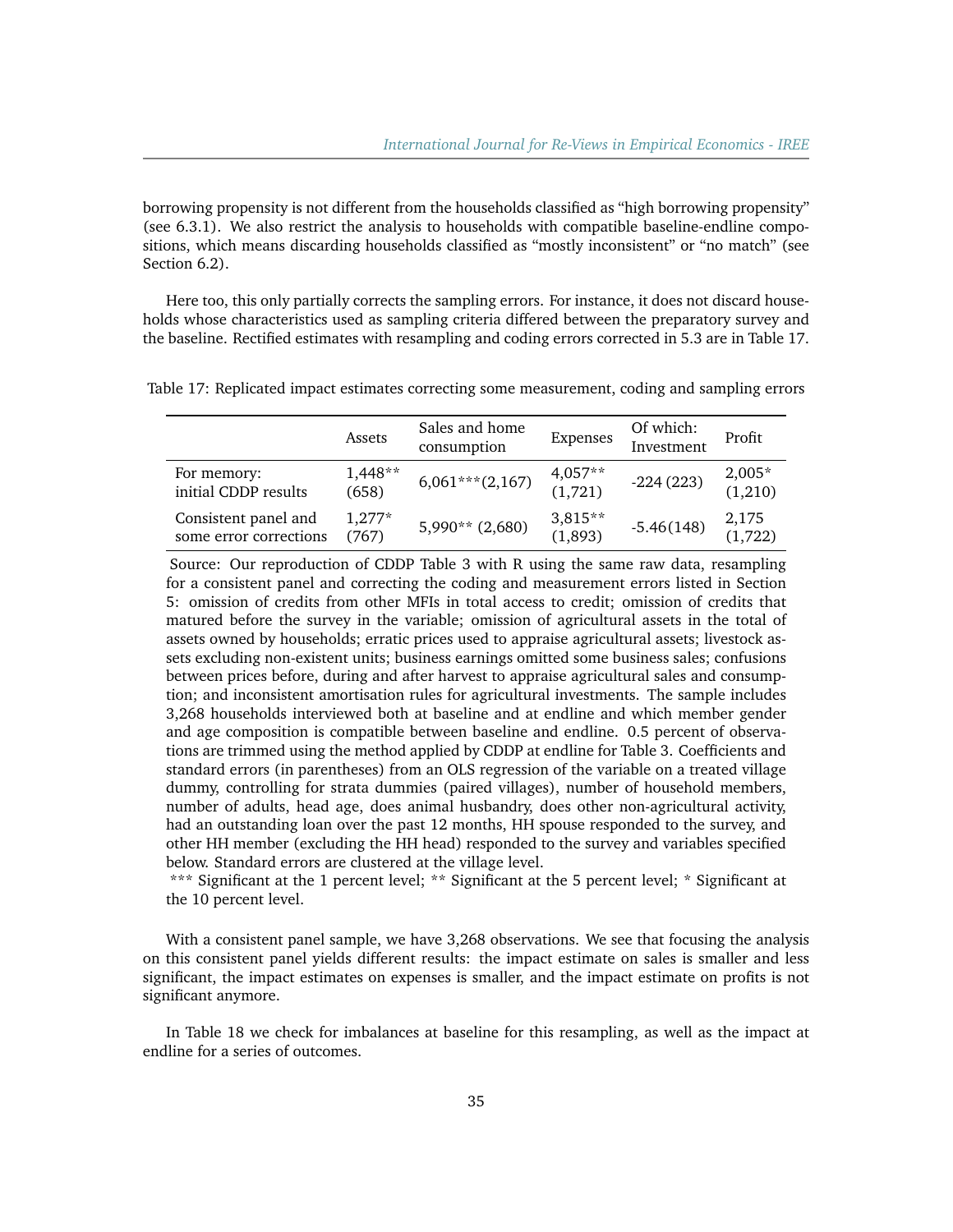|                                             |       |       |               | Balance at baseline |                     |         |       | Impact at endline                      |                              |
|---------------------------------------------|-------|-------|---------------|---------------------|---------------------|---------|-------|----------------------------------------|------------------------------|
|                                             | N     |       | Control group |                     | Treatment - Control |         |       | ATE estimates                          |                              |
| Variable                                    | Obs.  |       | Obs. Mean     | SD                  | Coeff. <sup>1</sup> | p-value | Obs.  | Correcting some<br>$\mathrm{errors}^2$ | Adding controls <sup>3</sup> |
| Outcomes on self-employment activities      |       |       |               |                     |                     |         |       |                                        |                              |
| Assets                                      | 3,268 | 1,686 | 14058         | 29234               | 629                 | 0.505   | 3,268 | $1,277*$ (767)                         | 1,320 (809)                  |
| Sales and home consumption                  | 3,268 | 1,686 | 35924         | 153162              | $-7511*$            | 0.099   | 3,268 | $5,990**$ (2,680)                      | $6,070**$ (2,733)            |
| Expenses                                    | 3,268 | 1,686 | 17773         | 52531               | 4021                | 0.241   | 3,268 | $3,815**$ (1,893)                      | $4,084**$ (1,884)            |
| Of which: Investment                        | 3,268 | 1,686 | 721           | 5469                | 216                 | 0.317   | 3,268 | $-5.46(148)$                           | $-113(147)$                  |
| Profit                                      | 3,268 | 1,686 | 18181         | 148487              | $-11528**$          | 0.032   | 3,268 | 2,175 (1,722)                          | 1,987 (1,714)                |
| Household characteristics                   |       |       |               |                     |                     |         |       |                                        |                              |
| Male head                                   | 3,268 | 1,686 | 0.941         | 0.235               | $0.017***$          | 0.001   | 3,268 | $0.012**$ (0.005)                      | 0(0.004)                     |
| Head is a public servant                    | 3,268 | 1,686 | 1.11          | 0.415               | $-0.014$            | 0.205   | 3,268 | $-0.007(0.014)$                        | $-0.012(0.013)$              |
| Head born in the same village               | 3,268 | 1,686 | 0.857         | 0.422               | $-0.029***$         | 0.005   | 3,268 | $-0.003(0.01)$                         | $-0.001(0.009)$              |
| Head without education                      | 3,268 | 1,686 | 0.594         | 0.498               | $-0.008$            | 0.605   | 3,268 | $-0.037**$ (0.015)                     | $-0.027*(0.015)$             |
| Members left in the last 5 years            | 3,268 | 1,686 | 0.095         | 0.346               | 0.013               | 0.288   | 3,268 | $0.051*$ (0.026)                       | $0.059**$ (0.027)            |
| Household head spoken language              |       |       |               |                     |                     |         |       |                                        |                              |
| Darija                                      | 3,268 | 1,686 | 0.859         | 0.399               | $-0.006$            | 0.434   | 3,268 | 0.012(0.008)                           | 0.01(0.009)                  |
| Berber                                      | 3,268 | 1,686 | 0.398         | 0.513               | $-0.017$            | 0.242   | 3,268 | $-0.017(0.018)$                        | $-0.021(0.018)$              |
| Classical Arabic                            | 3,268 | 1,686 | 0.189         | 0.401               | 0.006               | 0.597   | 3,268 | $0.045***$ (0.012)                     | $0.037***$ (0.012)           |
| French                                      | 3,268 | 1,686 | 0.065         | 0.247               | 0.006               | 0.38    | 3,268 | $0.017**$ (0.007)                      | $0.014*(0.007)$              |
| <b>Household assets</b>                     |       |       |               |                     |                     |         |       |                                        |                              |
| Number of color TVs                         | 3,268 | 1,686 | 0.447         | 0.515               | $0.033*$            | 0.085   | 3,268 | $0.044**$ (0.019)                      | $0.028*(0.016)$              |
| Owns land                                   | 3,268 | 1,686 | 0.609         | 0.488               | 0.005               | 0.789   | 3,268 | $-0.01(0.015)$                         | $-0.012(0.015)$              |
| Area of owned land                          | 3,268 | 1,686 | 2.52          | 7.14                | 0.459               | 0.119   | 3,268 | $-0.193(0.315)$                        | $-0.255(0.343)$              |
| Access to basic utilities                   |       |       |               |                     |                     |         |       |                                        |                              |
| Electricity from grid                       | 3,268 | 1,686 | 0.619         | 0.486               | $0.056**$           | 0.035   | 3,268 | 0.005(0.016)                           | $-0.014(0.014)$              |
| Sewage network                              | 3,268 | 1,686 | 0.016         | 0.124               | $-0.008*$           | 0.097   | 3,268 | $-0.013*(0.007)$                       | $-0.013*(0.007)$             |
| Septic tank                                 | 3,268 | 1,686 | 0.326         | 0.469               | $-0.033**$          | 0.014   | 3,268 | $0.041***$ (0.014)                     | $0.035**$ (0.014)            |
| Private connection to piped water           | 3,268 | 1,686 | 0.345         | 0.475               | $-0.014$            | 0.653   | 3,268 | $-0.034(0.023)$                        | $-0.038(0.023)$              |
| Shared connection to public tap             | 3,268 | 1,686 | 0.143         | 0.351               | $0.033*$            | 0.058   | 3,268 | $0.026**$ (0.01)                       | $0.025***$ (0.009)           |
| Respondent considers that women should not: |       |       |               |                     |                     |         |       |                                        |                              |
| Go to the souk alone                        | 3,268 | 1,686 | 0.702         | 0.458               | $-0.025*$           | 0.08    | 3,268 | 0(0.017)                               | $-0.001(0.017)$              |
| Take the bus alone                          | 3,268 | 1,686 | 0.676         | 0.468               | $-0.03**$           | 0.046   | 3,268 | 0.005(0.017)                           | 0.005(0.016)                 |

 <sup>3</sup>Same specifications as in Table 18, adding as controls the baseline values of sales, profits, head was born in the same village, household has <sup>a</sup> connexion to the electricity grid, to the sewage network, to <sup>a</sup> septic tank, access to <sup>a</sup> public tap, respondent considers that women should not go to souk alone and that women should not take the bus alone. Sample includes 3,268 households interviewed both at baseline and endline and whichmember gender and age composition is compatible between baseline and endline.

\*\*\* Significant at the 1 percent level; \*\* Significant at the 5 percent level; \* Significant at the 10 percent level.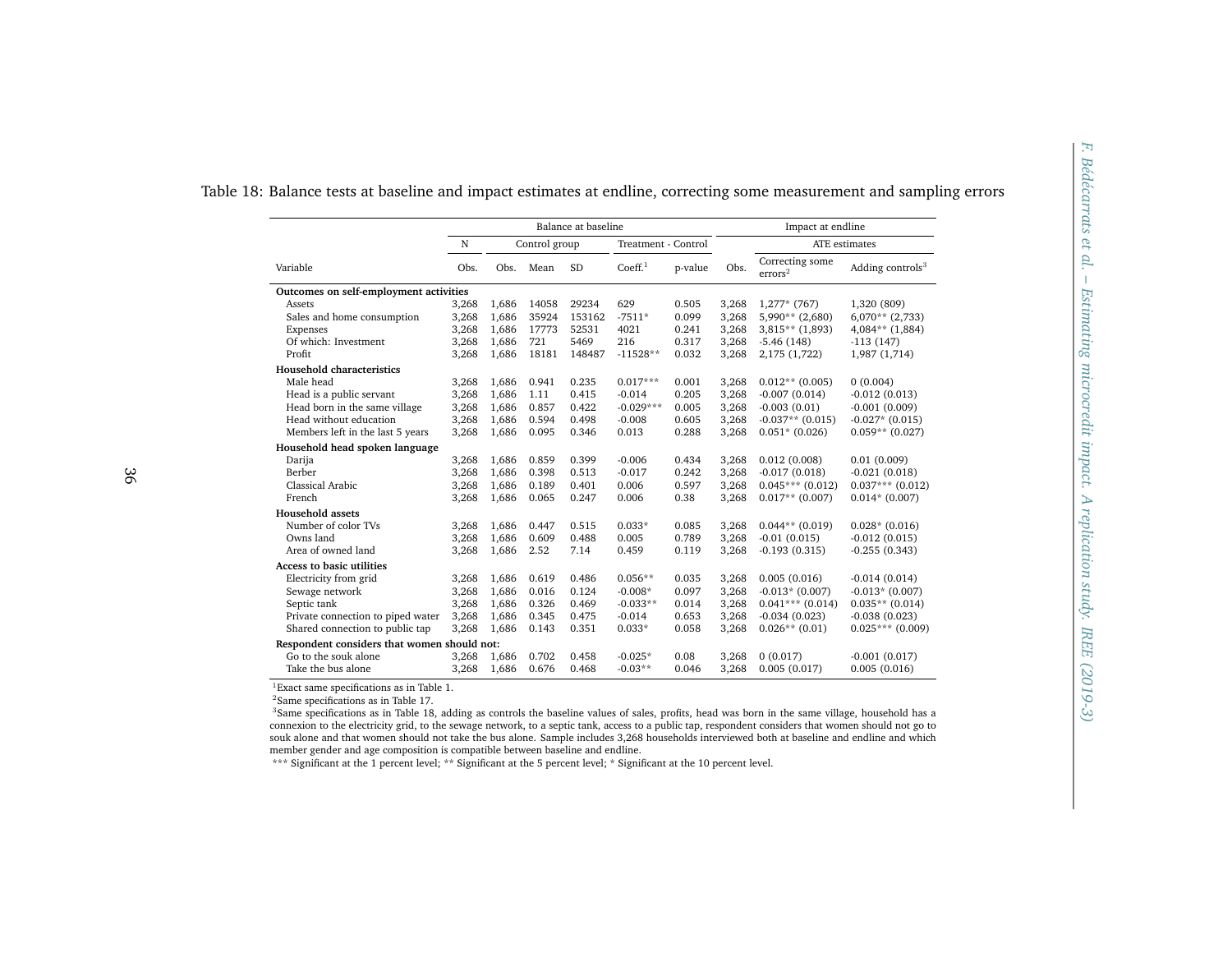Table 18 confirms that even after correcting some measurement and coding errors and focusing on a consistent sample, we still find important imbalances at baseline, on sales and profits, household head gender and origin, access to electricity, water and sanitation, or opinion on women's empowerment. When applying the same corrections of coding, measurement and sampling errors at endline, we find that the impact on assets and profits are not significant, and that the main results are to be found in increasing turnover from self-employment activity. However, we also observe disconcerting estimates on other outcomes. Microcredit would then increase household head education, foster members to leave the household, increase the knowledge of Arabic and French, impede households' access to public sewage and incentivise the use of septic tanks, as well as access to public taps. We also see that household buy more TVs, while a prominent conclusion of CDDP was that it reduced nonessential expenditures. Such outcomes are hardly plausible and we interpret them as an indication of a lack of quality of the data and of alterations in the protocol and the survey sampling.

# *7 External validity: what might the results be representative of?*

If the sampled households do not represent high borrowing propensity rural households, then what do they represent? The inconsistent scoring system explained in 6.3 skewed the representativeness of the baseline sample towards a population subset. Score 1 tended towards the sampling of households owning less land, with fewer cows and more non-agricultural self-employment activities. Yet scores 2 and 3 used to add new households at the endline tended more towards the inclusion of agricultural households.

We can compare some of this population's characteristics with other Moroccan data taken from such sources as major national surveys or censuses of the rural population. For instance, CDDP report a monthly consumption average of MAD 2,272 per household at baseline (data collected from April 2006 to December 2007) compared with the MAD 3,611 found in Morocco's rural population by the 2007 National Living Standards Survey (Direction de la statistique 2007, data collected between December 2006 and November 2007). This means either that the study population was 37% poorer than the average population or that there are inconsistencies between the household expenditure estimation method used by this RCT survey and the national household survey. Pamies Sumner (2015: 72-74) pointed out, for instance, that the questionnaire designed by CDDP deviated considerably from the living standards measurement survey questionnaire and procedures developed by Moroccan statisticians for domestic surveys.

CDDP also report that household heads are men in 93.5% of cases as opposed to the 87.4% average for rural households found in the 2004 population and housing censuses (Direction de la statistique 2005b). Section 6.2 also saw that the average household size in the RCT sample stood at 5.17 members at baseline and 6.13 members at endline. Moroccan rural households had an average of 6.03 members in 2004 and 5.35 members in 2014, displaying a decreasing pattern contrary to the experiment's observations.

In short, the RCT sample covered households with lower income and different demographic characteristics to the average Moroccan rural population, and with converse household size variation trends. So what are they representative of?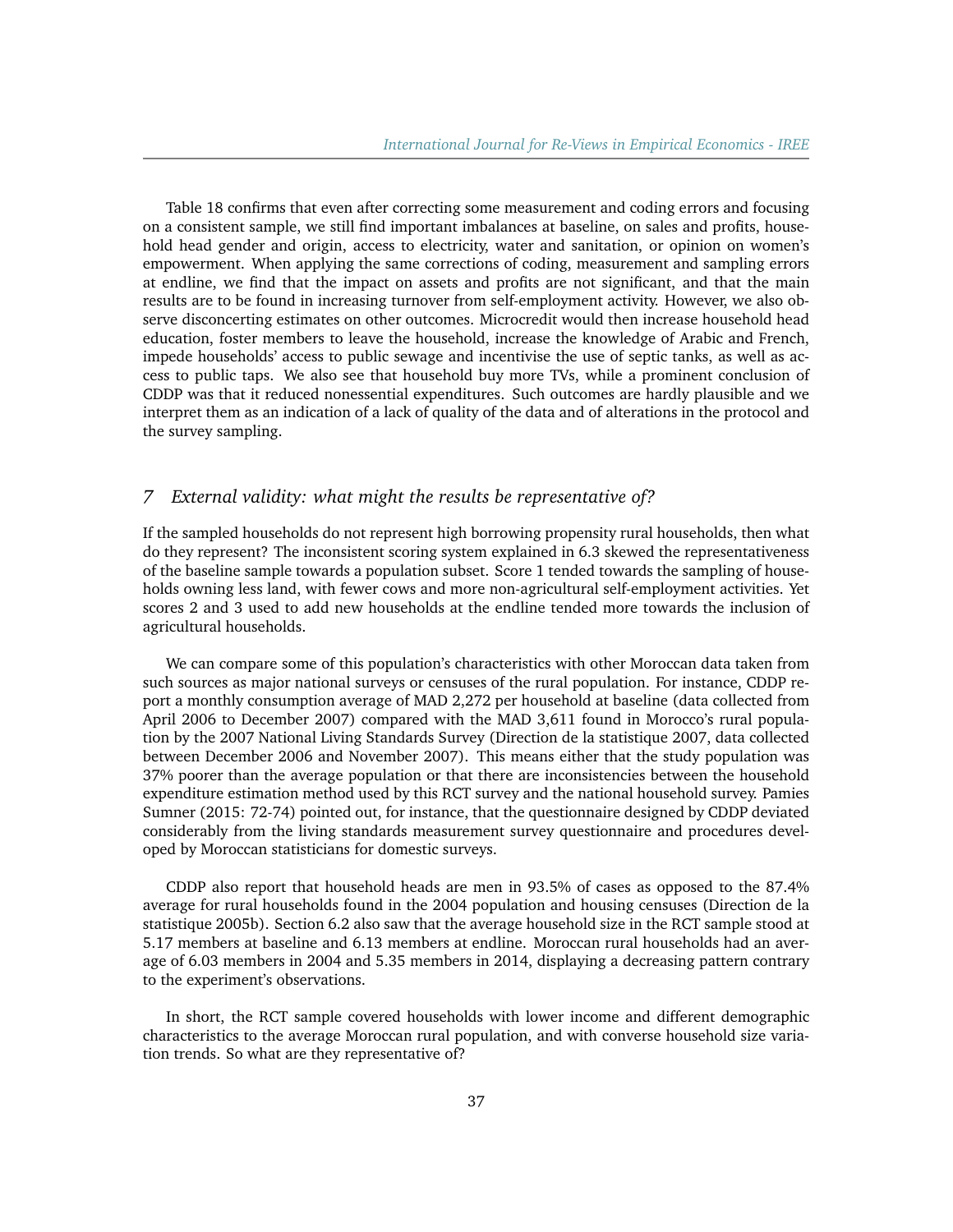### *8 Conclusion*

This replication was made possible by the fact that the authors and the journal shared the data and codes used to produce the published results. This is commendable and should be further encouraged, as it will enhance the reproducibility and credibility of empirical research, in particular in development economics. The replication of this RCT on microcredit in Morocco identifies a number of shortcomings that challenge the conclusions drawn by CDDP.

The trimming procedure used on the data by the authors is debatable and the impact estimations rely heavily on the trimming threshold selected. Trimming at slightly different thresholds returns different or statistically non-significant results. We also find out that the sample was significantly imbalanced at baseline on the main outcomes, as well as several other important variables. We apply the same regressions as in the original paper, but controlling for these imbalances at baseline and find that the impacts on profits do not hold and that the increases in expenses and outputs were underestimated. We also find impacts on variables that are unlikely to be influenced by microcredit. This suggests there are issues in the quality of the underlying data or issues with the integrity of the experiment.

We identify numerous sampling errors and measurement errors. The measurement errors are due to inconsistent survey data, faulty variable recoding and a number of coding errors. In particular, the authors collected information from the microcredit institution's information system and appended it to the survey data. Their demonstration relies essentially on this administrative data, which proves to be largely inconsistent with the borrowing information collected by the surveys. The authors' explanations for the differences between survey data and administrative data are implausible in most cases. Handling the coding errors and measurement errors that can be addressed using the available data alters the average treatment effect coefficients and significance tests. However, these rectifiable errors are relatively well balanced between treatment and control groups and their correction does not, in itself, disqualify the main conclusions of the first part of the published article. Yet the measurement errors do raise major concerns about the reliability of the second part (externalities and LATE), which is based on inconsistent administrative data.

The conclusions of the published article are further called into question when sampling errors are also taken into consideration. Households were sampled based on their answers to a short preparatory survey, but data collected from the same households on the same variables at baseline differs considerably. The borrowing propensity score used as the sampling criterion at baseline fails to predict borrowing and is at odds with the revised borrowing propensity scores used as sampling criteria in a second stage to add new households at endline. The average number of household members grew from 5.17 to 6.13 between the baseline and endline surveys. The gender and age composition of one fifth of the households interviewed at baseline and re-interviewed at endline differs to such an extent that it is not plausible that the same units were re-interviewed in these cases. These sampling errors undermine both the internal and external validity of the RCT. They also cast doubt over what was tested; whether it was increased access to microcredit in the treatment group, credit rationing in the control group or substantial variations in other credit sources.

We conclude that this RCT lacks both internal and external validity.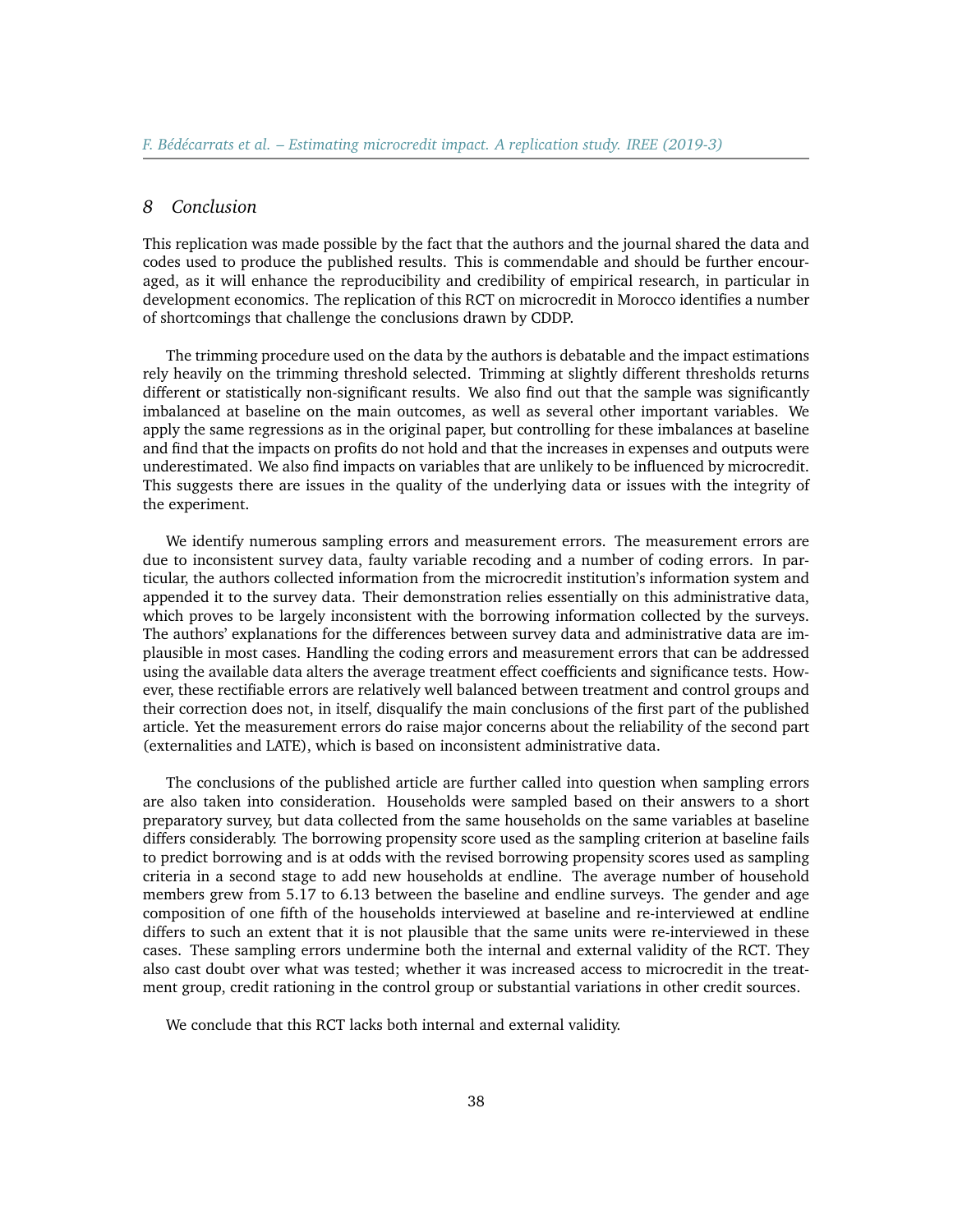Our understanding of these shortcomings is that they are largely due to poor quality survey data. Data quality and sampling integrity are systematically analysed for standard surveys (such as Demographic and Health Surveys and Living Standards Measurement Surveys) and are reported in the survey reports' appendices. This does not appear to be common practice for most RCT ad-hoc surveys and was not the case with CDDP. It would seem appropriate to align survey methods and practices used for RCTs with the quality standards established for household surveys conducted by national statistical systems (Deaton 1997; United Nations Statistical Division 2005). This implies adopting sound unit definitions (household, economic activity, etc.), drawing on nationally tried-and-tested questionnaire examples, working with professional statisticians with experience of quality surveys in the same country (ideally nationals), properly training and closely supervising survey interviewers and data entry clerks, and analysing and reporting measurement and sampling errors.

This would also entail taking seriously the question of local context and imperfect RCT implementation process. In their article, CDDP cite 17 references: nine RCTs, four on econometric methodology, three non-RCT empirical studies from India and one economic theory paper. No reference is made to other studies on Morocco, microfinance particularities or challenges encountered with this particular RCT. This is especially surprising in the case in hand, since this RCT was a subject of debate and a number of published papers, including in well-regarded journals, prior to the article by CDDP, all seeking to constructively comment on and contextualise this Moroccan RCT (Bernard, Delarue, and Naudet 2012; Doligez et al. 2013; Morvant-Roux et al. 2014; Pamies-Sumner 2014). Morvant-Roux et al. (2014), in particular, built on an extensive literature review on borrowing in rural Morocco and their own qualitative empirical data to improve our understanding of microcredit take-up patterns in treatment and control villages. Among other criteria, they found strong collinearity at village level in terms of agro-ecological settings, land ownership structures and the socio-political relationship with Moroccan Kingdom institutions. It would be particularly interesting to conduct a reanalysis of CDDP based on compound variables that classify the villages along these criteria.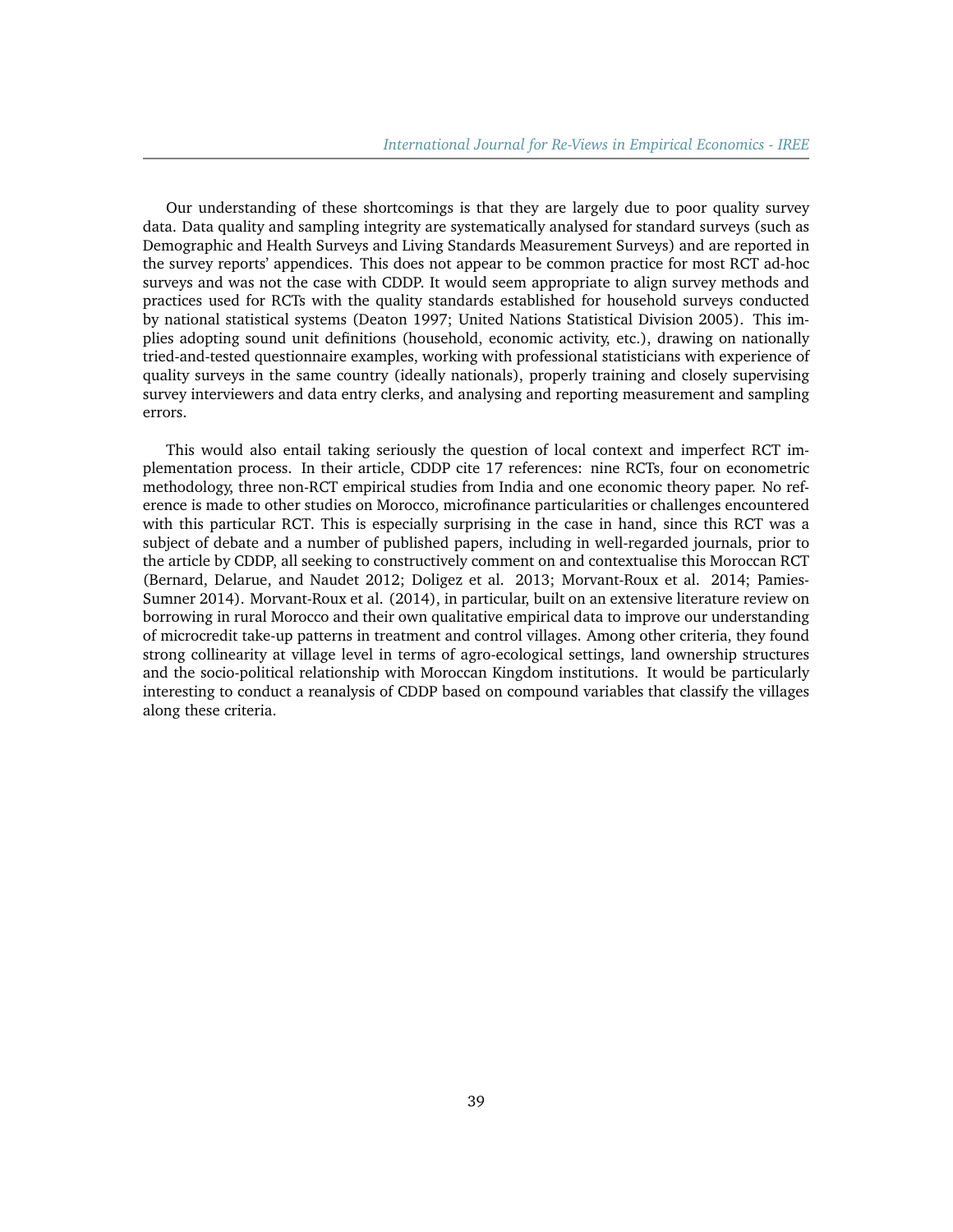#### *9 References*

**Angelucci, Manuela, Dean Karlan, and Jonathan Zinman (2015).** "Microcredit Impacts: Evidence from a Randomized Microcredit Program Placement Experiment by Compartamos Banco." *American Economic Journal: Applied Economics* 7 (1): 151–82.

**Attanasio, Orazio, Britta Augsburg, Ralph De Haas, Emla Fitzsimons, and Heike Harmgart (2015).** "The Impacts of Microfinance: Evidence from Joint-Liability Lending in Mongolia." *American Economic Journal: Applied Economics* 7 (1): 90–122.

**Augsburg, Britta, Ralph De Haas, Heike Harmgart, and Costas Meghir (2015).** "The Impacts of Microcredit: Evidence from Bosnia and Herzegovina." *American Economic Journal: Applied Economics* 7 (1): 183–203.

**Banerjee, Abhijit, Esther Duflo, Rachel Glennerster, and Cynthia Kinnan (2015).** "The Miracle of Microfinance? Evidence from a Randomized Evaluation." *American Economic Journal: Applied Economics* 7 (1): 22–53.

**Banerjee, Abhijit, Dean Karlan, and Jonathan Zinman (2015).** "Six Randomized Evaluations of Microcredit: Introduction and Further Steps." *American Economic Journal: Applied Economics* 7 (1): 1–21.

**Bédécarrats, Florent; Guérin, Isabelle; Morvant-Roux, Solène; Roubaud, François (2019).** "Estimating microcredit impact with low take-up, contamination and inconsistent data: Replication study code and data." Version: 1. *International Journal for Re-Views in Empirical Economics*. Dataset. doi: [10.15456/iree.2019071.090421](http://dx.doi.org/10.15456/iree.2019071.090421).

**Bernard, Tanguy, Jocelyne Delarue, and Jean-David Naudet (2012).** "Impact Evaluations: A Tool for Accountability? Lessons from Experience at Agence Française de Développement." *Journal of Development Effectiveness* 4 (2): 314–27. doi: [10.1080/19439342.2012.686047](https://doi.org/https://doi.org/10.1080/19439342.2012.686047).

**Bédécarrats, Florent, Isabelle Guérin, and François Roubaud (2017).** "All That Glitters Is Not Gold. the Political Economy of Randomized Evaluations in Development." *Development and Change*. doi: [10.1111/dech.12378](https://doi.org/10.1111/dech.12378).

**Chen, Greg, Stephen Rasmussen, and Xavier Reille (2010).** *Growth and Vulnerabilities in Microfinance*. Focus Note. Washington DC: CGAP. [www.cgap.org/gm/document-1.9.42393/](http://www.cgap.org/gm/document-1.9.42393/FN61.pdf) [FN61.pdf](http://www.cgap.org/gm/document-1.9.42393/FN61.pdf).

**Clemens, Michael A (2017).** "The Meaning of Failed Replications: A Review and Proposal." *Journal of Economic Surveys* 31 (1): 326–42.

**Cling, Jean-Pierre, Stéphane Lagrée, Mireille Razafindrakoto, and François Roubaud (2014).** *The Informal Economy in Developing Countries*. Vol. 112. Routledge.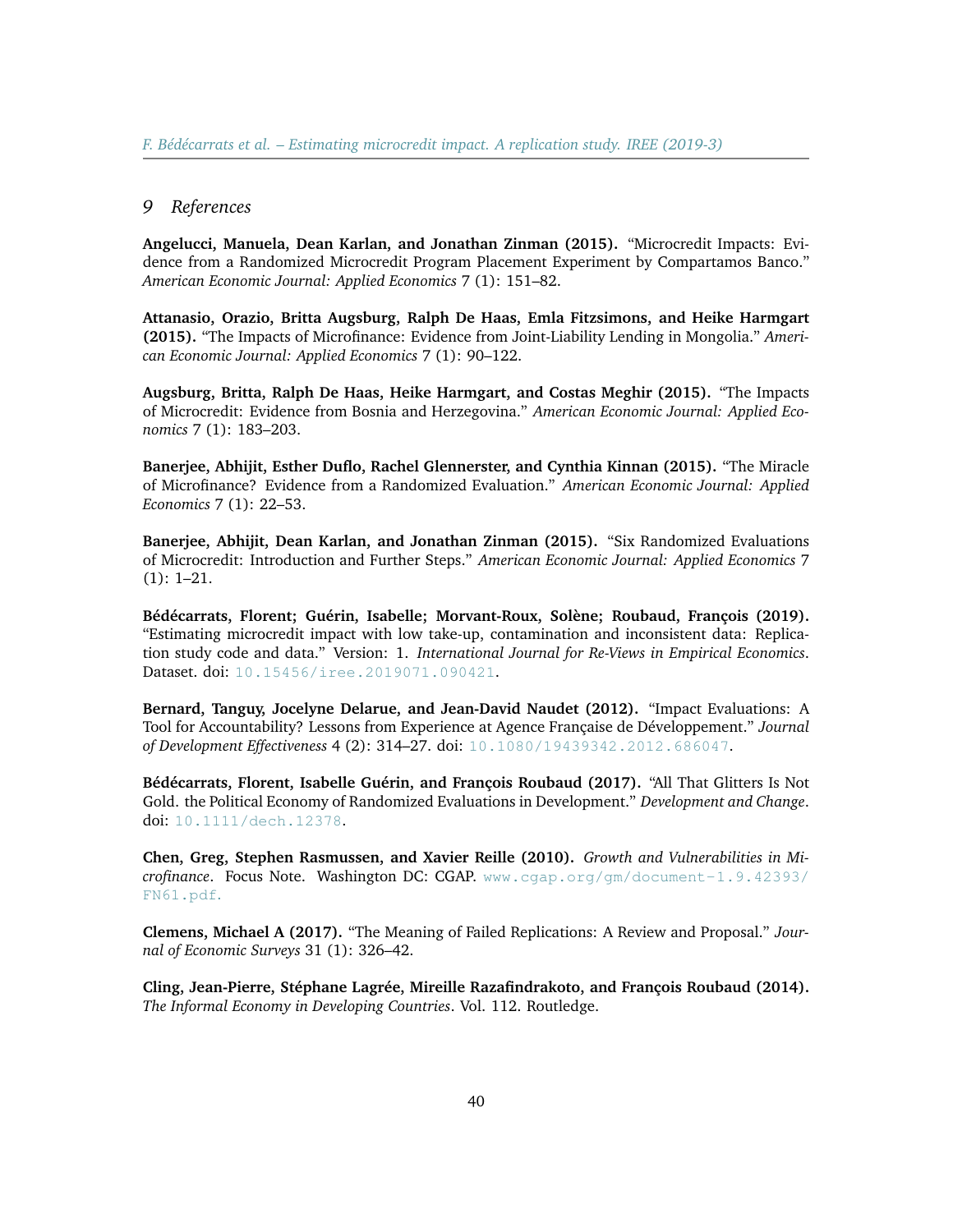**Crépon, Bruno, Florencia Devoto, Esther Duflo, and William Parienté (2015).** "Estimating the Impact of Microcredit on Those Who Take It up: Evidence from a Randomized Experiment in Morocco." *American Economic Journal: Applied Economics* 7 (1): 123–50. doi: [10.1257/app.](https://doi.org/10.1257/app.20130535) [20130535](https://doi.org/10.1257/app.20130535).

**Deaton, Angus (1997).** *The Analysis of Household Surveys: A Microeconometric Approach to Development Policy*. Baltimore, MD: World Bank Publications.

**Deaton, Angus, and Nancy Cartwright (2016).** "The Limitations of Randomised Controlled Trials." *VOX: CEPR's Policy Portal*. [voxeu.org/article/limitations-randomised-controlled-trials](https://voxeu.org/article/limitations-randomised-controlled-trials).

**Devoto, Florencia, Esther Duflo, Pascaline Dupas, William Parienté, and Vincent Pons (2012).**

"Happiness on Tap: Piped Water Adoption in Urban Morocco." *American Economic Journal: Economic Policy* 4 (4): 68–99. doi: [10.1257/pol.4.4.68](https://doi.org/http://dx.doi.org/10.1257/pol.4.4.68).

**Direction de la statistique (2005a).** *Recensement Général de La Population et de L'habitat de 2004: Population Légale*. Rabat: Haut Commissariat au Plan du Maroc.

**——— (2005b.** *Recensement Général de La Population et de L'habitat de 2004: Caractéristiques Démographiques et Socio-économiques de La Population*. Rabat: Haut Commissariat au Plan du Maroc.

**——— (2007).** *Enquete Nationale Sur Les Revenus et Les Niveaux de Vie Des Ménages 2006/2007 : Rapport de Synthèse*. Rabat: Haut Commissariat au Plan du Maroc.

**——— (2015).** *Recensement Général de La Population et de L'habitat de 2014 : Population Légale*. Rabat: Haut Commissariat au Plan du Maroc.

**Doligez, François, Florent Bédécarrats, Emmanuelle Bouquet, Cécile Lapenu, and Betty Wampfler (2013).** "Évaluer L'impact de La Microfinance : Sortir de La 'Double Impasse'." *Revue Tiers Monde*, no. 213: 161–78. doi: [10.3917/rtm.213.0161](https://doi.org/doi:10.3917/rtm.213.0161).

**Duvendack, Maren, Richard Palmer-Jones, and W. Robert Reed (2017).** "What Is Meant by' Replication' and Why Does It Encounter Resistance in Economics?" *American Economic Review* 107 (5): 46–51.

**D'Espallier, Bert, Marc Labie, and Philippe Louis (2015).** "Microcredit Crises and Unsustainable Growth: A Management Perspective." In *The Crises of Microcredit*, edited by Isabelle Guérin and Marc Labie. London: Zed Books.

**Hejjaji, El Mehdi (2010).** *Analyse Des Retards de Remboursement : Cas Al Amana Microfinance-Maroc*. Dakar: Centre Africain d'Etudes Supérieurs de Gestion. [bibliotheque.cesag.sn/](http://bibliotheque.cesag.sn/gestion/documents_numeriques/M0020MAM12.PDF) [gestion/documents\\_numeriques/M0020MAM12.PDF](http://bibliotheque.cesag.sn/gestion/documents_numeriques/M0020MAM12.PDF).

**Jatteau, Arthur (2016.** *Faire Preuve Par Le Chiffre ? Le Cas Des Expérimentations Aléatoires En économie*. Paris: ENS.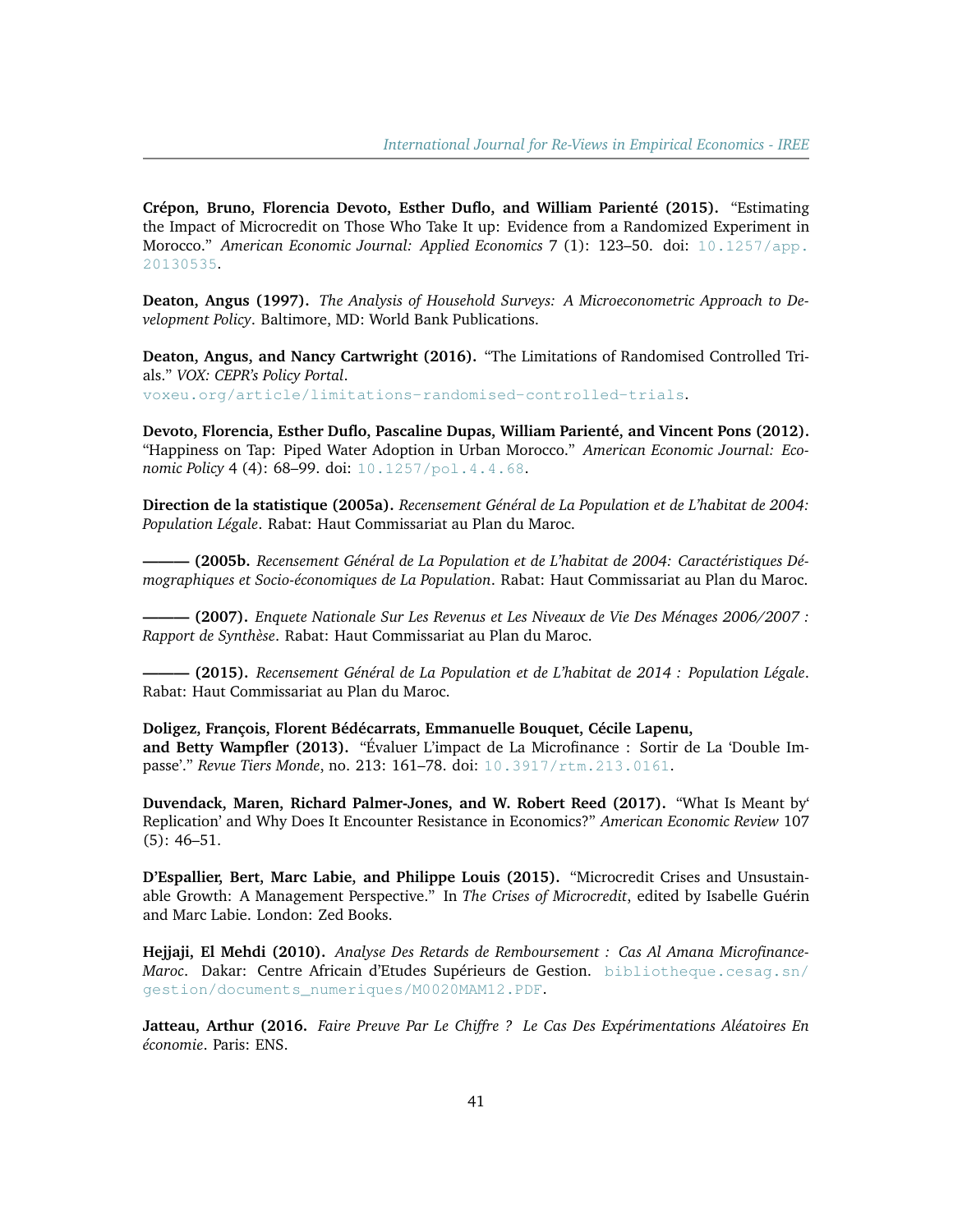**Loiseau, Justin, and Claire Walsh (2015).** *Where Credit Is Due*. J-PAL and IPA Policy Bulletin. [povertyactionlab.org/sites/default/files/publications/where-credit-is-due](https://www.povertyactionlab.org/sites/default/files/publications/where-credit-is-due.pdf).

**Morvant-Roux, Solène, Isabelle Guérin, Marc Roesch, and Jean-Yves Moisseron (2014).** "Adding Value to Randomization with Qualitative Analysis: The Case of Microcredit in Rural Morocco." *World Development* 56 (April): 302–12. doi: [10.1016/j.worlddev.2013.03.002](https://doi.org/10.1016/j.worlddev.2013.03.002).

**Ogden, Timothy N., ed (2017).** *Experimental Conversations: Perspectives on Randomized Trials in Development Economics*. Cambridge, Massachusetts: The MIT Press.

**Pamies Sumner, Stéphanie (2015).** *Development Impact Evaluations*. Paris: AFD. [www.afd.](https://www.afd.fr/en/development-impact-evaluations-state-play-and-new-challenges) [fr/en/development-impact-evaluations-state-play-and-new-challenges](https://www.afd.fr/en/development-impact-evaluations-state-play-and-new-challenges).

**Pamies-Sumner, Stéphanie (2014).** *Les évaluations d'impact Dans Le Domaine Du Développement - Etat Des Lieux et Nouveaux Enjeux*. A Savoir 27. AFD. [www.afd.fr/webdav/site/afd/](http://www.afd.fr/webdav/site/afd/shared/PUBLICATIONS/RECHERCHE/Scientifiques/A-savoir/27-A-Savoir.pdf) [shared/PUBLICATIONS/RECHERCHE/Scientifiques/A-savoir/27-A-Savoir.pdf](http://www.afd.fr/webdav/site/afd/shared/PUBLICATIONS/RECHERCHE/Scientifiques/A-savoir/27-A-Savoir.pdf).

**R Core Team (2018).** *R: A Language and Environment for Statistical Computing*. Vienna, Austria: R Foundation for Statistical Computing. [www.R-project.org](https://www.R-project.org).

**Rozas, Daniel, Karine Pinget, Mohammad Khaled, and Sarah El Yaalaoui. (2014).** *Ending the Microfinance Crisis in Morocco: Acting Early, Acting Right*. Washington DC: IFC. [www.ifc.org/](https://www.ifc.org/wps/wcm/connect/5e1e5a0047850bdba0d4f5299ede9589/IFC+Morocco+MicroFinance+Crisis+report.English.pdf?MOD=AJPERES) [wps/wcm/connect/5e1e5a0047850bdba0d4f5299ede9589/IFC+Morocco+MicroFinanc](https://www.ifc.org/wps/wcm/connect/5e1e5a0047850bdba0d4f5299ede9589/IFC+Morocco+MicroFinance+Crisis+report.English.pdf?MOD=AJPERES)e+ [Crisis+report.English.pdf?MOD=AJPERES](https://www.ifc.org/wps/wcm/connect/5e1e5a0047850bdba0d4f5299ede9589/IFC+Morocco+MicroFinance+Crisis+report.English.pdf?MOD=AJPERES).

**RStudio Team (2018).** *RStudio: Integrated Development for R*. Boston, MA: RStudio, Inc. [www.rstudio.com/](http://www.rstudio.com/).

**Selst, Mark Van, and Pierre Jolicoeur (1994).** "A Solution to the Effect of Sample Size on Outlier Elimination." *The Quarterly Journal of Experimental Psychology* 47 (3): 631–50.

**Sukhtankar, Sandip (2017).** "Replications in Development Economics." *American Economic Review* 107 (5): 32–36.

**Tarozzi, Alessandro, Jaikishan Desai, and Kristin Johnson (2015).** "The Impacts of Microcredit: Evidence from Ethiopia." *American Economic Journal: Applied Economics* 7 (1): 54–89.

**United Nations Statistical Division (2005).** *Household Surveys in Developing and Transition Countries*. New York: United Nations Publications.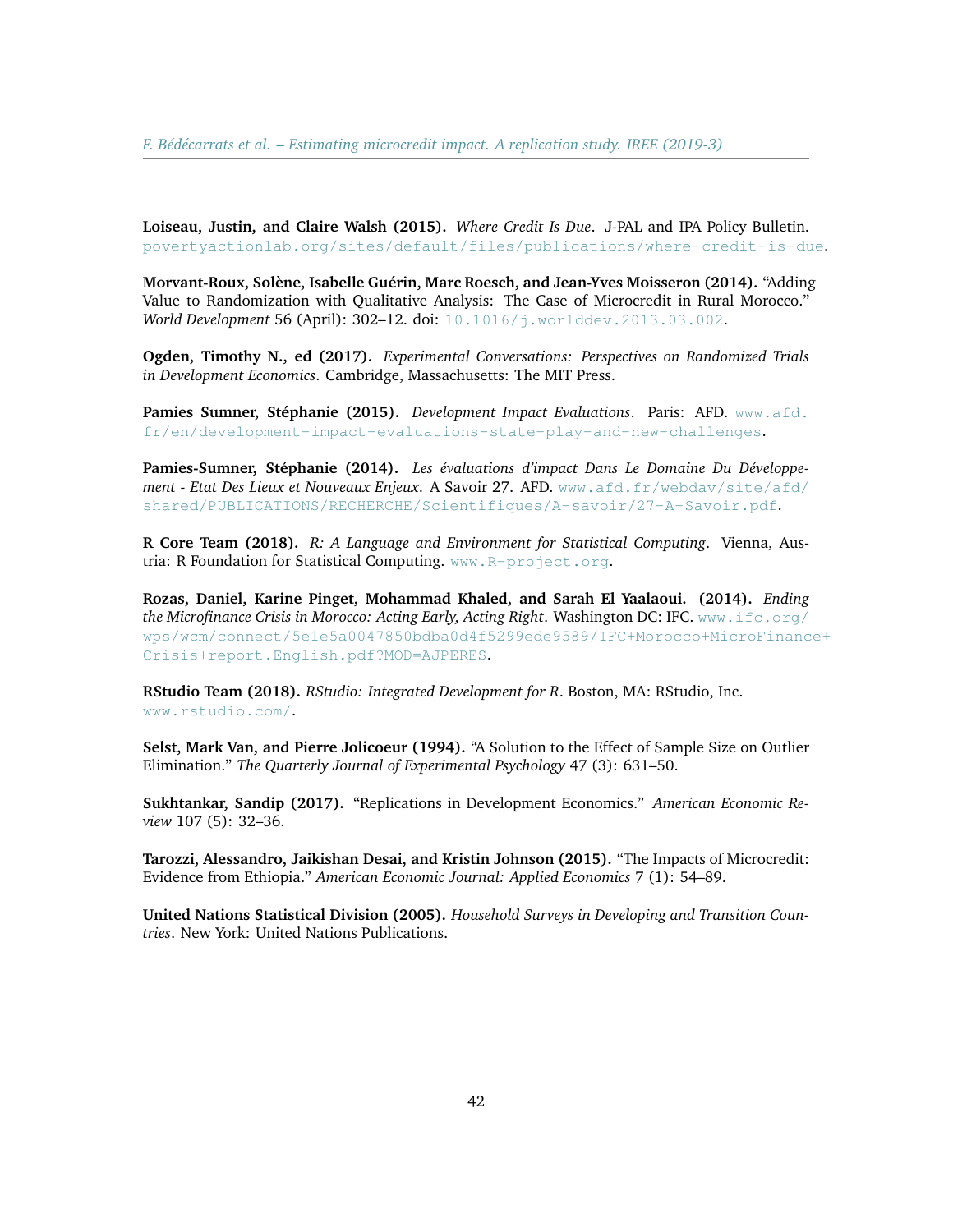# *Appendix*

# *Appendix 1 : Reclassification of utility credit*

In the questionnaire, the '*Other, specify:*' option was followed by a field where the respondent was supposed to give the name of this unspecified source. We present in Table 19 below the occurrences encountered in this complementary variable and their corresponding frequencies.

| Collected as | Recoded by<br>CDDP as | Must instead<br>be recoded as | Baseline  | Endline | Respondent specified                                                                                                                                                                                                                                                                                                                                                                                                                                                                                                                                               |
|--------------|-----------------------|-------------------------------|-----------|---------|--------------------------------------------------------------------------------------------------------------------------------------------------------------------------------------------------------------------------------------------------------------------------------------------------------------------------------------------------------------------------------------------------------------------------------------------------------------------------------------------------------------------------------------------------------------------|
| Other        | Utility               | Informal                      | 1         | 2       | boucher, epicerie, souk                                                                                                                                                                                                                                                                                                                                                                                                                                                                                                                                            |
| Other        | Utility               | Other                         | 572       | 26      | No specification, or: afni, ascam,<br>credit, e2oom, ecd091, en scolaire,<br>hebouss, kayadat, macon,<br>maison de vente, proprietaire<br>ferme, remboursement<br>pour la retraite, societe tene shems,<br>societe tenne shems, trysol                                                                                                                                                                                                                                                                                                                             |
| Other        | Utility               | Other formal                  | <b>NA</b> | 16      | ecdam, ecdom, eddom, eedam,<br>eqdom, eqdon, ikdem, ikdom, ikdon,<br>wafsalof                                                                                                                                                                                                                                                                                                                                                                                                                                                                                      |
| Other        | Utility               | Utility                       | 225       | 223     | arsilaf electricite, barnchement<br>electricite, branchemenet electricite,<br>branchemenr electricite,<br>branchement d ectricite,<br>branchement d electricite,<br>branchement electricite,<br>branchement electrique,<br>ectricil, elect one,<br>elec one, elect one,<br>electrcite, electricel,<br>electricit, electricit one,<br>electricite, electricite one,<br>eletrul, elictricite,<br>energie, energie solaire,<br>office nationale<br>electricite, o n e,<br>one, one electricite, onep,<br>safac credit, tema sol, temasol,<br>temsol, tenasol, tenesol |

Table 19: Reclassification of "other" credits that had all been reclassified as "Utility" by CDDP

Source: Our analysis using CDDP microdata retrieved from baseline and endline surveys.

We see in Table 19 that, at baseline for instance, a specification corresponding to a utility company was provided in 29% of the cases, but in the others, the specifications corresponded to other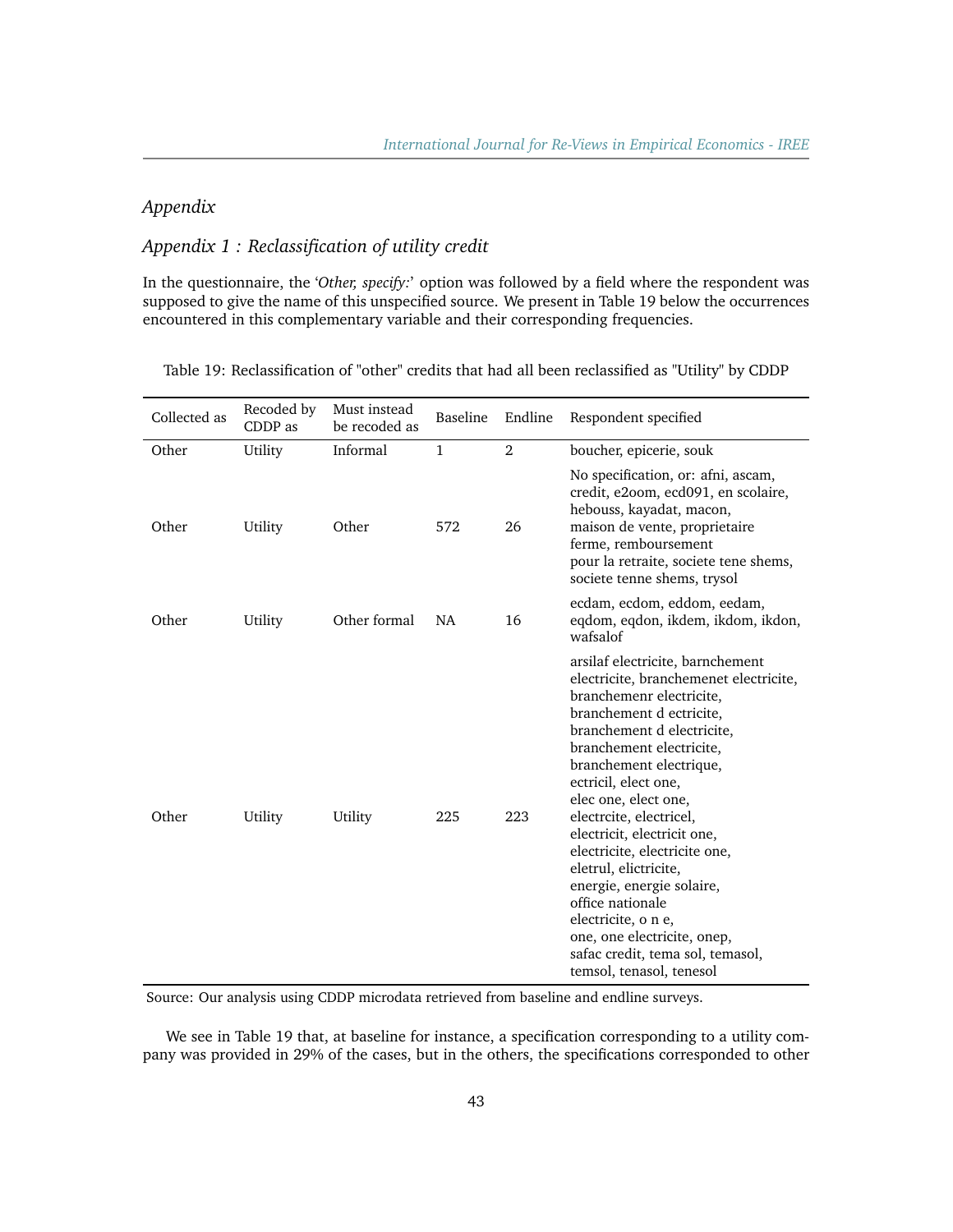types of sources (local stores, consumer lending, real estate purchase, etc.) or were missing. This indicates that, both at baseline and endline, credits registered as '*other*' should not have been systematically reclassified as '*utility credit*'.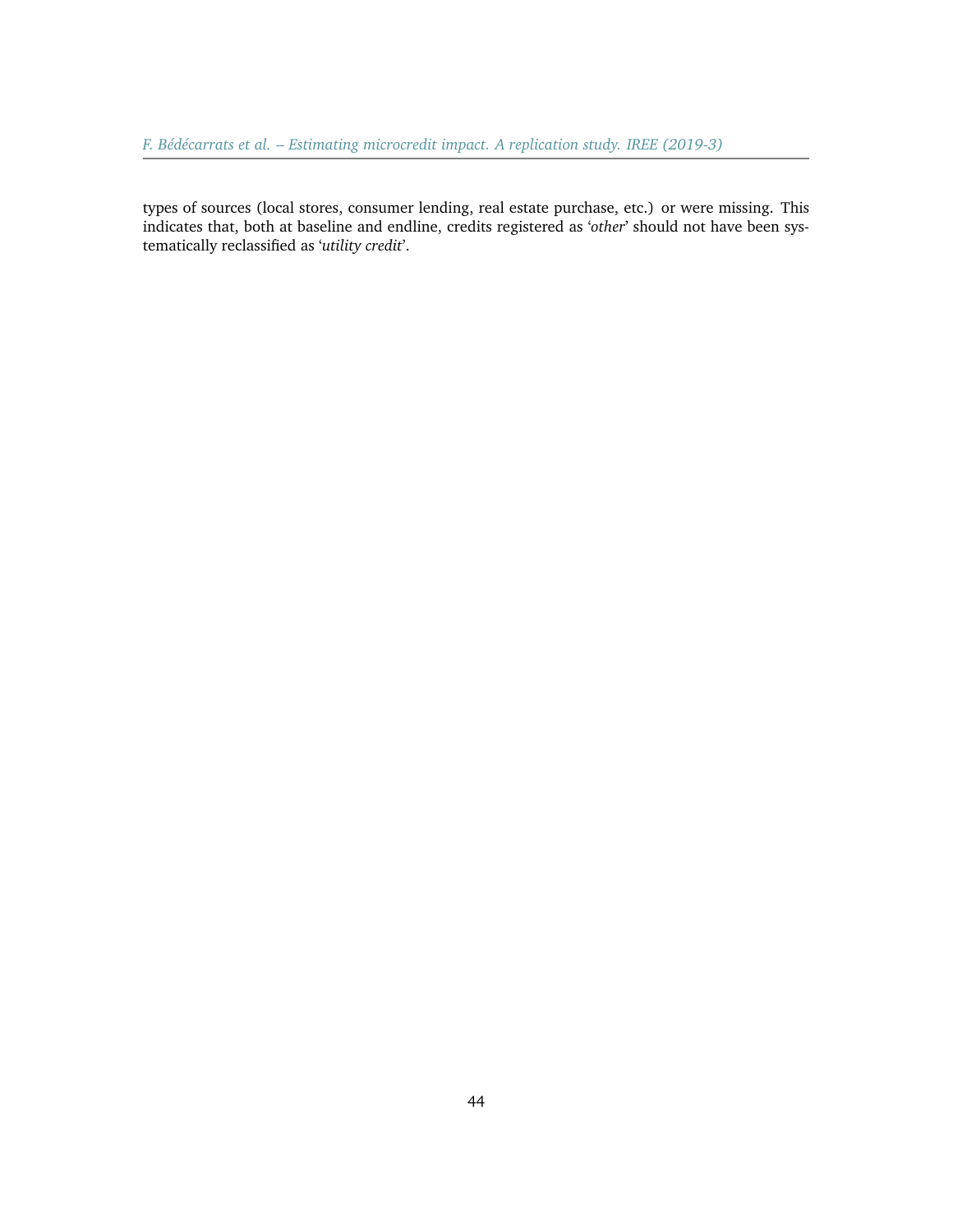# *Appendix 2: Code excertps of the coding errors explained in Section 3*

#### *A.2.1 Credit from other MFIs was omitted at baseline*

The Stata code section the authors used to compute total access to credit and borrowed amount was, at baseline:

- For active loans: egen aloans\_total = rowtotal (aloans\_alamana aloans oformal aloans informal aloans branching); (BL:52)
- For loans that matured in the last 12 months: egen ploans total = rowtotal(ploans\_alamana ploans\_oformal ploans\_informal ploans\_branching); (BL:113)

At endline, the same script section became:

- For active loans: egen aloans\_total = rowtotal(aloans\_alamana aloans\_oamc aloans\_oformal aloans\_informal aloans\_branching); (EL:138)
- For loans that matured in the last 12 months: egen ploans total  $=$ rowtotal(ploans\_alamana ploans\_oamc ploans\_oformal ploans\_informal ploans branching); (EL:158)

A comparison of baseline and endline codes reveals that, at baseline, the variables 'aloans\_oamc' (i.e. household's number of outstanding loans from other MFIs) and 'ploans\_oamc' (i.e. household's number of loans from other MFIs that matured in the last 12 months) were omitted when creating 'aloans total' and 'ploans total' variables, which were in turn summed into 'loans total' (i.e. the total number of loans taken by each household). This means that the loans from other MFIs were not taken into account when reporting access to credit and assessing the balance between treatment and control groups at baseline.

The same mistake was made for analogous 'aloansamt\_total' and 'ploansamt\_total' variables, which correspond to the total amount borrowed by each household.

#### *A.2.2 Only outstanding loans were taken into account at baseline*

Section 5.1.3 discusses the code used by CDDP to count the number of loans taken out by each household from different source categories: AAA, other MFIs, other formal sources, informal sources and utility companies.

First counted were loans outstanding at the time of the survey ('aloans [SOURCE]', where [SOURCE] corresponds to each type of source). Second counted were loans not outstanding at the time of the survey, but outstanding in the past 12 months ('ploan [SOURCE]'). Third, the two previous categories (aloans\_[SOURCE] and ploans\_[SOURCE]) were summed up to obtain the total number of loans outstanding in the past 12 months (loans [SOURCE]). Yet it is not the total number of loans that was taken into account in the analysis.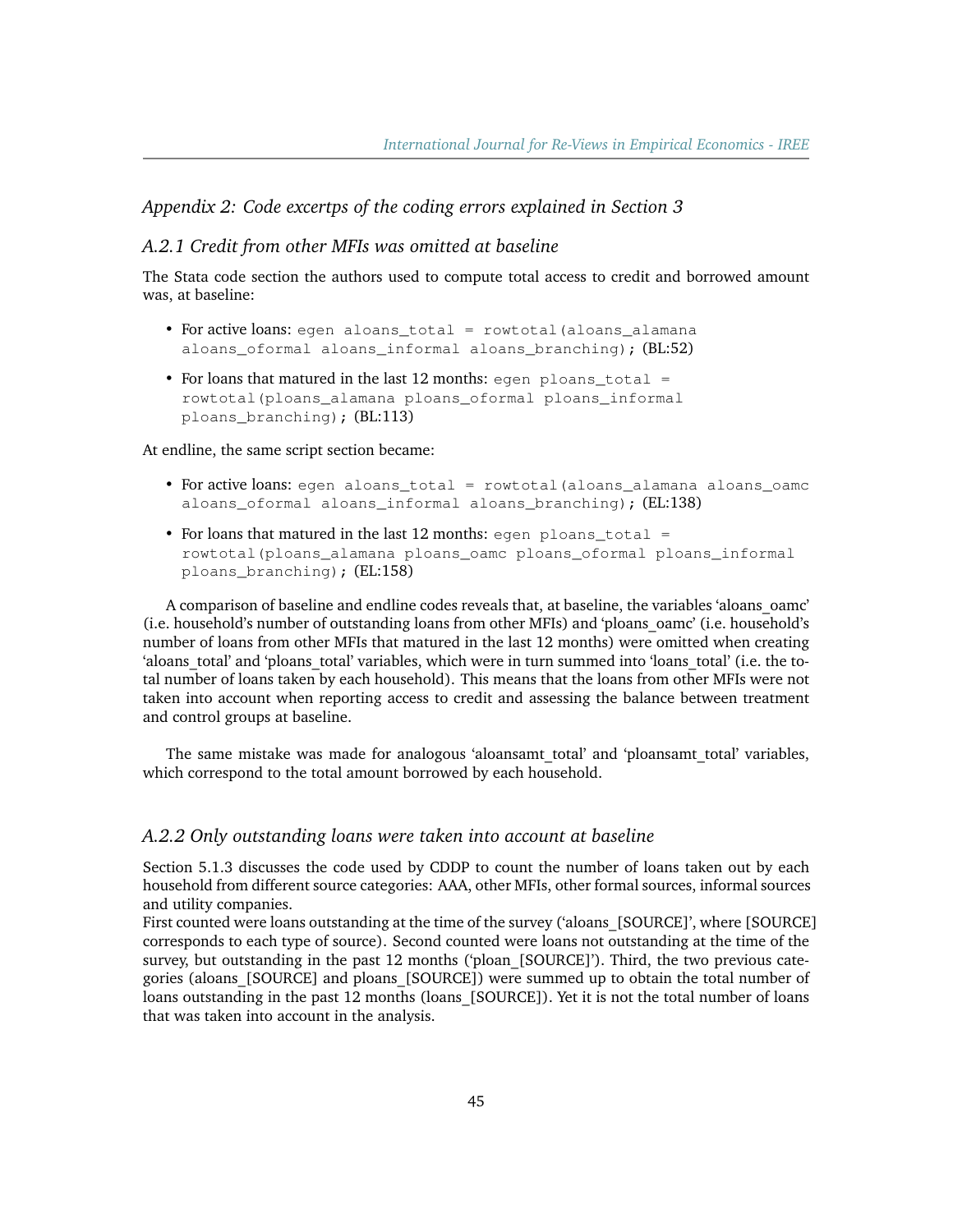What was taken into account by CDDP is a dummy version of the loan count. In other words, a new variable (named 'borrowed [SOURCE]') was created for each source category. This variable takes the value '*0*' if the household had no loan from the source category in the last 12 months. It takes the value '*1*' if the household had one or more loan from the source category in the last 12 months. There is, however, an error in the way this variable was computed at baseline.

This is the code used to produce the 'borrowed\_[SOURCE]' variables at baseline (BL: 171-176):

```
*** DUMMY of loans over the period ***;
foreach var in alamana oamc oformal informal branching total oformal2{;
   gen borrowed_'var'=0 if loans_'var'!=.;
        replace borrowed_'var'=1 if aloans_'var'>=1 & aloans_'var'!=.;
    };
```
The reader will notice that what is transformed into 1 or 0 are the variables 'aloans\_[SOURCE]' (starting with "a"), that is, only the loans that were *outstanding at the time of the survey*.

On the other hand, this is the code that was used to produce the 'borrowed\_[SOURCE]' variables at endline (EL: 216-221):

```
*** DUMMY equal to 1 if had a loan over the period ***;
foreach var in alamana oformal informal branching oamc total oformal2{;
   gen borrowed_'var'=0 if loans_'var'!=.;
        replace borrowed 'var'=1 if loans 'var'>=1 & loans 'var'!=.;
    };
```
The reader will notice that what is transformed into 1 or 0 are the variables 'loans\_[SOURCE]' (not starting with "a"), that is, the loans that were outstanding at the time of the survey and also the loans that were not outstanding at the time of the survey, but were outstanding in the previous 12 months. In other words, it includes all loans that were *outstanding in the 12 past months*.

### *A.2.3 Recoding of "other" credit*

When recoding the credit variables presented in 3.1.4, CDDP used the following script in both baseline and endline do-files:

gen branching 'j' =  $(i3)' = 16 + i3' = 17$ ; (BL:43, EL:92)

This means that all sources registered as '*Other, specify:*' were reclassified as '*Utilities credit*'.

#### *A.2.4 '*Tractors*' and '*reapers*' removed from asset appraisal at endline*

The Stata script used by CDDP to compute agricultural assets at baseline includes the following code:

• egen asset agri=rsum(ag  $1$ -ag  $16$ ); (BL:269)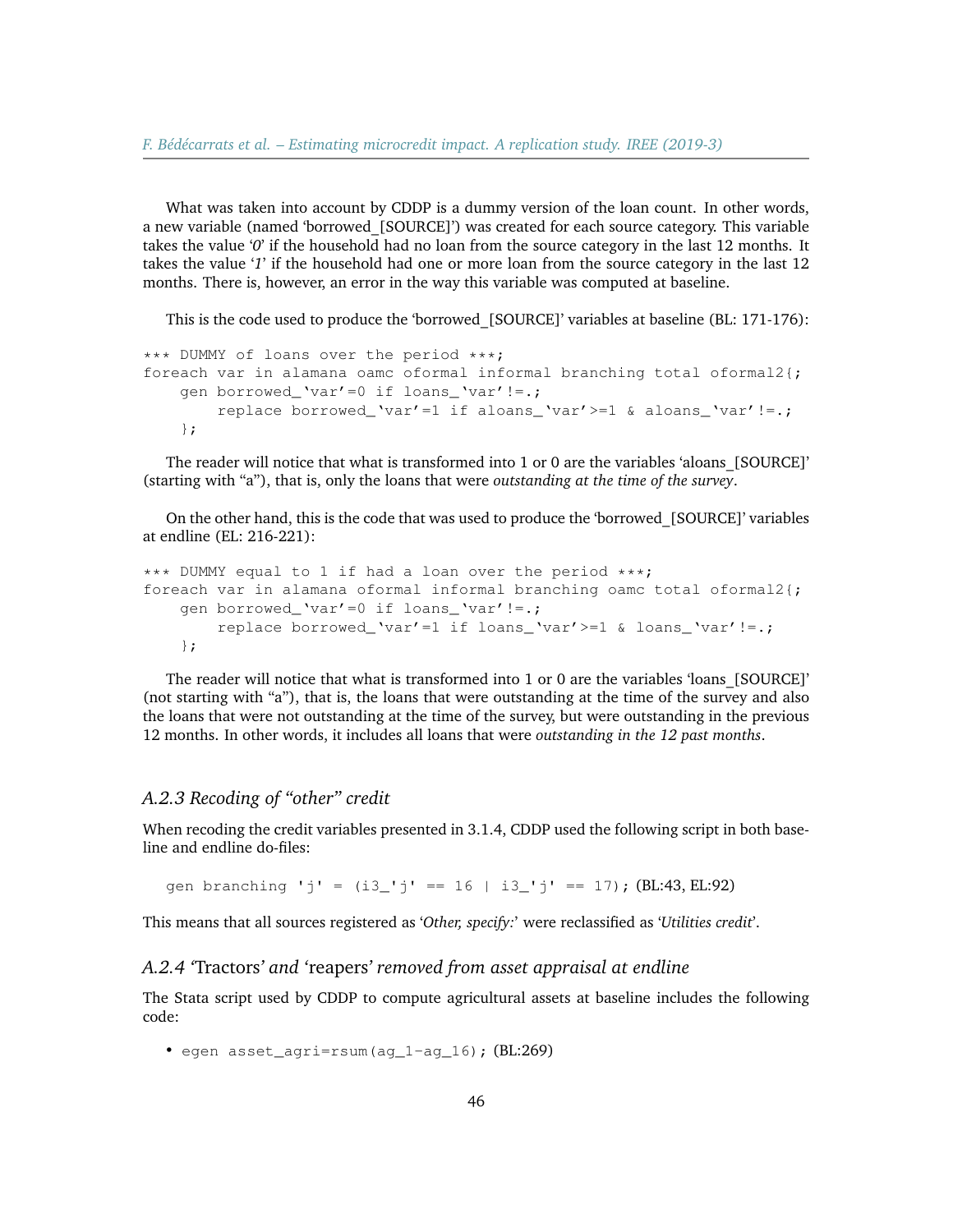The script segment used for the same measure at endline is written as follows:

• egen asset\_agri=rsum(ag\_3-ag\_16); (EL:371)

The fact that ag\_1 was replaced by ag\_3 means that, at endline, the assets indexed number 1 and 2 in the survey questionnaire (i.e. tractors and reapers) have disappeared from the sum of agricultural asset values calculated for each household.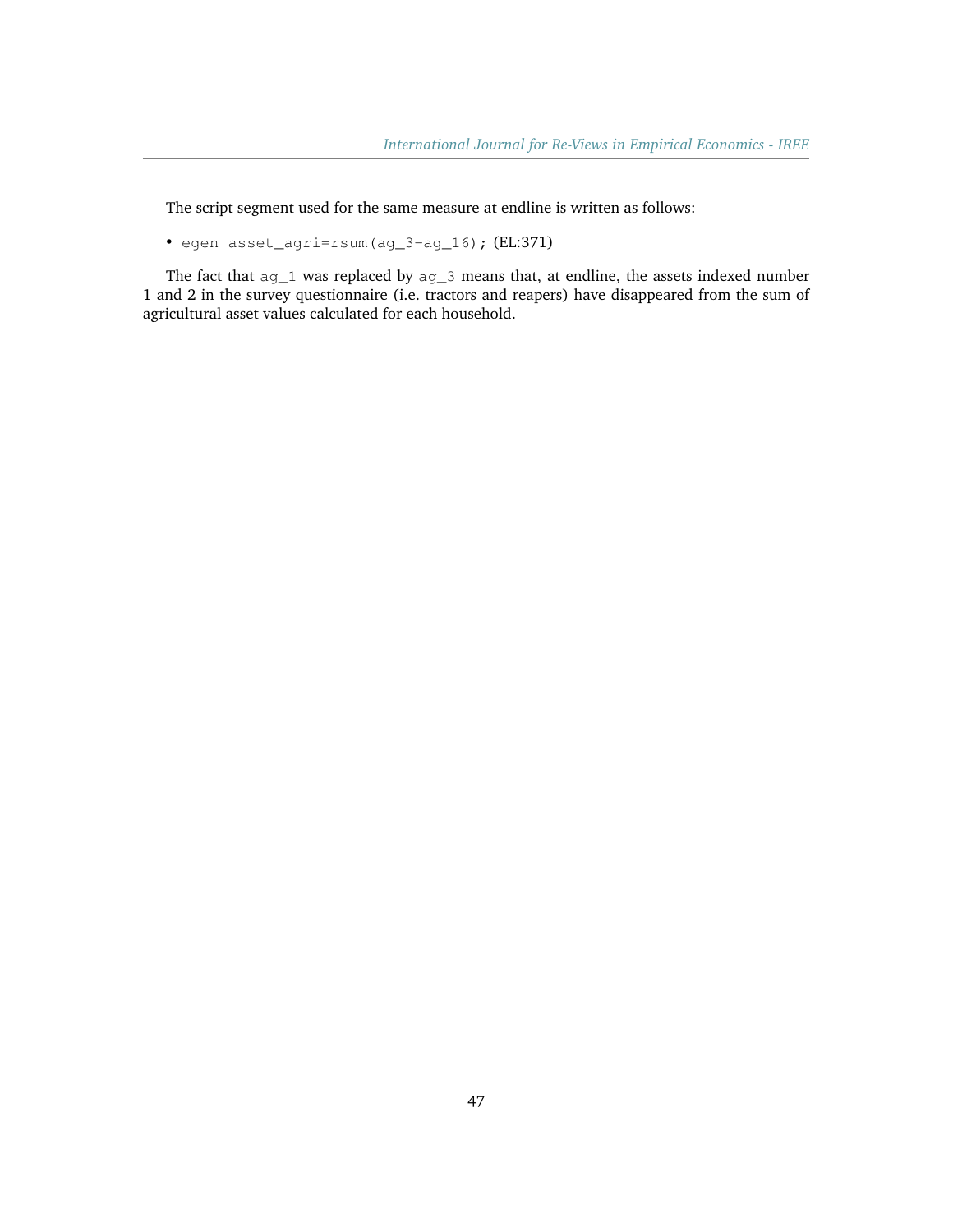# *Appendix 3: List of coding errors with minor incidence on impact estimates*

This appendix presents a series of measurement and coding errors that were only mentioned in the paper. The coding errors could be corrected and did not substantially nor significantly alter the estimated impacts. The measurement errors were limited and magnitude, but provide an additional illustration of the reliability of the data used by CDDP.

#### *A.3.1 Debatable amortisation rule for asset expenses*

CDDP computed a series of variables to capture investments in different activity categories: investment in livestock activities, in agricultural activities and in business activities. They also total these investments in activity categories in a variable 'inv\_total', which is one of the main outcome variables on which impact is estimated. All investments correspond precisely to expenses that are also included in the 'expense\_livestock', 'expense\_agri' and 'expense\_business' variables expense impact estimations. There is, however, one notable exception: at endline (EL:736-740), purchases of agricultural assets for an amount over MAD 10,000 (all corresponding to tractors, reapers, cars and trucks) are divided by 10. For instance, a tractor purchased for MAD 60,000 is counted as MAD 6,000. This is no mention of it in the paper, but this presumably corresponds to amortisations. However, this is inconsistent for four reasons:

- No such rule was applied to compute baseline expenses, as reported by CDDP (Table 1);
- No amortisation rule was defined for any other investment in any durable assets;
- Other investments for amounts over MAD 10,000 in business assets (cars and trucks) were not amortised;
- One-tenth of all assets with a value over MAD 10,000 purchased in the last nine years should also have been counted in expenses, but this could not be the case as the recall period for asset purchase was only 12 months.

#### *A.3.2 Miscalculation of livestock assets*

The following segment of code is used to appraise livestock assets, both at baseline (BL:307-314) and endline (EL:412-422):

```
* Value of stock of livestock assets;
    foreach j of numlist 1(1)3 { ;
        gen assetlive'j'=0;
        gen unitprice'j' = f4_'j' / f2_'j' if f4_'j'>0 & f4_'j'!=. &
         f2_'j'>0 & f2_'j'!=.;
        sum unitprice'j' if unitprice'j'>0, detail;
        replace assetlive'j'=r(p50)*f2_'j' if f2_'j'>0 & f2_'j'!=.;
        };
        gen assetlive4 = f4_4 if f4_4 > 0 & f4_4 != .;gen assetlive5 = f4_5 if f4_5>0 & f4_5!=.;
    egen asset_livestock = rsum(assetlive1-assetlive5);
```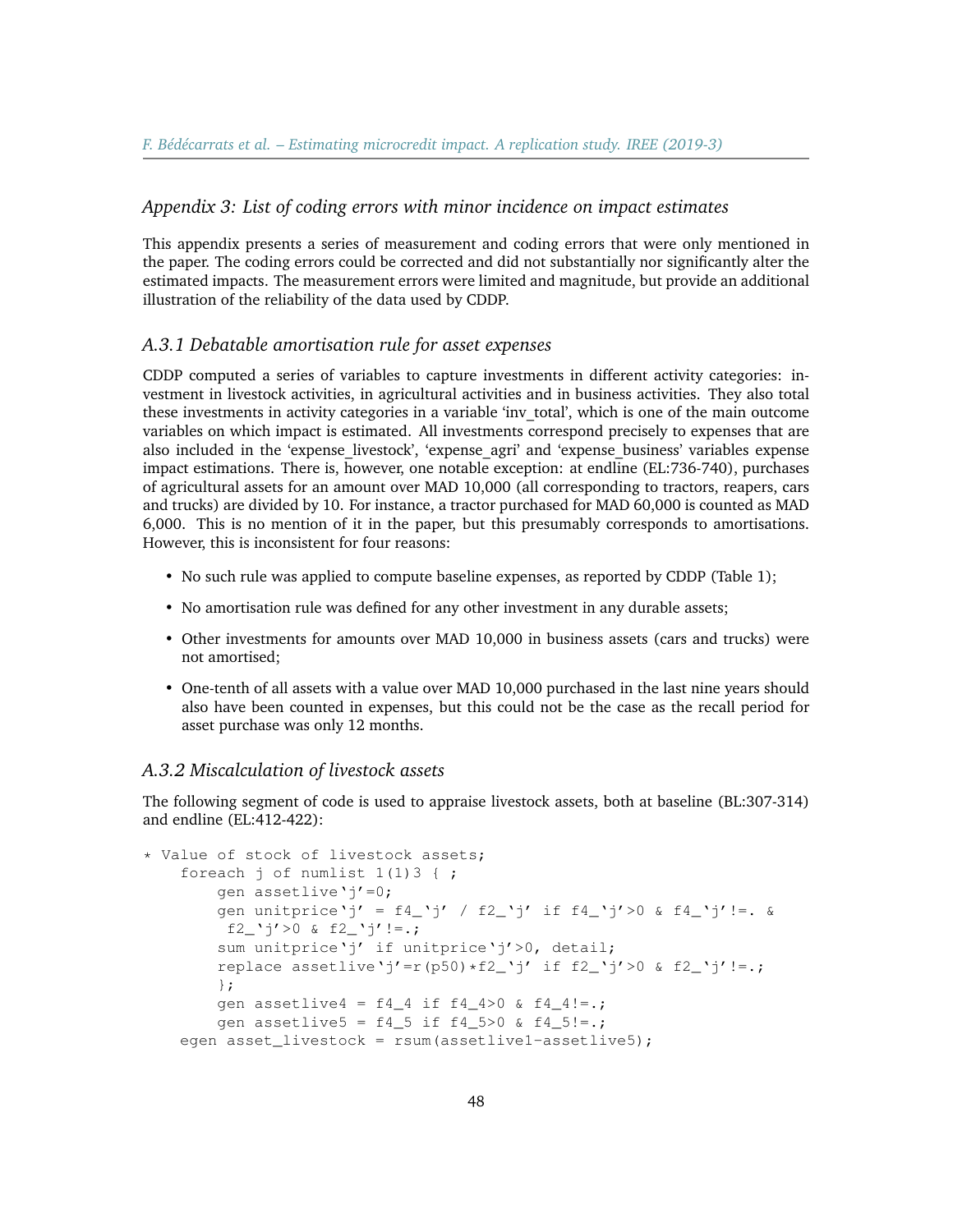This script creates three variables in the form of 'unitprice1', 'unitprice2' and 'unitprice3' to compute median prices of each asset type and inserts them between 'assetlive3' and 'assetlive4'. The last line of the script sums all variables according to their location in the Stata dataset, starting with 'assetlive1' and ending with 'assetlive5'. We understand that the authors' intention was to sum only the variables 'assetlive1', 'assetlive2', 'assetlive3', 'assetlive4' and 'assetlive5', but they unintentionally included 'unitprice1', 'unitprice2' and 'unitprice3' in this total. In other words, they mistakenly added one unit price to each asset type when appraising the value of livestock assets owned by households.

#### *A.3.3 Subset of business income not taken into account at endline*

The following script is used to capture service sales at endline:

```
foreach j of numlist 1(1)6 {;
foreach i of numlist 1(1) 4 {;
replace sale_business = sale_business + q35_'j'_'i' *12 if q35_'j'_'i' !=.
\frac{1}{2} g35 'j' 'i' >=0;
};
};
```
It loops over service sales ( $\sigma$ 35) activities (j) 1 to 6 and over items (i) 1 to 4. However, there are as many as six items in the database. Items 5 and 6 are not accounted for.

#### *A.3.4 Confusion between prices before, during and after harvest*

For each agricultural product (cereals, fruit tree production and vegetables), median prices before, during (for fruit) and after harvest were computed and imputed for all production for which the transaction price was not registered. However, there are a number of errors at endline:

- Prices after harvest were mistakenly imputed to cereal sales before harvest at endline (EL:581);
- Prices before harvest were mistakenly imputed to cereal savings, i.e. cereal kept after harvest (EL:837); and
- Prices before harvest were mistakenly imputed to tree sales during and after harvest (EL:610- 618).

The errors listed above concern only the endline preparation do-file. The sections on sales and savings of cereals, fruit tree production and vegetables for baseline preparation are also plagued by errors: some item types are mysteriously not taken into account (e.g. BL:477 for cereals: only half of the cereal types are included) and the evaluation of (frequent cases of) items with missing transaction prices is inconsistent (sometimes not accounted for and sometimes with a price before or after harvest). These errors at baseline have an effect on the balance test between treatment and control villages put forward by CDDP (Table 1).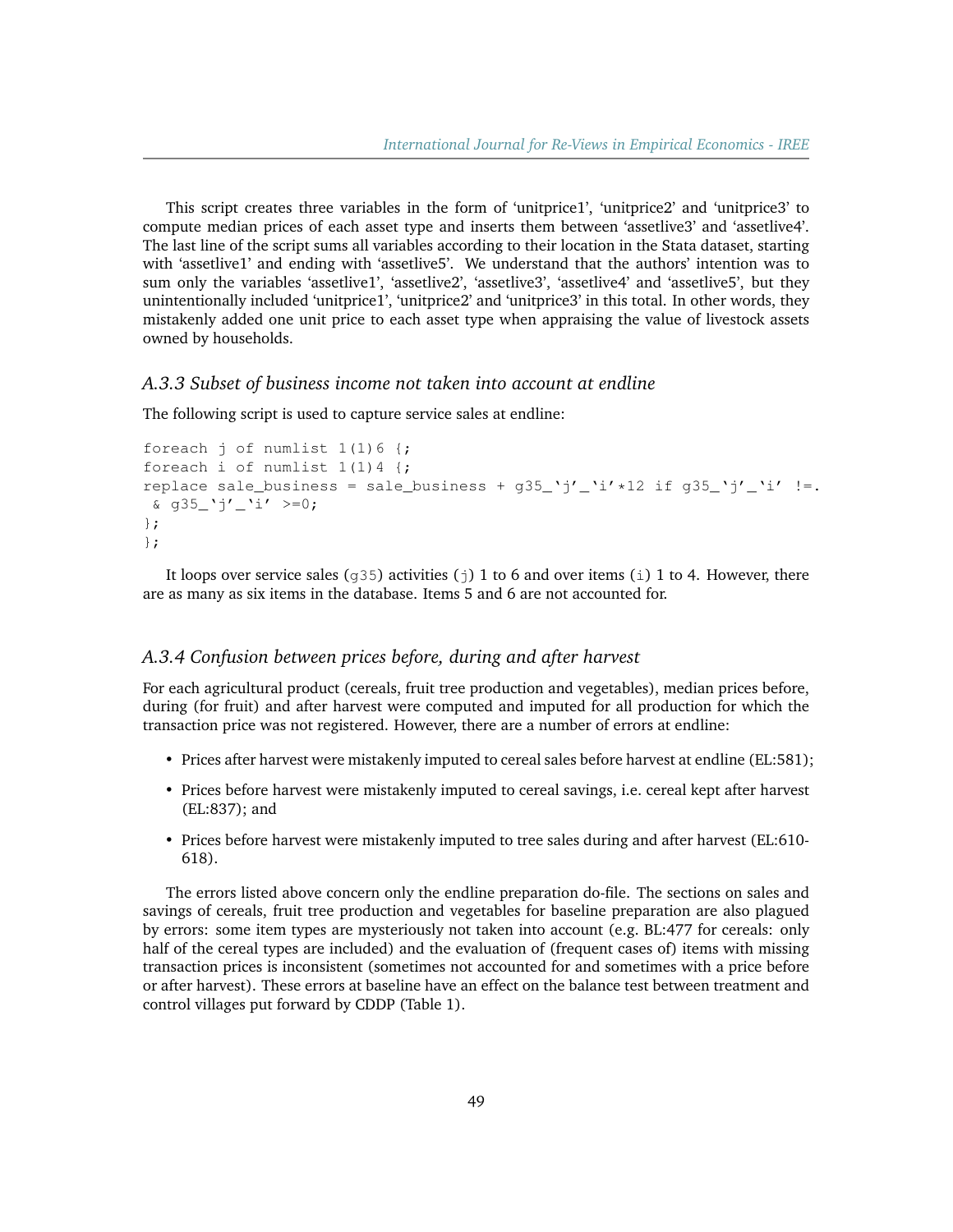#### *A.3.5 Incomplete and inconsistent information on control variables*

The control variables include variables from the baseline survey: number of household members, number of adults, age of household head, household does animal husbandry ('*yes*' or '*no*'), household does other non-agricultural activities ('*yes*' or '*no*'), and household had an outstanding loan in the last 12 months ('*yes*' or '*no*').

They also include dummies for whether the spouse responded to the survey, and whether another household member (excluding the household head) responded to the survey. Missing values for all variables are converted into 0 and dummy variables are created for each of these variables where a value is missing.

Some missing and absurd values are found for the controls, albeit in small numbers. For instance:

- 48 households are registered as having more than one head at baseline;
- The age of the household head is missing in 28 cases at baseline and 20 household heads are registered as being under 10 years old;
- Four households have no members at baseline, and six at endline.

These faulty or missing variables could be considered as relatively low considering the sample size. However, this does illustrate that no serious data cleaning was undertaken, even for the most basic variables. In ordinary surveys, and especially in high-quality surveys, such minimal requirements are systematically met.

#### *A.3.6 Coding errors on control variables*

Due to the coding error described in 3.1.2, the "had an outstanding loan over the previous 12 months at baseline" variable does not include credit from other MFIs.

There are 28 missing values for the household 'head\_age' variable, four for the 'members\_resid' variable and nine for 'nadults resid'. In principle, the variables corresponding to whether these values are missing – respectively 'head age d', 'members resid d' and 'nadults resid' – should take the value 1. But the code in AN failed to flag them properly.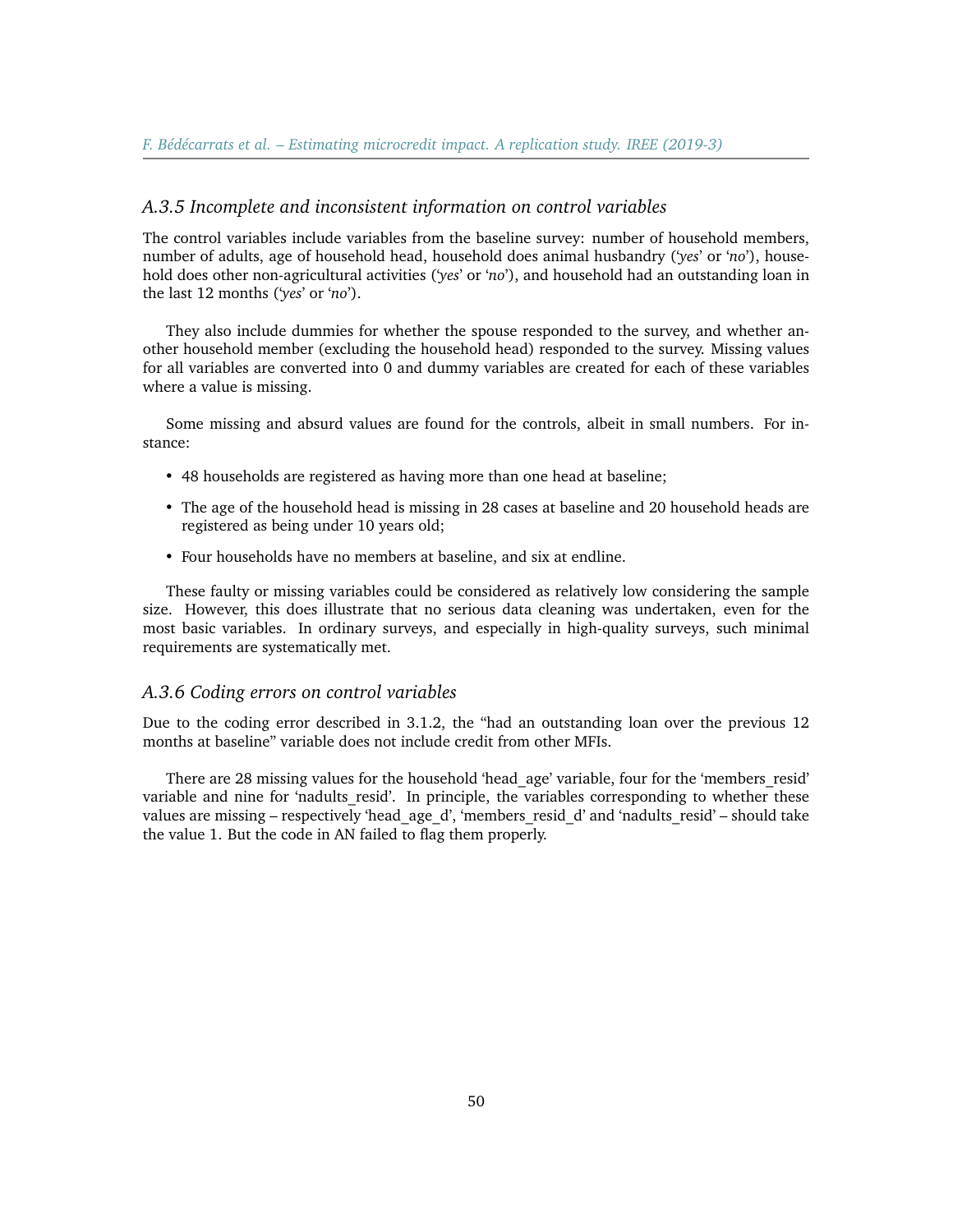# *Appendix 4: Illustration of household composition mismatch between baseline and endline*

Tables 20 and 21 below provide a simple illustration of the first five lines in the original dataset classified as totally or mostly inconsistent by the algorithm presented in Section 5.1. The left side columns present the ages and gender of those household members at baseline and the right side columns present the age and gender at endline of the (in principle) same household. The reader can observe the discrepancies: no plausible narrative could explain such transformation in household composition.

Table 20 and Table 21 report the ages of all members at endline and baseline, the total number of members at baseline, the number of mismatches and the matching category in which the household was classified. A couple of lines are sufficient for readers to be able to assess the consistency of the computation we ran. The third case in Table 20 has no members at baseline. This is one of six occurrences in the entire dataset where no information on members was entered at baseline (see Section 5.2.1).

| Table 20: First occurrences of household compositions classified as mostly inconsistent |  |
|-----------------------------------------------------------------------------------------|--|
|-----------------------------------------------------------------------------------------|--|

| Household<br>identifier | Age of<br>female members<br>at BL | Age of<br>female members<br>at EL | Age of<br>male members<br>at BL | Age of<br>male members<br>at EL | Number of<br>members<br>at BL | Number of<br>inconsisten-<br>cies between<br>BL and EL | Matching<br>status     |
|-------------------------|-----------------------------------|-----------------------------------|---------------------------------|---------------------------------|-------------------------------|--------------------------------------------------------|------------------------|
| 001065                  | 48                                | 33, 4                             | 52, 10                          | 44, 12, 9                       | 3                             | 6                                                      | Mostly<br>inconsistent |
| 001067                  | 58                                | 60                                |                                 | 24                              |                               | 1                                                      | Mostly<br>inconsistent |
| 001070                  | 26                                | 28, 45, 28,<br>26, 22             | 30                              | 33, 59, 11, 1                   | 2                             | 6                                                      | Mostly<br>inconsistent |
| 001089                  | 25                                | 58, 28, 10, 7,<br>32, 13          | 37, 3                           | 68, 41, 2,<br>35, NA            | 3                             | 9                                                      | Mostly<br>inconsistent |
| 002015                  | 55, 23, 12                        | 59, NA, NA,<br>30, 2              | 60, 22, 21                      | 63, 24, 23, 35,<br>12, 6        | 6                             | 6                                                      | Mostly<br>inconsistent |

Source: Our analysis using CDDP microdata retrieved from baseline and endline surveys.

| Table 21: First occurrences of household compositions classified as no match |  |  |  |
|------------------------------------------------------------------------------|--|--|--|
|------------------------------------------------------------------------------|--|--|--|

| Household<br>identifier | Age of<br>female members<br>at BL | Age of<br>female members<br>at EL | Age of<br>male members<br>at BL | Age of<br>male members<br>at EL | Number of<br>members<br>at BL* | Number of<br>inconsisten-<br>cies between<br>BL and EL | Matching<br>status |
|-------------------------|-----------------------------------|-----------------------------------|---------------------------------|---------------------------------|--------------------------------|--------------------------------------------------------|--------------------|
| 001091                  |                                   |                                   | 30                              |                                 |                                |                                                        | No match           |
| 005008                  | 36, 3                             |                                   | 39                              |                                 | 3                              | 3                                                      | No match           |
| 007053                  | 50, 28, 25,<br>18, 1              | 32, 1                             | 50, 18                          | 32, 5, 4                        |                                | 8                                                      | No match           |
| 013081                  | 28, 3, 2, 1                       |                                   | 36, 6                           |                                 | 6                              | 6                                                      | No match           |
| 014044                  | 42, 9                             | 46, 22                            | 45, 15, 12, 7                   | 50, 20, 12                      | 6                              | 10                                                     | No match           |

Source: Our analysis using CDDP microdata retrieved from baseline and endline surveys.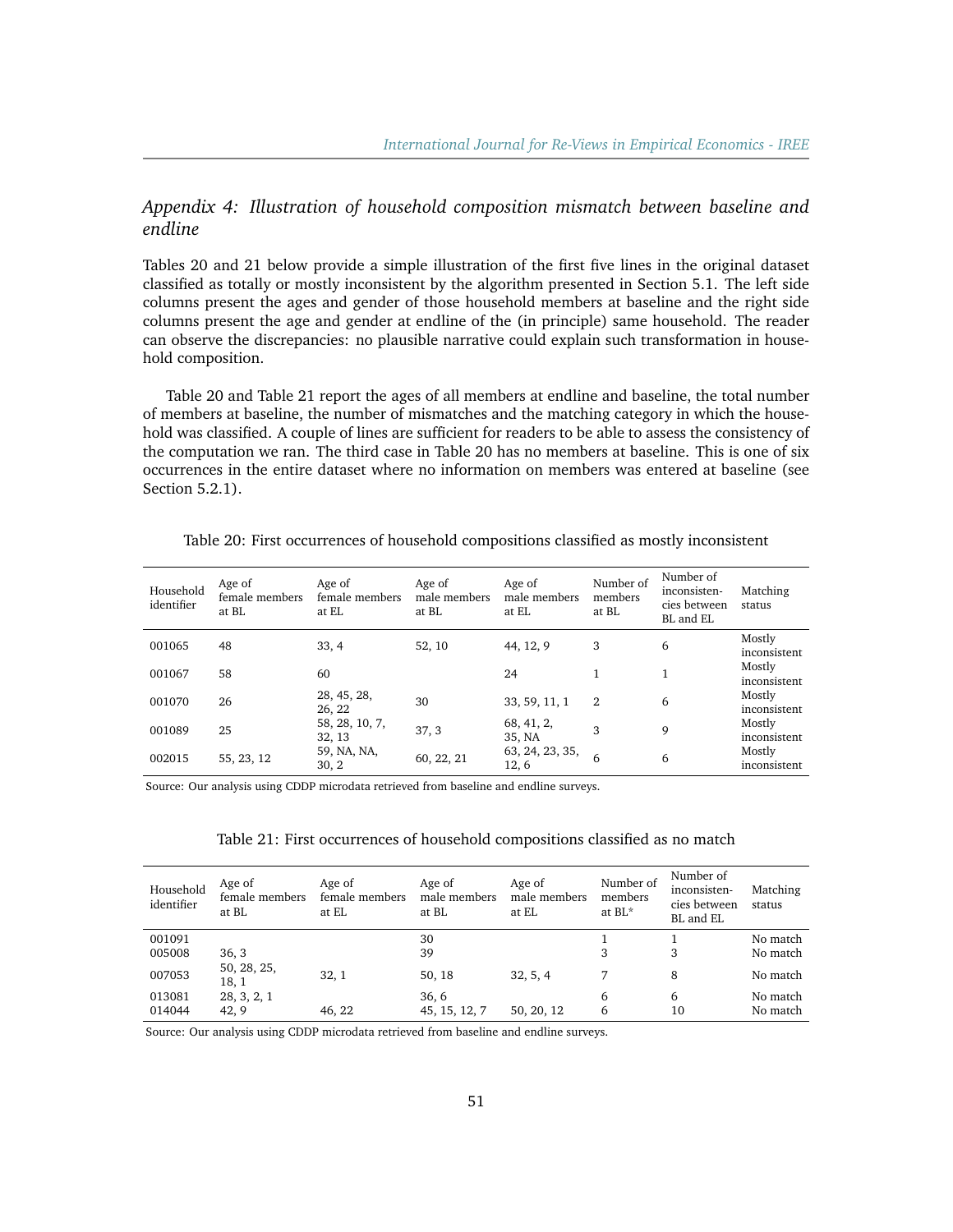# *Appendix 5: Scoring factors that were attributed each variable to compute borrowing propensity scores*

The scoring factors presented below correspond to the regression coefficients of the borrowing propensity models built for the subsequent scores. CDDP only provide the coefficients for score 1 in their article (Crépon et al. 2015: Table A1). However, knowing the different scores for each observation and the variables included in the models, we rerun the regressions for the four scores. As the recomputed scores are a perfect fit with the initial scores at individual level, we are quite confident that the models used by CDDP are similar to ours. The results are presented in Table 22. Levels of significance for the coefficients are reported as p-values are equal or very close to 0 (< 0.001%).

Observation of Table 22 indicates that the coefficients attributed to each scoring variable drastically change from one score to the next, denoting a lack of estimation robustness. Some of them become non-significantly different to 0 and vice versa.